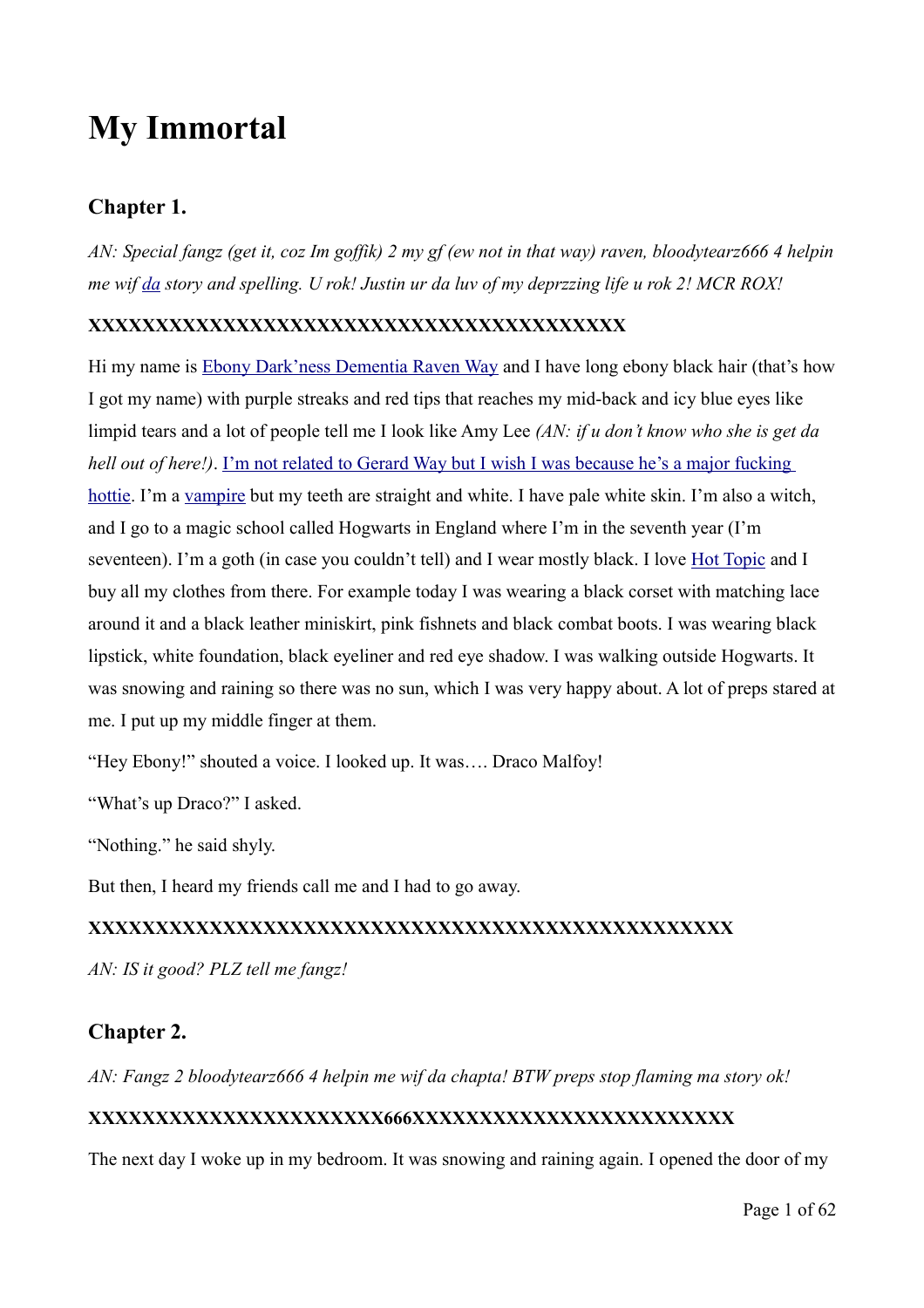coffin and drank some blood from a bottle I had. My coffin was black ebony and inside it was hot pink velvet with black lace on the ends. I got out of my coffin and took of my giant [MCR](http://encyclopediadramatica.com/MCR) t-shirt which I used for pajamas. Instead, I put on a black leather dress, a pentagram necklace, combat boots and black fishnets on. I put on four pairs of earrings in my pierced ears, and put my hair in a kind of messy bun.

My friend, Willow *(AN: Raven dis is u!)* woke up then and grinned at me. She flipped her long waist-length raven black hair with pink streaks and opened her forest-green eyes. She put on her Marilyn Manson t-shirt with a black mini, fishnets and pointy high-heeled boots. We put on our makeup (black lipstick white foundation and black eveliner.)

"OMFG, I saw you talking to Draco Malfoy yesterday!" she said excitedly.

"Yeah? So?" I said, blushing.

"Do you like Draco?" she asked as we went out of the Slytherin common room and into the Great Hall.

"No I so fucking don't!" I shouted.

"Yeah right!" she exclaimed. Just then, Draco walked up to me.

"Hi." he said.

"Hi." I replied flirtily.

"Guess what." he said.

"What?" I asked.

"Well, [Good Charlotte](http://encyclopediadramatica.com/Good_Charlotte) are having a concert in Hogsmeade." he told me.

"Oh. My. Fucking. God!" I screamed. I love GC. They are my favorite band, besides MCR.

"Well…. do you want to go with me?" he asked.

I gasped.

#### **Chapter 3.**

*AN: [STOP FLAMMING DA STORY PREPZ OK!](http://encyclopediadramatica.com/ALL_CAPS) odderwize fangs 2 da goffik ppl 4 da good reveiws! FANGS AGEN RAVEN! oh yeah, BTW I don't own dis or da lyrics 4 Good Chralotte.*

#### **XXXXXXXXXXXXXXXXXXXXXXXXXXXXXXXXXXXXXXXXXXXXXXXXX**

On the night of the concert I put on my black lace-up boots with high heels. Underneath them were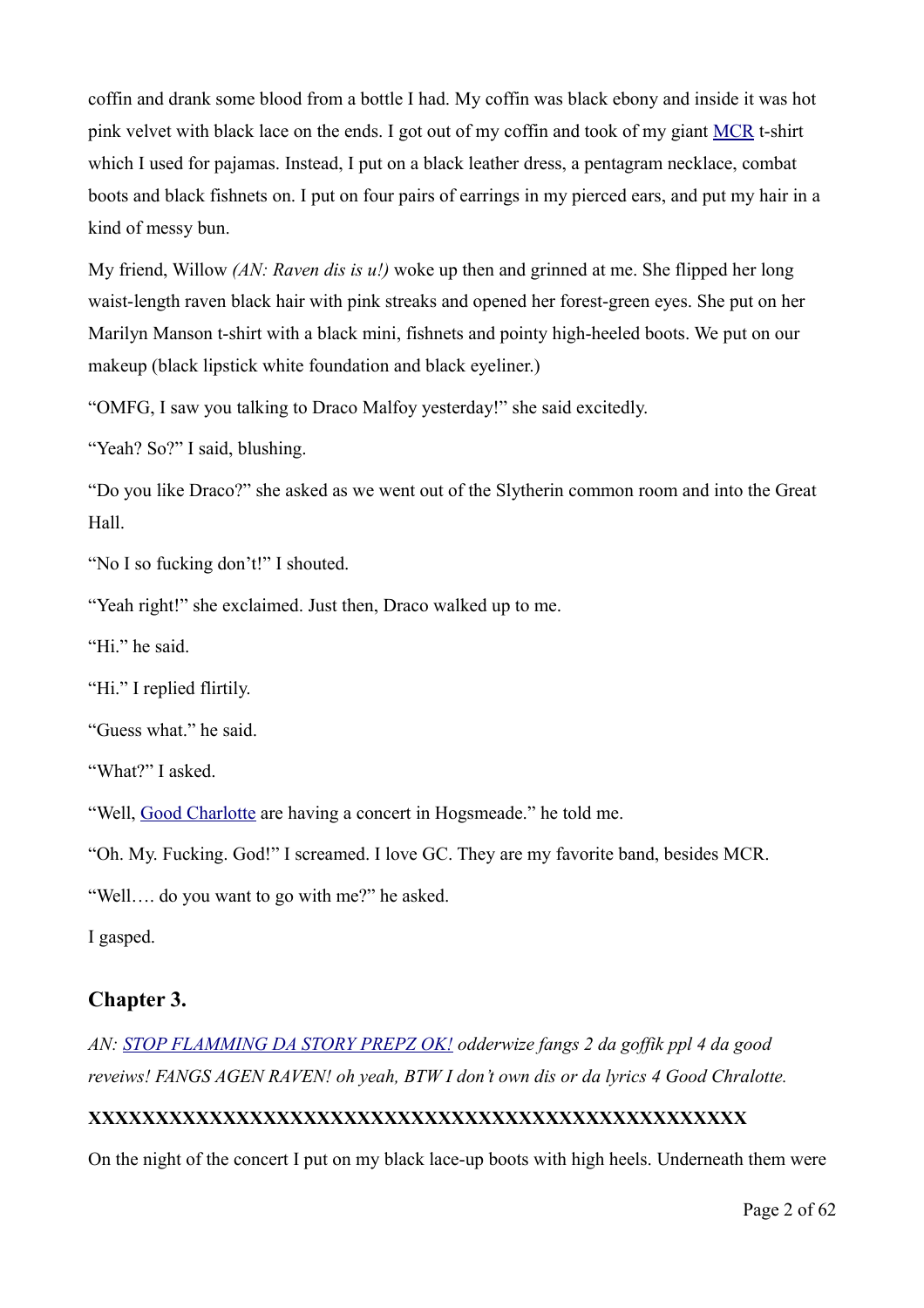ripped red fishnets. Then I put on a black leather minidress with all this corset stuff on the back and front. I put on matching fishnet on my arms. I straightened my hair and made it look all spiky. I felt a little depressed then, so I [slit one of my wrists.](http://encyclopediadramatica.com/Cut) I read a depressing book while I waited for it to stop bleeding and I listened to some GC. I painted my nails black and put on TONS of black eyeliner. Then I put on some black lipstick. I didn't put on foundation because I was pale anyway. I drank some **human** blood so I was ready to go to the concert.

I went outside. Draco was waiting there in front of his flying car. He was wearing a Simple Plan tshirt (they would play at the show too), baggy black skater pants, black nail polish and a little eyeliner *(AN: A lot fo [kewl boiz](http://encyclopediadramatica.com/Fag) wer it ok!)*.

"Hi Draco!" I said in a depressed voice.

"Hi Ebony." he said back. We walked into his flying black Mercedes-Benz (the license plate said 666) and flew to the place with the concert. On the way we listened excitedly to Good Charlotte and [Marilyn Manson.](http://encyclopediadramatica.com/Marilyn_Manson) We both smoked cigarettes and drugs. When we got there, we both hopped out of the car. We went to the mosh pit at the front of the stage and jumped up and down as we listened to Good Charlotte.

"You come in cold, you're covered in blood They're all so happy you've arrived The doctor cuts your cord, hands you to your mom She sets you free into this life." sang Joel *(I don't own da lyrics 2 dat song)*.

"Joel is so fucking hot." I said to Draco, pointing to him as he sung, filling the club with his amazing voice.

Suddenly Draco looked sad.

"What's wrong?" I asked as we moshed to the music. Then I caught on.

"Hey, it's ok I don't like him better than YOU!" I said.

"Really?" asked Draco sensitively and he put his arm around me all protective.

"Really." I said. "Besides I don't even know Joel and he's going out with Hilary fucking Duff. I fucking hate that little bitch." I said disgustedly, thinking of her ugly blonde face.

The night went on really well, and I had a great time. So did Draco. After the concert, we drank some beer and asked Benji and Joel for their autographs and photos with them. We got GC concert tees. Draco and I crawled back into the Mercedes-Benz, but Draco didn't go back into Hogwarts, instead he drove the car into……………………… the Forbidden Forest!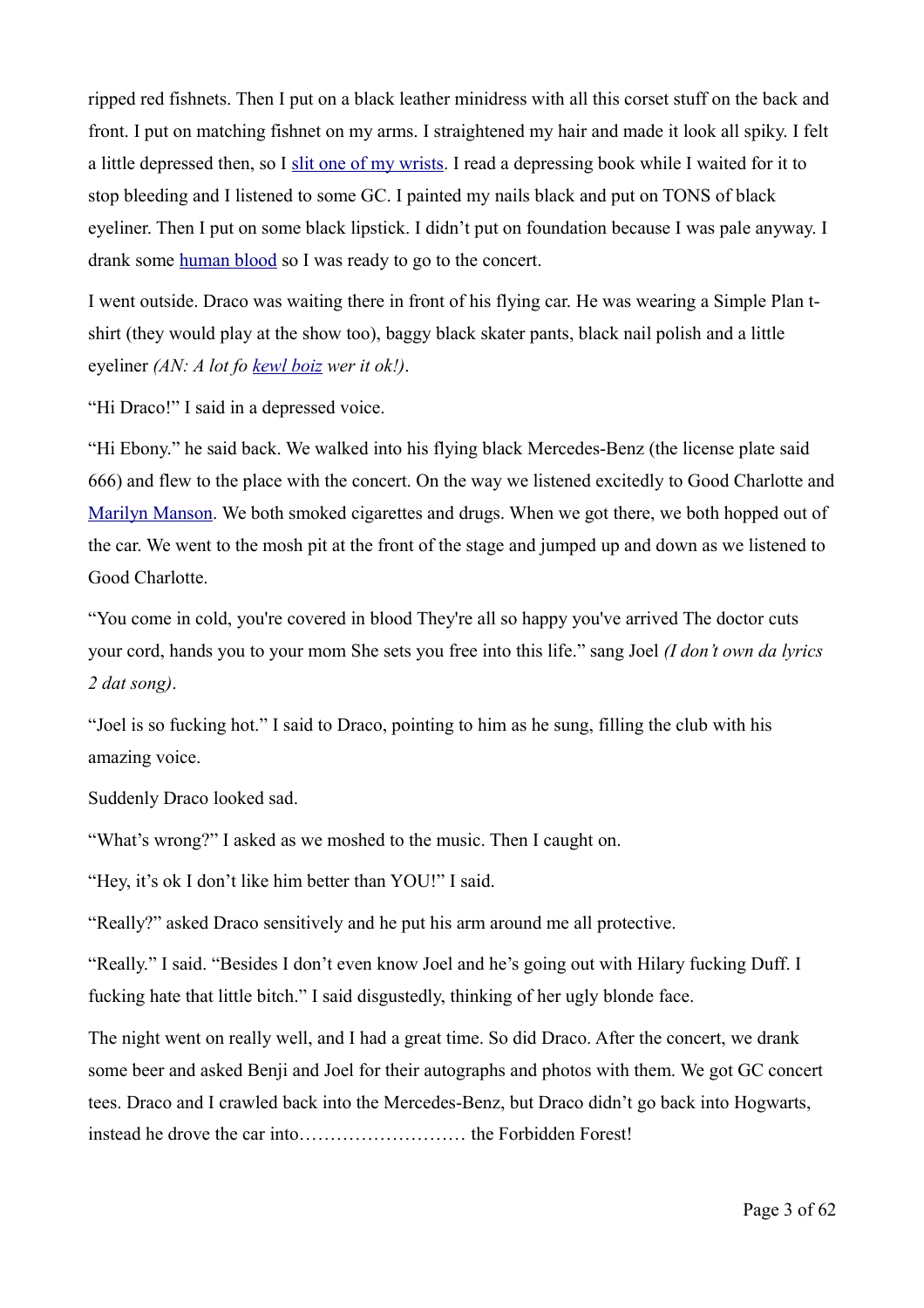# **Chapter 4.**

*AN: I sed stup flaming ok ebony's name is ENOBY nut mary su OK! DRACO IS SOO IN LUV wif her dat he is acting defrent! dey nu eechodder b4 ok!*

# **XXXXXXXXXXXXXXXXXX666XXXXXXXXXXXXXXXXXXXX**

"DRACO!" I shouted. "What the fuck do you think you are doing?"

Draco didn't answer but he stopped the flying car and he walked out of it. I walked out of it too, curiously.

"What the fucking hell?" I asked angrily.

"Ebony?" he asked.

"What?" I snapped.

Draco leaned in extra-close and I looked into his gothic red eyes (he was wearing color contacts) which revealed so much depressing sorrow and evilness and then suddenly I didn't feel mad anymore.

And then…………… suddenly just as I Draco kissed me passionately. Draco climbed on top of me and we started to make out keenly against a tree. He took of my top and I took of his clothes. I even took of my bra. Then he put his thingie into my you-know-what and we did it for the first time.

"Oh! Oh! Oh! " I screamed. I was beginning to get an orgasm. We started to kiss everywhere and my pale body became all warm. And then….

"WHAT THE HELL ARE YOU DOING YOU MOTHERFUKERS!"

It was……………………………………………………[.Dumbledore!](http://encyclopediadramatica.com/Gay)

# **Chapter 5.**

*AN: STOP flaming! if u flam it menz ur a prep or a posr! Da only reson Dumbledeor swor is coz he had a hedache ok an on tup of dat he wuz mad at dem 4 having sexx! PS im nut updating umtil I get five good revoiws!*

# **XXXXXXXXXXXXXXXXXXXXX666XXXXXXXXXXXXXXXXXXXX**

Dumbledore made and Draco and I follow him. He kept shouting at us angrily.

"You ludacris fools!" he shouted.

I started to cry tears of blood down my pallid face. Draco comforted me. When we went back to the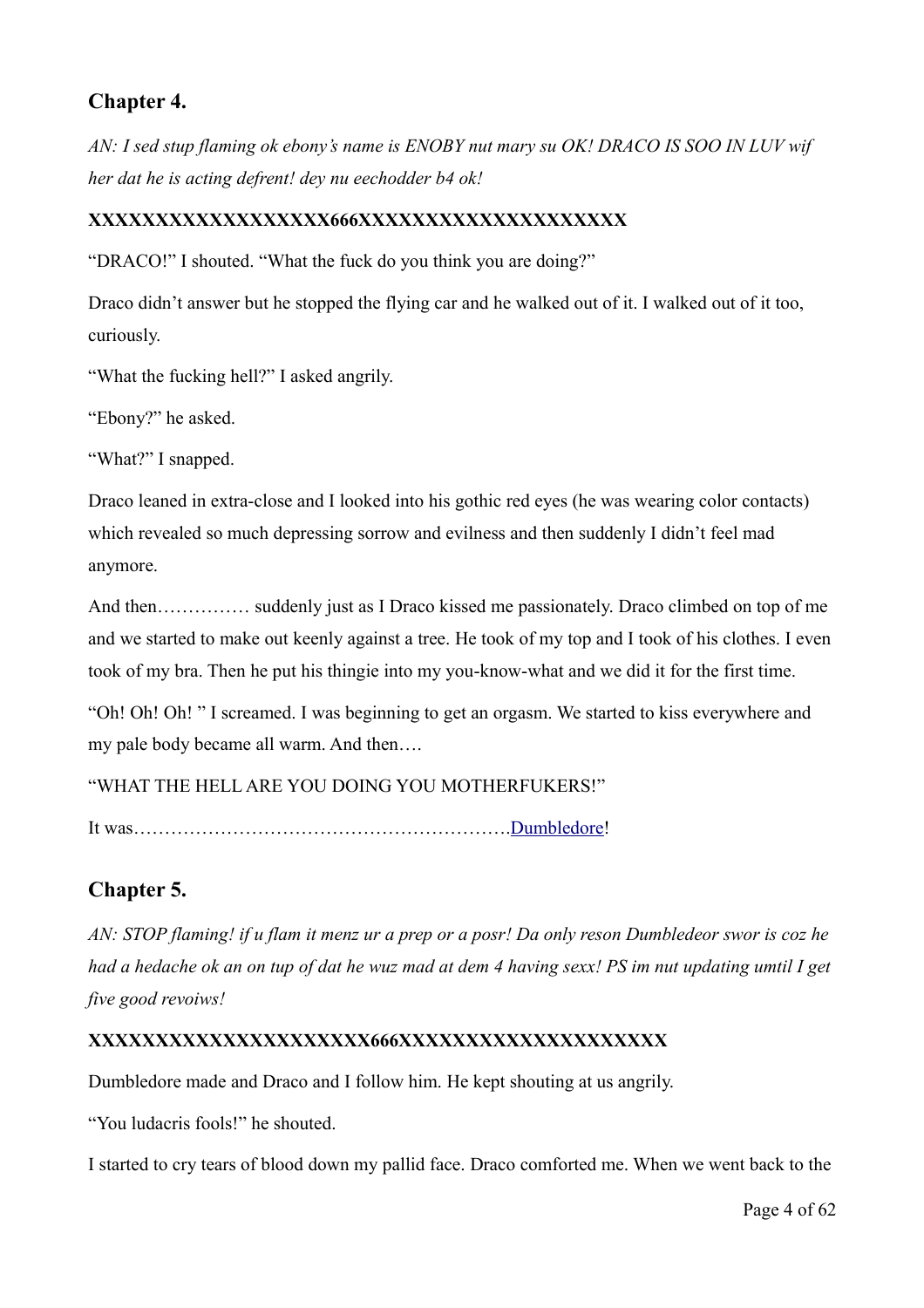castle Dumbledore took us to Professor Snape and Professor McGonagall who were both looking very angry.

"They were having sexual intercourse in the Forbidden Forest!" he yelled in a furious voice.

"Why did you do such a thing, you mediocre dunces?" asked Professor McGonagall.

"How dare you?" demanded Professor Snape.

And then Draco shrieked. "BECAUSE I LOVE HER!"

Everyone was quiet. Dumbledore and Professor McGonagall still looked mad but Professor Snape said. "Fine. Very well. You may go up to your rooms."

Draco and I went upstairs while the teachers glared at us.

"Are you okay, Ebony?" Draco asked me gently.

"Yeah I guess." I lied. I went to the girl's dorm and brushed my teeth and my hair and changed into a low-cut black floor-length dress with red lace all around it and black high heels. When I came out….

Draco was standing in front of the bathroom, and he started to sing 'I just wanna live' by Good Charlotte. I was so flattered, even though he wasn't supposed to be there. We hugged and kissed. After that, we said goodnight and he reluctantly went back into his room.

#### **Chapter 6.**

*AN: shjt up prepz ok! PS I wnot update ubtil u give me goood revows!*

#### **XXXXXXXXXXXXXXXX666XXXXXXXXXXXXXXXXXX**

The next day I woke up in my coffin. I put on a black miniskirt that was all ripped around the end and a matching top with red skulls all over it and high heeled boots that were black. I put on two pairs of skull earrings, and two crosses in my ears. I spray-painted my hair with purple.

In the Great Hall, I ate some Count Chocula cereal with blood instead of milk, and a glass of red blood. Suddenly someone bumped into me. All the blood spilled over my top.

"Bastard!" I shouted angrily. I regretted saying it when I looked up cause I was looking into the pale white face of a gothic boy with spiky black hair with red streaks in it. He was wearing so much eyeliner that I was going down his face and he was wearing black lipstick. He didn't have glasses anymore and now he was wearing red contact lenses just like Draco's and there was no scar on his forhead anymore. He had a manly stubble on his chin. He had a sexy English accent. He looked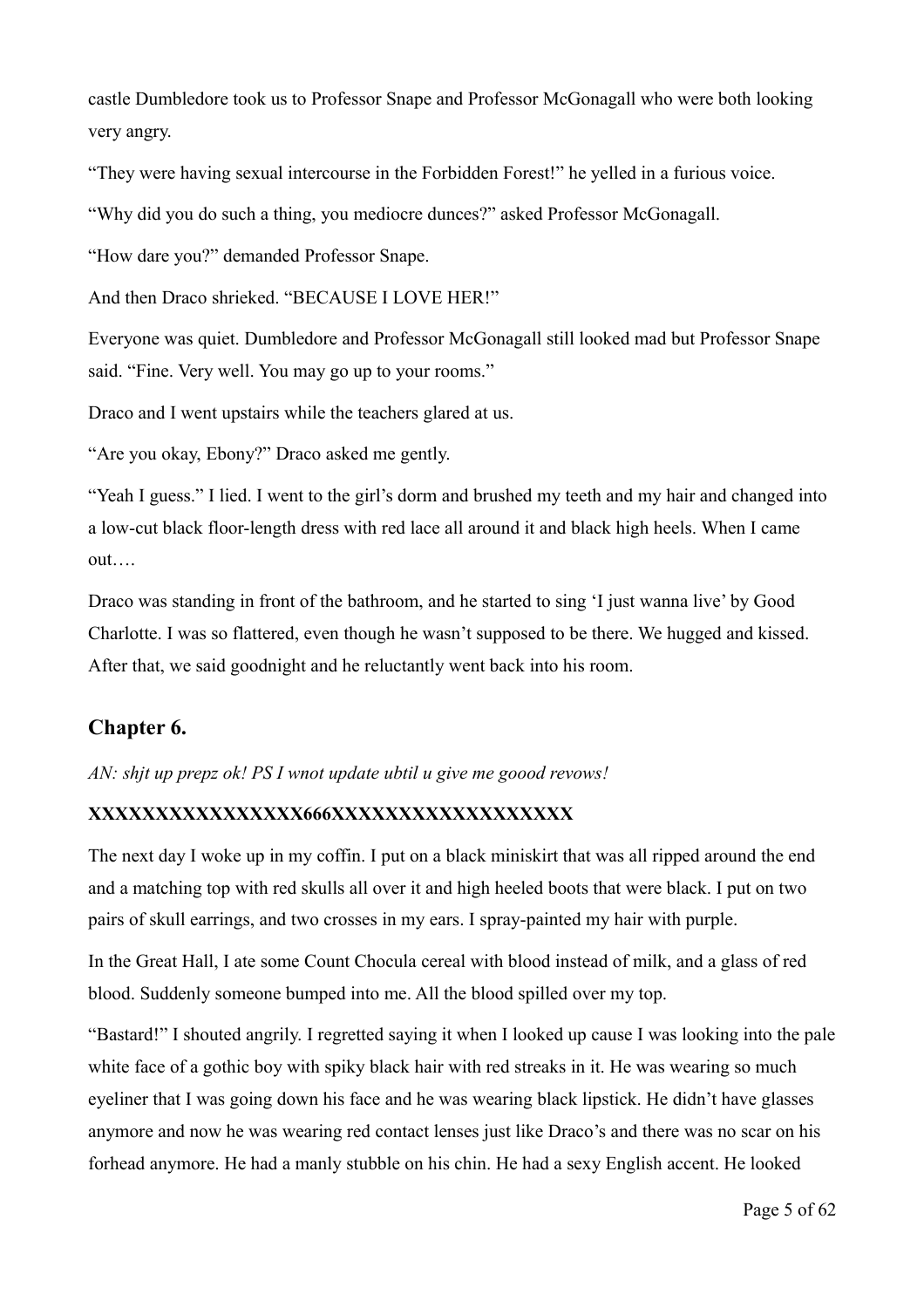exactly like Joel Madden. He was so sexy that my body went all hot when I saw him kind of like an erection only I'm a girl so I didn't get one you sicko.

"I'm so sorry." he said in a shy voice.

"That's all right. What's your name?" I questioned.

"My name's Harry Potter, although most people call me Vampire these days." he grumbled.

"Why?" I exclaimed.

"Because I love the taste of human blood." he giggled.

"Well, I am a vampire." I confessed.

"Really?" he whimpered.

"Yeah." I roared.

We sat down to talk for a while. Then Draco came up behind me and told me he had a surprise for me so I went away with him.

# **Chapter 7. Bring me 2 life**

*AN: wel ok u guyz im only writting dis cuz I got 5 god reviuws. n BTW I wont rite da nxt chapter til I git TIN god vons! STO FLAMING OR ILL REPORT U! Evony isn't a Marie Sue ok she isn't perfect SHES A SATANITS! n she has problemz shes depressed 4 godz sake!*

# **XXXXXXXXXXXXXXXXXXXXX666XXXXXXXXXZXXXXXXXXXXXXX**

Draco and I held our pale white hands with black nail polish as we went upstairs. I was wearing red Satanist sings on my nails in red nail polish *[\(AN: c doez dat sound lik a Maru Sue 2 u?\)](http://encyclopediadramatica.com/Yes)*. I waved to Vampire. Dark misery was in his depressed eyes. I guess he was jealous of me that I was going out with Draco. Anyway, I went upstairs excitedly with Draco. We went into his room and locked the door. Then…………

We started frenching passively and we took off each others clothes enthusiastically. He felt me up before I took of my top. Then I took off my black leather bra and he took off his pants. We went on the bed and started making out naked and then he put his boy's thingy in mine and we [HAD SEX.](http://encyclopediadramatica.com/ALL_CAPS) *(c is dat stupid?)*

"Oh Draco, Draco!" I screamed while getting an orgasm when all of a sudden I saw a tattoo I had never seen before on Draco's arm. It was a black heart with an arrow through it. On it in bloody gothic writing were the words………… Vampire!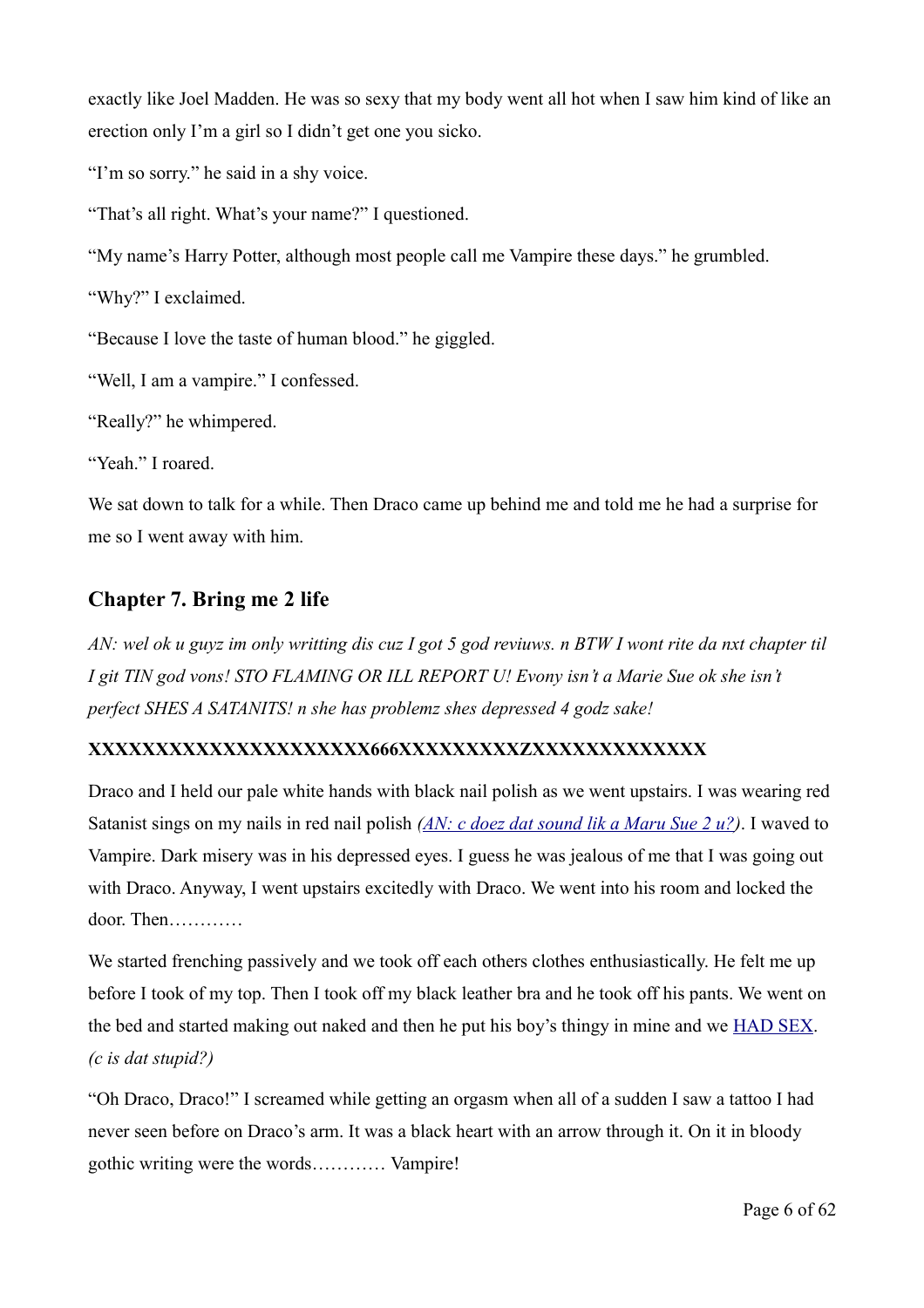I was so angry.

"You bastard!" I shouted angrily, jumping out of the bed.

"No! No! But you don't understand!" Draco pleaded. But I knew too much.

"No, you fucking [idiot!](http://encyclopediadramatica.com/Idiot)" I shouted. "You probably have AIDs anyway!"

I put on my clothes all huffily and then stomped out. Draco ran out even though he was naked. He had a really big [you-know-what](http://encyclopediadramatica.com/Penis) but I was too mad to care. I stomped out and did so until I was in Vampire's classroom where he was having [a lesson](http://encyclopediadramatica.com/Buttsecks) with Professor Snape and some other people.

"VAMPIRE POTTER, YOU MOTHERFUCKER!" I yelled.

# **Chapter 8.**

*AN: stop flassing ok! if u do den u r a prep!*

#### **XXXXXXXXXXXXXXXXXXXXXXXXXXX666XXXXXXXXXXX**

Everyone in the class stared at me and then Draco came into the room even though he was naked and started begging me to take him back.

"Ebony, it's not what you think!" Draco screamed sadly.

My friend B'loody Mary Smith smiled at me understatedly. She flipped her long waste-length gothic black hair and opened her crimson eyes like blood that she was wearing contact lenses on. She had pale white skin that she was wearing white makeup on. [Hermione was kidnapped when she](http://encyclopediadramatica.com/Fact) [was born. Her real parents are vampires and one of them is a witch but Voldemort killed her mother](http://encyclopediadramatica.com/Fact) and her father committed suicide because he was depressed about it. She still has nightmares about it and she is very haunted and depressed. It also turns out her real last name is Smith and not [Granger. \(Since she has converted to Satanism she is in Slytherin now not Griffindoor. \)](http://encyclopediadramatica.com/Fact)

"What is it that you desire, you ridiculous dimwit!" Snape demeaned angrily in his cold voice but I ignored him.

"Vampire, I can't believe you cheated on me with Draco!" I shouted at him.

Everyone gasped.

I don't know why Ebony was so mad at me. I had went out with Vampire (I'm bi and so is Ebony) for a while but then he broke my heart. He dumped me because he liked [Britney,](http://encyclopediadramatica.com/Britney) a stupid preppy fucker. We were just good friends now. He had gone through horrible problems, and now he was gothic. (Haha, like I would hang out with a prep.)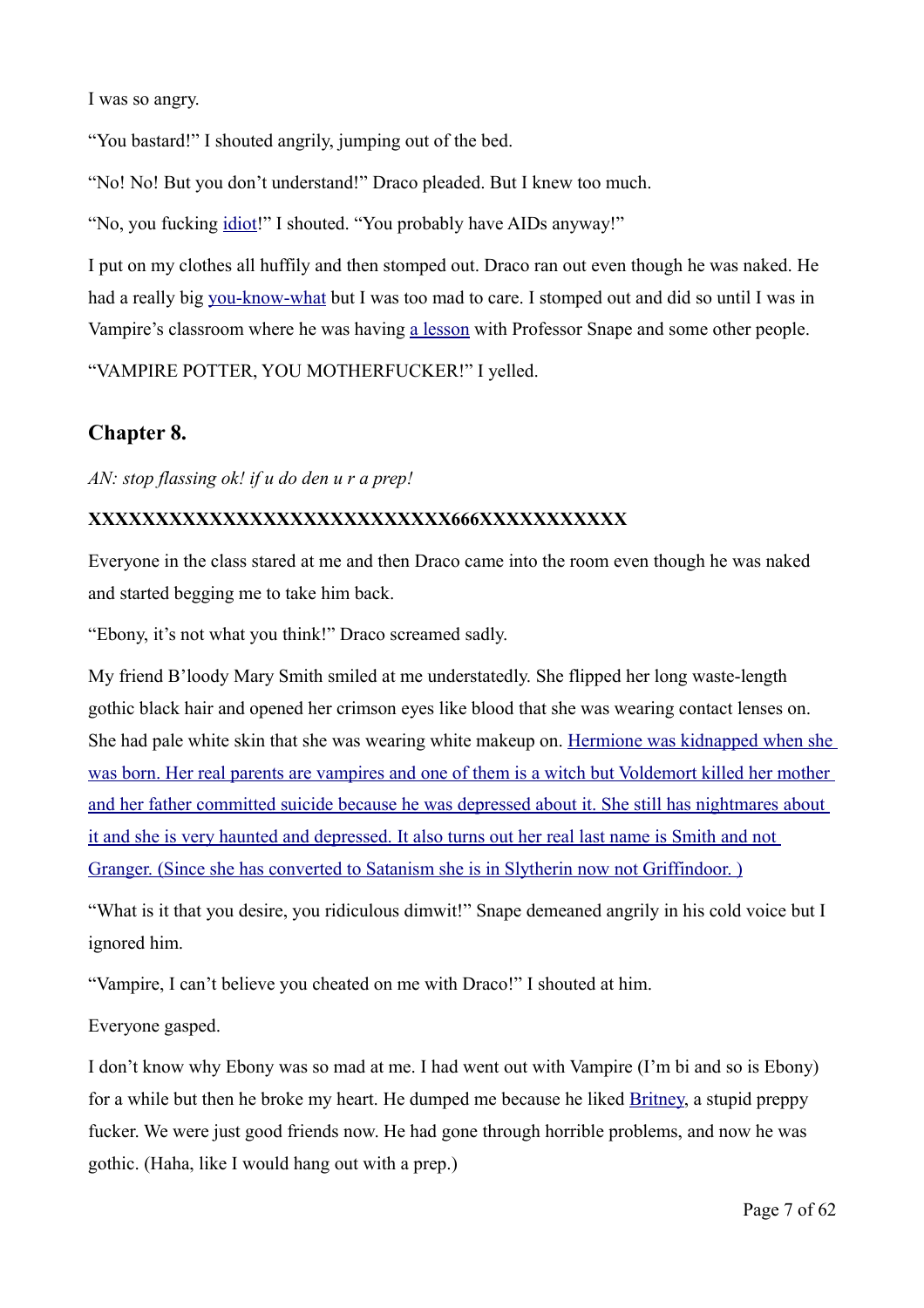"But I'm not going out with Draco anymore!" said Vampire.

"Yeah fucking right! Fuck off, you bastard!" I screamed. I ran out of the room and into the Forbidden Forest where I had <u>lost my virility</u> to Draco and then I started to bust into tears.

# **Chapter 9.**

*AN: stop flaming ok! I dntn red all da boox! dis is frum da movie ok so itz nut my folt if dumbeldor swers! besuizds I SED HE HAD A HEDACHE! and da reson snap dosent lik harry now is coz hes [christian](http://encyclopediadramatica.com/Christian) and vampire is a [satanist!](http://encyclopediadramatica.com/Black_metal) MCR ROX!*

#### **XXXXXXXXXXXXXXXXXX666XXXXXXXXXXX**

I was so mad and sad. I couldn't believe Draco for cheating on me. I began to cry against the tree where I did it with Draco.

Then all of a suddenly, an horrible man with red eyes and no nose and everything started flying towards me on a broomstick! He didn't have a nose (basically like Voldemort in the movie) and he was wearing all black but it was obvious he wasn't gothic. It was…… Voldemort!

"No!" I shouted in a scared voice but then Voldemort shouted "Imperius!" and I couldn't run away.

"Crookshanks!" I shouted at him. Voldemort fell of his broom and started to scream. I felt bad for him even though I'm a sadist so I stopped.

"Ebony." he yelled. "Thou must kill Vampire Potter!"

I thought about Vampire and his sexah eyes and his gothic black hair and how his face looks just like Joel Madden. I remembered that Draco had said I didn't understand, so I thought, what if Draco went out with Vampire before I went out with him and they broke up?

"No, Voldemort!" I shouted back.

Voldemort gave me a gun. "No! Please!" I begged.

"Thou must!" he yelled. "If thou does not, then I shall kill thy beloved Draco!"

"How did you know?" I asked in a surprised way.

Voldemort got a dude-ur-so-retarded look on his face. "I hath telekinesis." he answered cruelly. "And if you doth not kill Vampire, then thou know what will happen to Draco!" he shouted. Then he flew away angrily on his broomstick.

I was so scared and mad I didn't know what to do. Suddenly Draco came into the woods.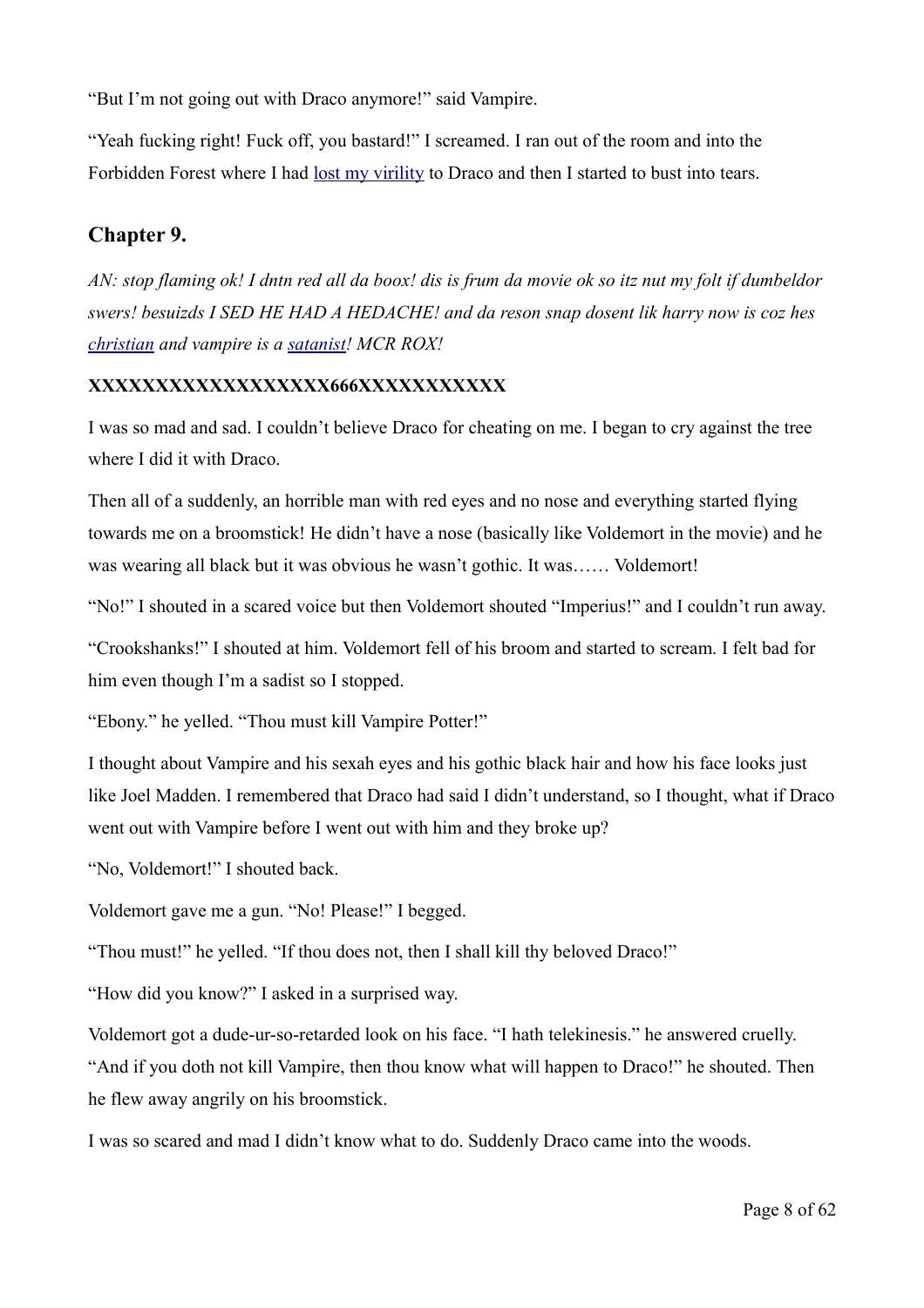"Draco!" I said. "Hi!"

"Hi." he said back but his face was all sad. He was wearing white foundation and messy eyeliner kind of like a pentagram (geddit) between Joel Madden and Gerard Way.

"Are you okay?" I asked.

"No." he answered.

"I'm sorry I got all mad at you but I thought you cheated on me." I expelled.

"That's okay." he said all depressed and we went back into Hogwarts together making out.

### **Chapter 10.**

*AN: stup it u [gay](http://encyclopediadramatica.com/Gay) fags if u donot lik ma story den fukk off! ps it turnz out b'loody mary isn't a muggle afert al n she n vampire r evil datz y dey movd houses ok!*

#### **XXXXXXXXXXXXX666XXXXXXXXXXXXXXX**

I was really scared about Vlodemort all day. I was even upset went to rehearsals with my gothic metal band Bloody Gothic Rose 666. I am the lead singer of it and I play guitar. People say that we sound like [a cross between GC, Slipknot and MCR.](http://encyclopediadramatica.com/Shit) The other people in the band are B'loody Mary, Vampire, Draco, Ron (although we call him Diabolo now. He has black hair now with blue streaks in it.) and Hargrid. Only today Draco and Vampire were depressed so they weren't coming and we wrote songs instead. I knew Draco was probably slitting his wrists (he wouldn't die because he was a vampire too and the only way you can kill a vampire is with a c-r-o-s-s (there's no way I'm writing that) or a [steak\)](http://encyclopediadramatica.com/Steak) and Vampire was probably watching a depressing movie like The Corpse Bride. I put on a black leather shirt that [showed off my boobs](http://encyclopediadramatica.com/Asking_for_it) and tiny matching miniskirt that said Simple Plan on the butt. You might think [I'm a slut](http://encyclopediadramatica.com/Truth) but [I'm really not.](http://encyclopediadramatica.com/Lies)

We were singing a cover of 'Helena' and at the end of the song I suddenly bust into tears.

"Ebony! Are you OK?" B'loody Mary asked in a concerted voice.

"What the fuck do you think?" I asked angrily. And then I said. "Well, Voldemort came and the fucking bastard told me to fucking kill Harry! But I don't want to kill him, because, he's really nice, even if he did go out with Draco. But if I don't kill Harry, then Voldemort, will fucking kill Draco!" I burst into tears. Suddenly Draco jumped out from behind a wall.

"Why didn't you fucking tell me!" he shouted. "How could you- you- you fucking poser muggle bitch!" *(c is dat out of character?)*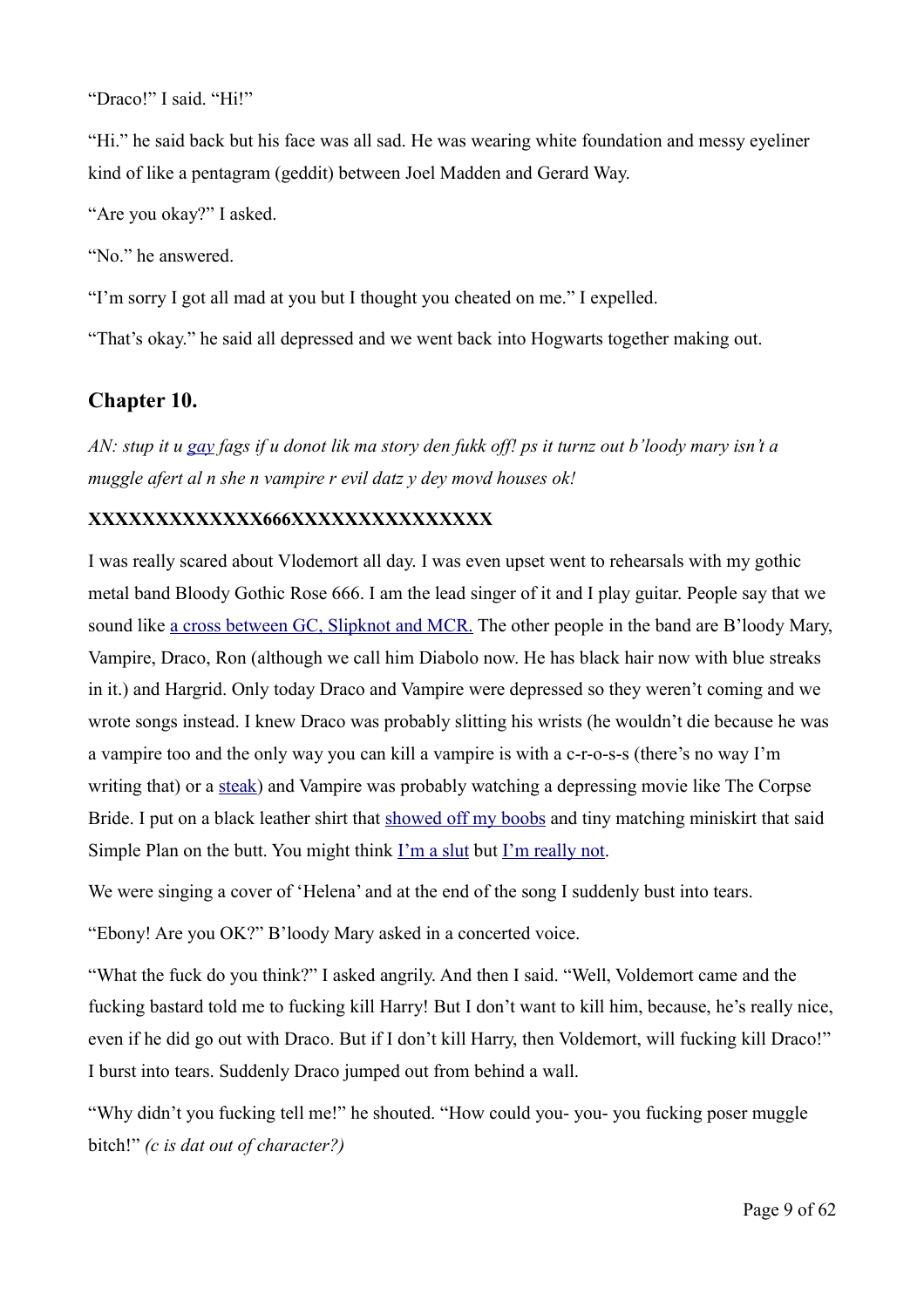I started to cry and cry. Draco started to cry too all sensitive. Then he ran out crying.

We practiced for one more hour. Then suddenly Dumbeldore walked in angrily! His eyes were all fiery and I knew this time it wasn't cause he had a headache.

"What have you done!" He started to cry wisely. *(c dats basically nut swering and dis time he wuz relly upset n u wil c y)* "Ebony Draco has been found in his room. He committed [suicide](http://encyclopediadramatica.com/Suicide) by slitting his wrists."

# **Chapter 11.**

*AN: i sed stup flaming up prepz! c if dis chaptr is srupid!1111 it delz wit rly sris issus! sp c 4 urself if itz ztupid brw fangz 2 ma frend raven 4 hleping me!*

#### **XXXXXXXXXXXXXXXX666XXXXXXXXXXXXXXXXXXXXX**

"NO!" I screamed. I was horrorfied! B'loody Mary tried to comfort me but I told her fuck off and I ran to my room crying myself. Dumbledore chased after me shouting but he had to stop when I went into my room cause he would look like a perv that way.

Anyway, I started crying tears of blood and then I slit both of my wrists. They got all over my clothes so I took them off and jumped into the bath angrily while I put on a [Linkin Park](http://encyclopediadramatica.com/Linkin_park) song at full volume. I grabbed a [steak](http://encyclopediadramatica.com/Steak) and almost stuck it into my heart to [commit suicide.](http://encyclopediadramatica.com/Do_it_faggot) I was so fucking depressed! I got out of the bathtub and put on a black low-cut dress with lace all over it sandly. I put on black high heels with pink metal stuff on the ends and six pairs of skull earrings. I couldn't fucking believe it. Then I looked out the window and screamed… Snap was spying on me and he was taking a video tape of me! And Loopin was [masticating](http://en.wikipedia.org/wiki/Mastication) to it! They were sitting on their broomsticks.

"EW, YOU FUCKING PERVS, STOP LOOKING AT ME NAKED! ARE YOU PEDOS OR WHAT!" I screamed putting on a black towel with a picture of Marilyn Mason on it. Suddenly Vampire ran in.

"Abra Kedavra!" he yelled at Snape and Loopin pointing his womb. I took my gun and shot Snape and Loopin a gazillion times and they both started screaming and the camera broke. Suddenly, Dumblydore ran in. "Ebony, it has been revealed that someone has - NOOOOOOOOOOOO!" he shouted looking at Snape and Loopin and then he waved his wand and suddenly…

Hargrid ran outside on his broom and said everyone we need to talk.

"What do you know, Hargrid? You're just a little Hogwarts student!"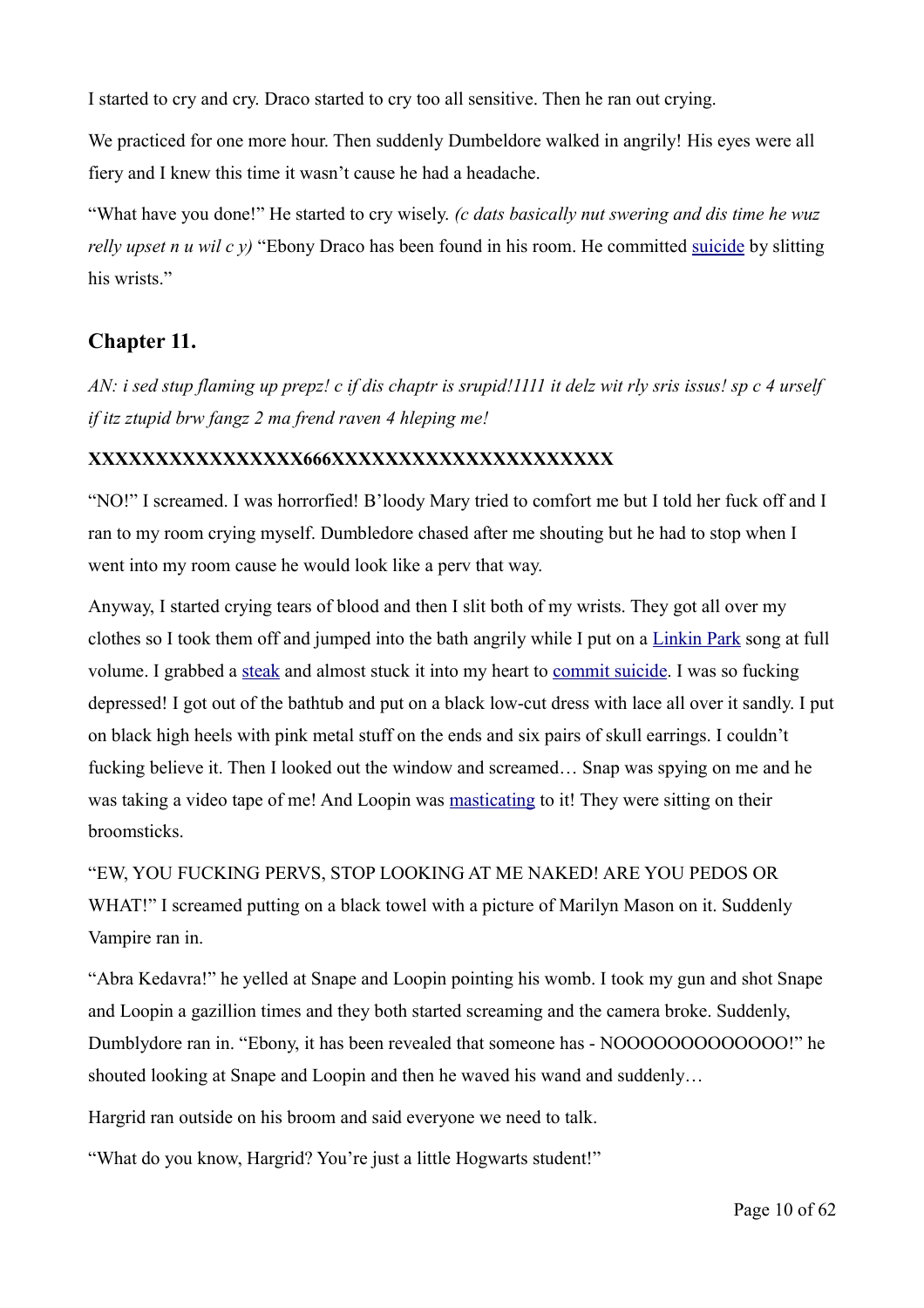# "I MAY BE A HOGWARTS STUDENT…." Hargirid paused angrily. "BUT I AM ALSO A SATANIST!"

"This cannot be." Snap said in a crisp voice as blood dripped from his hand where Dumblydore's wand had shot him. "There must be other factors."

"YOU DON'T HAVE ANY!" I yelled in madly.

Loopin held up the camera triumelephantly. "The lens may be ruined but the tape is still there!"

I felt faint, more than I normally do like how it feels when you do not drink enough blood.

"Why are you doing this?" Loopin said angrily while he rubbed his dirty hands on his [clook.](http://encyclopediadramatica.com/Cock)

And then I heard the words that I had heard before but not from him. I did not know whether to feel shocked and happy or to bite him and drink his blood because I felt faint.

"BECAUSE…BECAUSE…." Hargid said and he paused in the air dramitaclly, waving his wand in the air. Then swooped he in singing to the tune of a gothic version of a song by 50 Cent.

"Because you're goffic?" Snap asked in a little afraid voice cause he was afraind it meant he was connected with Satan.

"Because I LOVE HER!"

# **Chapter 12.**

*AN: stop f,aing ok hargrid is a pedo 2 a lot of ppl in amerikan skoolz r lik dat I wunted 2 adres da ishu! how du u no snap iant kristian plus hargrid isn't really in luv wif ebony dat was sedric ok!*

#### **XXXXXXXXXXXXX666XXXXXXXXXXXXXXXXXX**

I was about to slit my wrists again with the silver knife that [Drago](http://encyclopediadramatica.com/FYIAD) had given me in case anything happened to him. He had told me to use it valiantly against an enemy but I knew that we must both go together.

"NO!" I THOUGHT IT WAS HAIRgrid but it was Vampire. He started to scream. "OMFG! NOOOOO! MY SCAR HURTS!" and then….. his eyes rolled up! You could only see his red whites.

I stopped. "How did u know?"

"I saw it! And my scar turned back into the lightning bolt!"

"NO!" I ran up closer. "I thought you didn't have a scar anymore!" I shouted.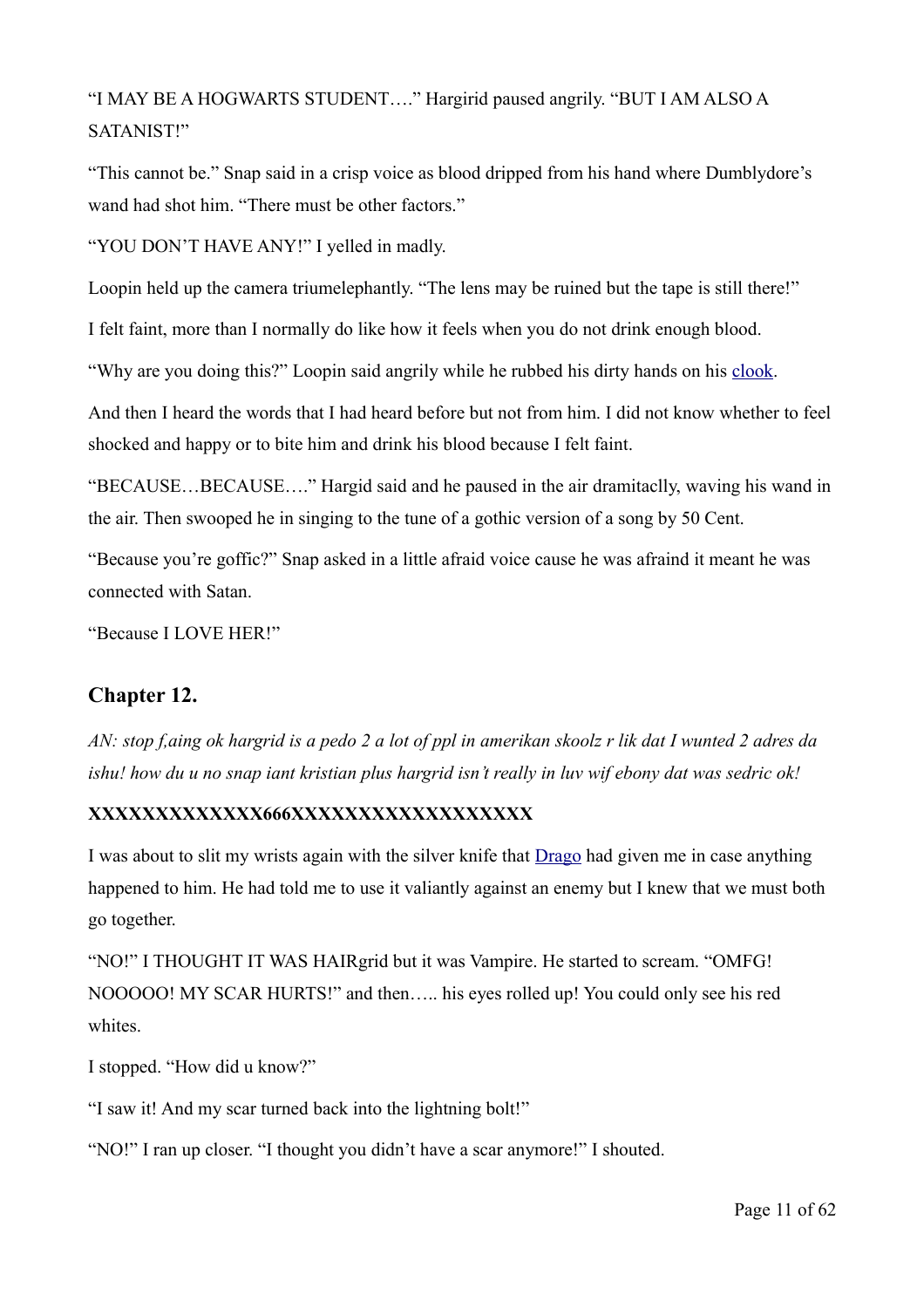"I do but Diabolo changed it into a pentagram for me and I always cover it up with foundation." he said back. "Anyway my scar hurt and it turned back into the lightning bolt! Save me! then I had a vision of what was happening to Draco…………….Volfemort has him [bondage!](http://encyclopediadramatica.com/BDSM)"

Anyway I was in the school nurse's office now recovering from my slit wrists. Snap and Loopin and HAHRID were there too. They were going to St. Mango's after they recovered cause they were pedofiles and you can't have those fucking pervs teaching in a school with lots of hot gurlz. Dumbledore had [constipated the cideo camera](http://encyclopediadramatica.com/Goatse) they took of me naked. I put up my middle finger at them.

Anyway Hargrid came into my hospital bed holding a bouquet of pink roses.

"Enoby I need to tell u somethnig." he said in a v. serious voice, giving me the roses.

"Fuck off." I told him. "You know I fucking hate the color pink anyway, and I don't like fucked up preps like you." I snapped. Hargrid had been mean to me before for being gottik.

"No Enoby." Hargrid says. "Those are not roses."

"What, are they goffs too you poser prep?" I asked cause I was angry that he had brought me pink roses.

"I saved your life!" He yelled angrily. "No you didn't I replied." "You saved me from getting a [Paris Hilton](http://encyclopediadramatica.com/Paris_Hilton) p- video made from your shower scene and being vued by Snap and Loopin." Who MASTABATED *[\(c is dat speld rong\)](http://encyclopediadramatica.com/Yes)* to it he added silently.

"Whatever!" I yelled angirly.

He pointed his wand at the pink roses. "These aren't roses." He suddenly looked at them with an evil look in his eye and muttered Well If you wanted Honesty that's all you haD TO SAY! .

"That's not a spell that's an MCR song." I corrected him wisely.

"I know, I was just warming up my vocal cordes." Then he screamed. "Petulus merengo mi kremicli romacio*(4 all u cool goffic mcr fans out, there, that is a tribute! specially for raven I love you girl!)*imo noto okayo!"

And then the roses turned into [a huge black flame floating in the middle of the air. And it was black.](http://encyclopediadramatica.com/Redundant) Now I knew he wasn't a prep.

"OK I believe you now wtf is Drako?"

Hairgrid rolled his eyes. I looked into the balls of flame but I could c nothing.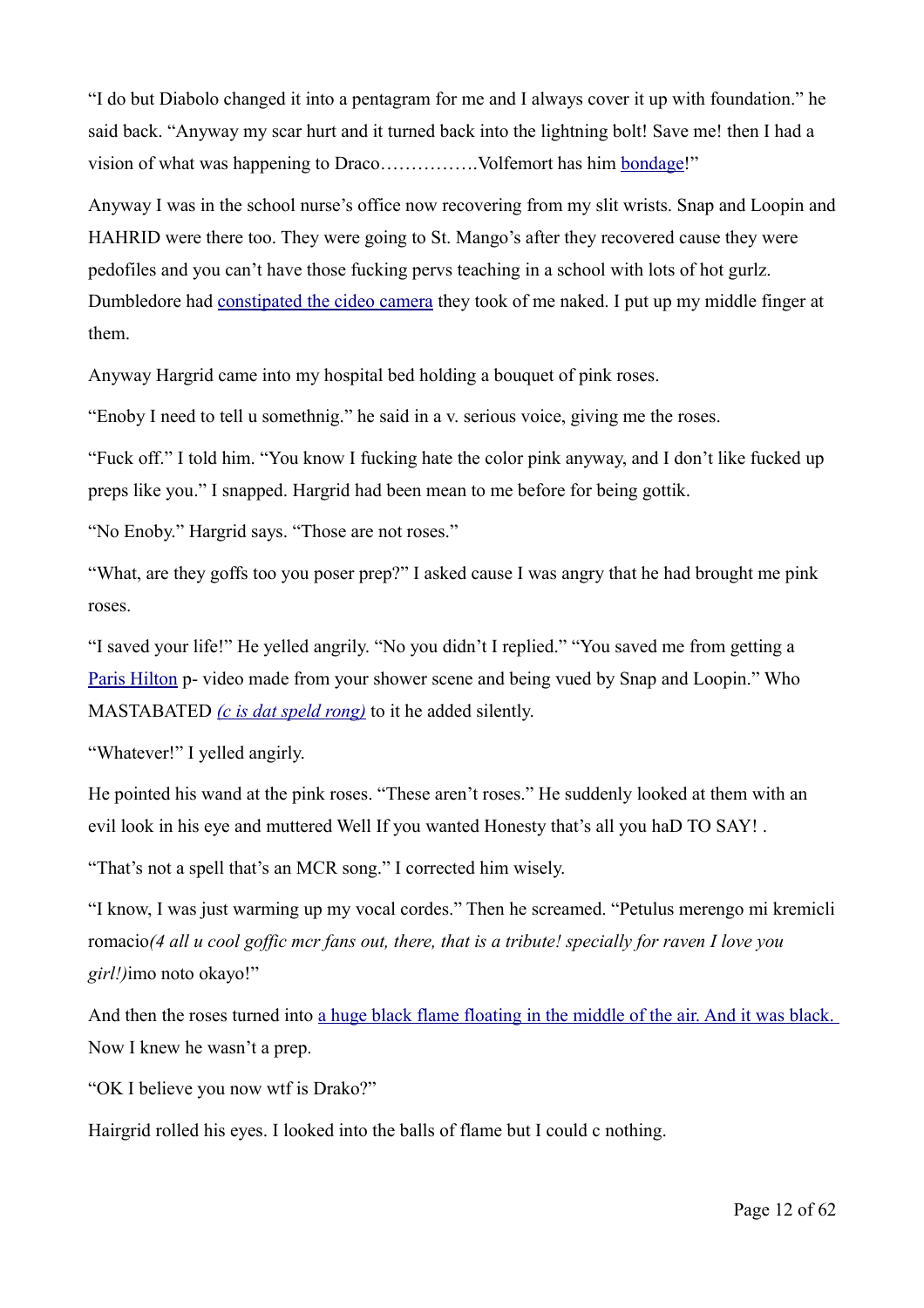"U c, Enobby," Dumblydore said, watching the two of us watching the flame. "2 c wht iz n da flmes*(HAHA U REVIEWRS FLAMES GEDDIT)* u mst find urslf 1st, k?"

"I HAVE FOUND MYSELF OK YOU MEAN OLD MAN!" Hargrid yelled. dUMBLydore lookd shockd. I guess he didn't have a headache or else he would have said something back.

Hairgrid stormed off back into his bed. "U r a liar, prof dumbledoree!"

Anyway when I got better I went upstairs and put on a black leather minidress that was all ripped on the ends with lace on it. There was some corset stuff on the front. Then I put on black fishnets and black high-heeled boots with pictures of Billie Joe Armstrong on them. I put my hair all out around me so I looked like Samara from the Ring *(if u don't know who she iz ur a prep so fuk off!)* and I put on blood-red lipstick, black eyeliner and black lip gloss.

"You look [kawai,](http://encyclopediadramatica.com/Kawaii) girl." B'loody Mary said sadly. "Fangs *(geddit)* you do too." I said sadly too, but I was still upset. I slit both of my wrists feeling totally depressed and I sucked all the blood. I cried again in my bathroom and put the shades on so Snap and Loopin couldn't spy on me this time. I went to some classes. Vampire was in the Hair of Magical Magic Creatures. He looked all depressed because Draco had disappeared and he had used to be in love with Draco. He was sucking some blood from a **Hufflepuff**.

"Hi." he said in a depressed way. "Hi back." I said in an wqually said way.

We both looked at each other for some time. Harry had beautiful red gothic eyes so much like Dracos. Then……… we jumped on each other and started screwing each other.

"STOP IT NOW YOU HORNY SIMPLETONS!" shouted Professor McGoggle who was watching us and so was everyone else.

"Vampire you fucker!" I said slapping him. "Stop trying to screw me. You know I loved Draco!" I shouted and then I ran away angrily.

Just then he started to scream. "OMFG! NOOOOO! MY SCAR HURTS!" and then….. his eyes rolled up! You could only see his red whites.

"NO!" I ran up closer.

"I thought you didn't have a scar anymore!" I shouted.

"I do but Diabolo changed it into a pentagram for me and I always cover it up with foundation." he said back. "Anyway my scar hurt and then I had a vision of what was happening to Draco…………….Volfemort has him bondage!"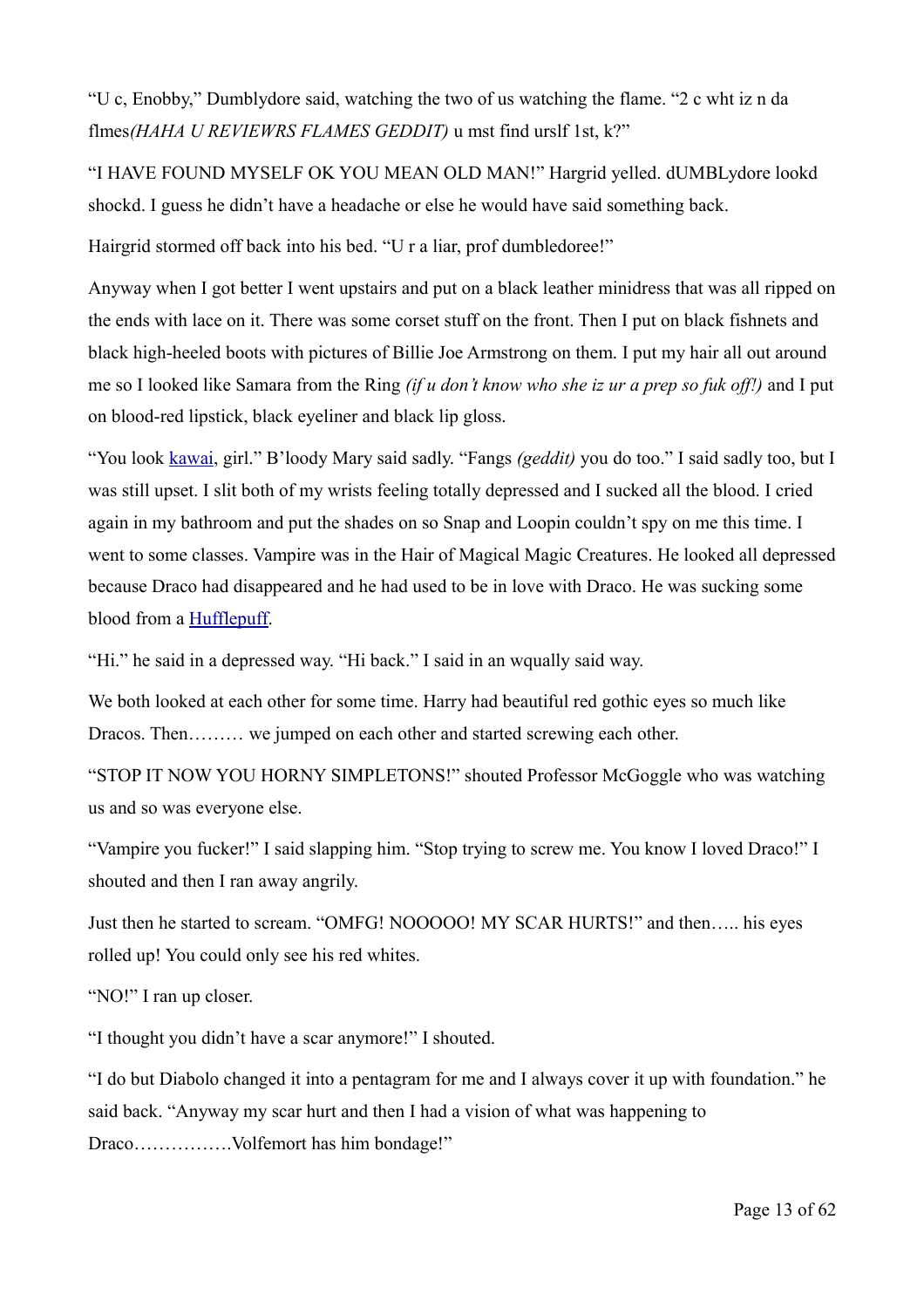#### **XXXXXXXXXXXXXXXXXX666XXXXXXXXXXX**

# *SPECIAL FANGZ 2 RAVEN MY GOFFIX BLOOD SISTA WTF UR SUPPOZD 2 RIT DIS!11111111* [HEY RAVEN DO U KNOW WHERE MY SWEATER I](http://encyclopediadramatica.com/Candlejack)

# **Chapter 13.**

*AN: raven fangz 4 gelpin me agen im sory ah tok ur postr of gerard but dat guy is such a fokin sexbom! PREPZ STOP FLAMIGNG!*

#### **XXXXXXXXXXXXXXXXX666XXXXXXXXXXXXXXXXXX**

Vampire and I ran up the stairs looking for Dumbledore. We were so scared.

"Dumbledore Dumblydore!" we both yelled. Dumbledore came there.

"What is it that you want now you despicable snobs?" he asked angrily.

"Volsemort has Draco!" we shouted at the same time.

He laughed in an evil voice.

"No! Don't! We need to save Draco!" we begged.

"No." he said meanly. "I don't give a darn what Voldemort does to Draco. Not after how much he misbehaved in school especially with YOU Ebony." he said while he frowned looking at me. ["Besides I never liked him that much anyway."](http://encyclopediadramatica.com/Pwn) then he walked away. Vampire started crying. "My Draco!" he moaned. *(AN: don't u fik gay guyz r lik so hot!)*

"Its okay!" I tried to tell him but that didn't stop him. He started to cry tears of blood. Then he had a brainstorm. "I had an idea!" he exclaimed.

"What?" I asked him.

"You'll see." he said. He took out his wand and did a spell. Then…… suddenly we were in Voldemprt's lair!

We ran in with our wands out just as we heard a croon voice say. ["Allah Kedavra!](http://encyclopediadramatica.com/Muslim)" It was……………………………….. Voldemort!

# **Chapter 14.**

*AN: fuk off PREPZ ok! Raven fangz 4 helpin agen. im sory ah kudnt update but I wuz derperessd n I had 2 go 2 da hospital kuz I slit muh rists. PS im nut updating til u giv me 10 god revoiws!*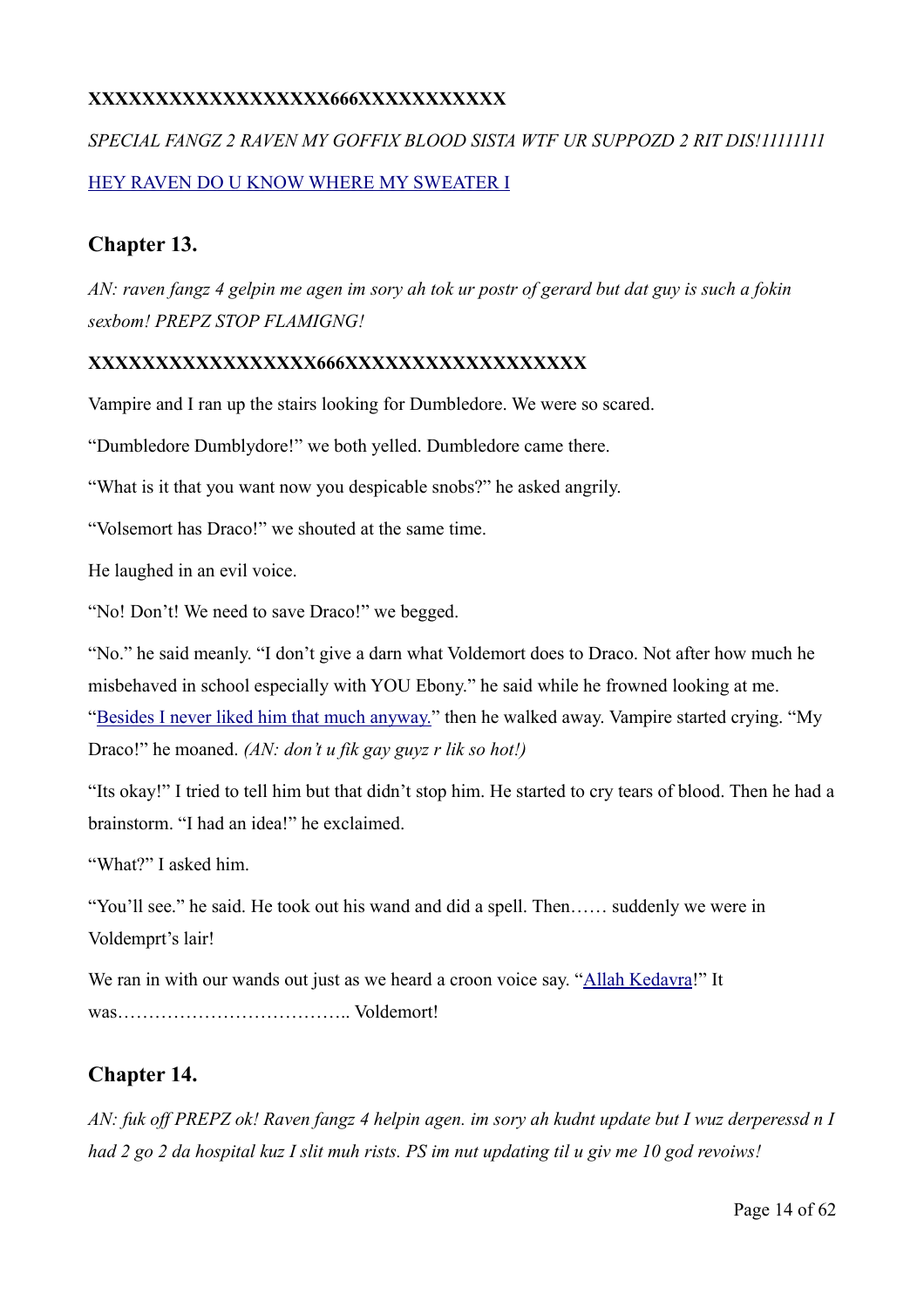#### **XXXXXXXXXXXXXXXXXXX666XXXXXXXXXX**

#### *WARNING: SUM OF DIS CHAPTA IS XTREMLY [SCRAY.](http://encyclopediadramatica.com/Stupid) VIOWER [EXCRETION](http://encyclopediadramatica.com/Piss) ADVISD.*

We ran to where Volcemort was. It turned out that Voldemort wasn't there. Instead the fat guy who killed Cedric was. Draco was there crying tears of blood. Snaketail was torturing him. Vampire and I ran in front of Snaketail.

"Rid my sight you despicable preps!" he shouted as we started shooting him with the gun he Then suddenly he looked at me and he fell down with a lovey-dovey look in his eyes.

"EbonyIloveyouwiluhavesexwithme." he said. *(in dis he is sixteen yrs old so hes not a pedofile ok)*

"Huh?" I asked. "Enoby I love you will you have sex with me?" asked Snaketail. I started laughing crudely. "What the fuck? [You torture my bf and then you expect me to fuck you?](http://encyclopediadramatica.com/Yes) God, you are so fucked up you fucking bastard." I said angrily. Then I stabbed him in the heart. Blood pored out of it like a fountain.

"Nooooooooooooo!" he screamed. He started screaming and running around. Then he fell down and died. I brust into tears sadly.

"Snaketail what art thou doing?" called Voldemort. Then…… he started coming! We could hear his high heels clacking to us. So we got on our broomsticks and we flew to Hogwarts. We went to my room. Vampire went away. There I started crying.

"What's wrong honey?" asked Draco taking off his clothes so we could screw. He had a sex-pack *(geddit cuz hes so sexah)* and a really huge you-know-what and everything.

"Its so unfair!" I yielded. "Why can't I just be ugly or plain like all da other girls and preps here except for B'loody Mary, because she's not ugly or anything."

"Why would you wanna be ugly? I don't like the preps anyway. They are such fucking sluts." answered Draco.

"Yeah but [everyone is in love with me!](http://encyclopediadramatica.com/USI) Like Snape and Loopin took a video of me naked. Hargrid says he's in love with me. Vampire likes me and now even Snaketail is in love with me! I just wanna be with you ok Draco! Why couldn't Satan have made me less beautiful?" I shouted angrily. *(an" don't wory enoby isn't a snob or anyfing but a lot of ppl hav told her shes pretty)* "Im good at too many things! WHY CAN'T I JUST BE NORMAL? IT'S A FUCKING CURSE!" I shouted and then I ran away.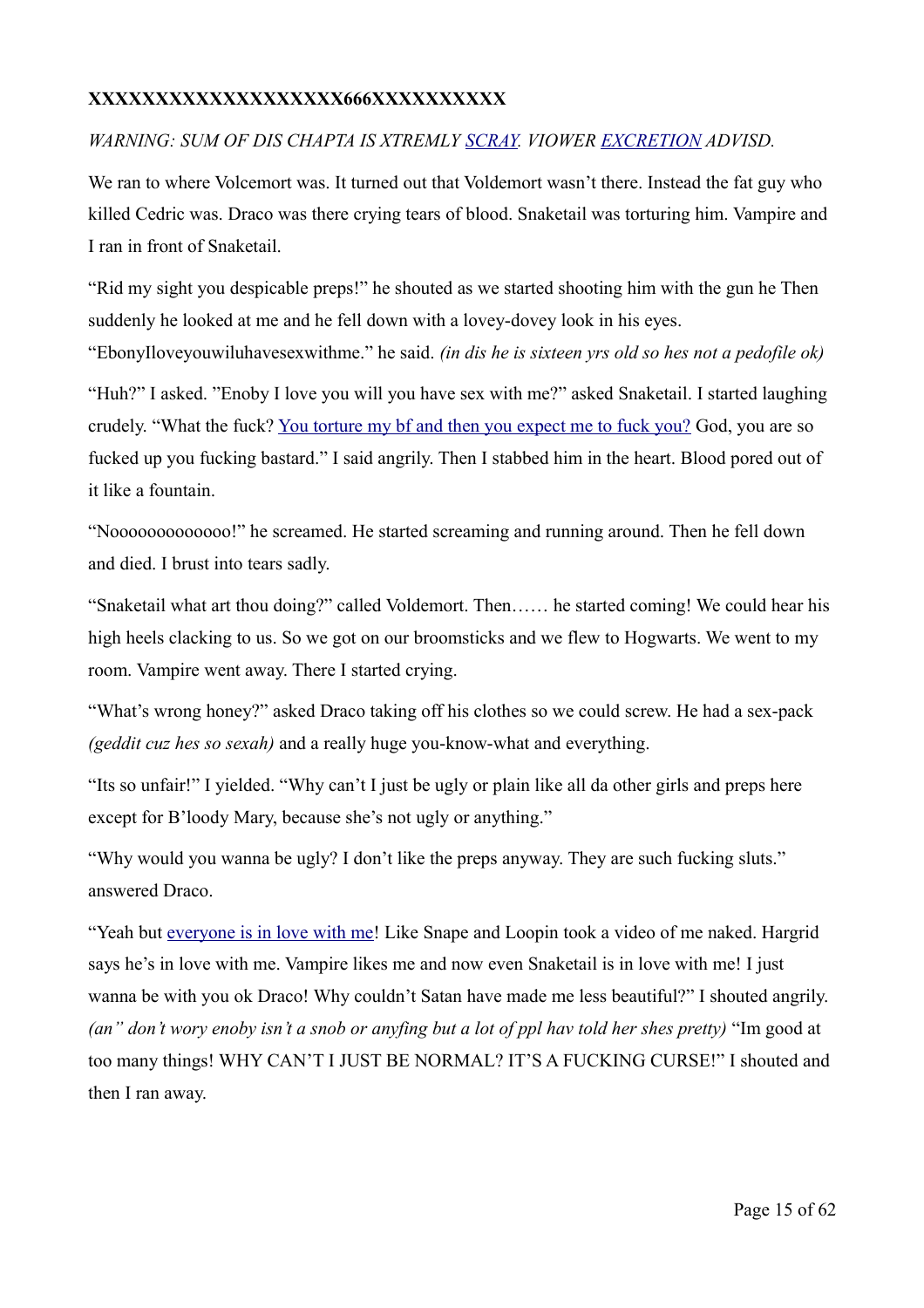# **Chapter 15.**

*AN: stup flaming ok! btw u suk frum no on evry tim sum1 flams me im gona slit muh ristsz! fangz 2 raven 4 hlpein!*

# **XXXXXXXXXXXXX666XXXXXXXXXXXXXXX**

"Ebony Ebony!" shouted Draco sadly. "No, please, come back!"

But I was too mad.

"Whatever! Now u can go anh have sex with Vampire!" I shouted. I stormed into my room and closed my black door with my blood-red key. It had a picture of Marylin Manson on it. He looked so sexy in a way that reminded me of Draco and Vampire. I started to cry and weep. I took a razor and started to slit my wrists. I drank the blood all depressed. Then I looked at my black GC watch and noticed it was time to go to Biology class.

I put on a short ripped black gothic dress that said Anarchy on the front in blood red letters and was all ripped and a spiky belt. Under that I put on ripped black fishnets and boots that said Joel all over them with blood red letters. I put my ebony black hair out. Anyway I went downstairs feeling all sad and depressed as usual. I did sum [advanced Biology work.](http://encyclopediadramatica.com/The_Human_Centipede) I was turning a bloody pentagram into a black guitar. Suddenly the guitar turned to Draco!

"Enoby I love you!" he shouted sadly. "I dnot care what those fucker preps and posers fink. Ur da most beautiful girl in the world. Before I met you I used to want to commit suicide all the time. Now I just wanna fucking be with you. I fucking love you!." Then……………. he started to sing "Da Chronicles of Life and Death" (we considered it our song now cuz we fell in love when Joel was singing it) right in front of the entire class! His singing voice was so amazing and gothic and sexxy like a cross between Gerard, Joel, Chester, Pierre and Marilyn Manson *(AN: don't u fink dos guyz r so hot. if u dnot no who dey r get da fuk out od hr!)* .

"OMFG." I said after he was finished. Some fucking preps stared at us but I just stuck up my middle fingers (that were covered in black nail polish and were entwined with Draco's now) at them. "I love you!" I said and then we started to kiss just like Hilary Duff *[\(i fukin h8 dat bitch\)](http://encyclopediadramatica.com/Denial)* and CMM in a Cinderella Story. Then we went away holding hands. Loopin shouted at us but he stopped cuz everyone was clapping by how sexy we looked 2gether. Then I saw a poster saying that MCR would have a concert in Hogsmede right then. We looked at each other all shocked and then we went 2gether.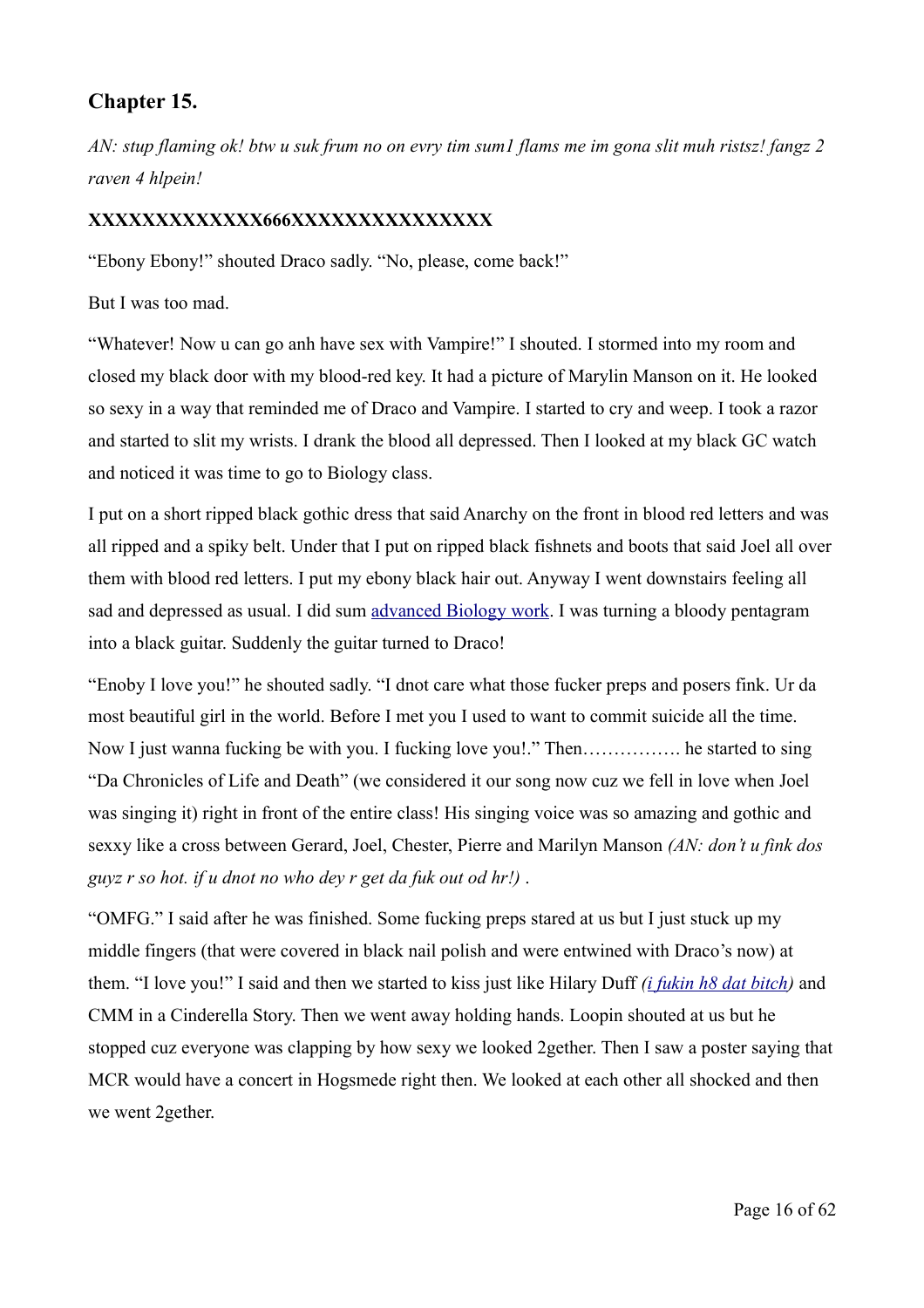# **Chapter 16.**

*AN: u no wut! sut up ok! proov 2 me ur nut prepz! raven u suk u fuken bich gimme bak mah fukijn swteet ur supsd 2 rit dis! Raven wtf u bich ur suposd to dodis! BTW fangz 2 britney5655 4 techin muh japnese!*

#### **XXXXXXXXXXXXX666XXXXXXXXXXXXXXX**

We ran happily to Hogsmede. There we saw the stage where GC had played. We ran in happly. MCR were there playing 'Helena'. I was so fucking happy! Gerard looked even sexier than he did in da pictures. Even Draco thought so, I could totally see him getting an erection but it didn't matter cuz I knew know that we were da only true ones for eachother. I was wearing a black leather minidress and black leather platinum boots with red ripped fishnets. Draco was wearing a black baggy MCR t-shirt and black baggy pants. Anyway, we stated moshing to Helena. We frenched. We ran up 2 the front of the band to stage-dive. Suddenly, Gerard pulled off his mask. So did the others. We gasped. It wasn't them at all. It was.,……………………….. Volsemort and da Death Dealers!

"Wtf Draco im not going to a concert wid u!" I shouted angrily. "Not after what happened to me last time? Even if its MCR n u no how much I lik them"

"What cause we…you know…" he gadgetted uncomfortbli cause guys don't like to talk a bout youknow-what.

"Yeah cause we you know!" I yielded in an angry voice.

"We won't do that again." Draco promised. "This time, we're going with an ESCORT."

"OMFG wtf/ Are you giving into the mainstream?" I asked. "So I guess ur a prep or a Christina or what now?"

"NO." he muttered loudly.

"R u becoming a prep or what?" I shootd angrily.

"Enoby! I'm not! Pls come with me!" He fell down to his knees and started singing 'Da world is black' by GC to me.

I was flattened cause that's not even a single, he had memorized da lyrks just 4 me!

"OK then I guess I will have to." I said and then we frenched 4 a while and I went up 2 my room.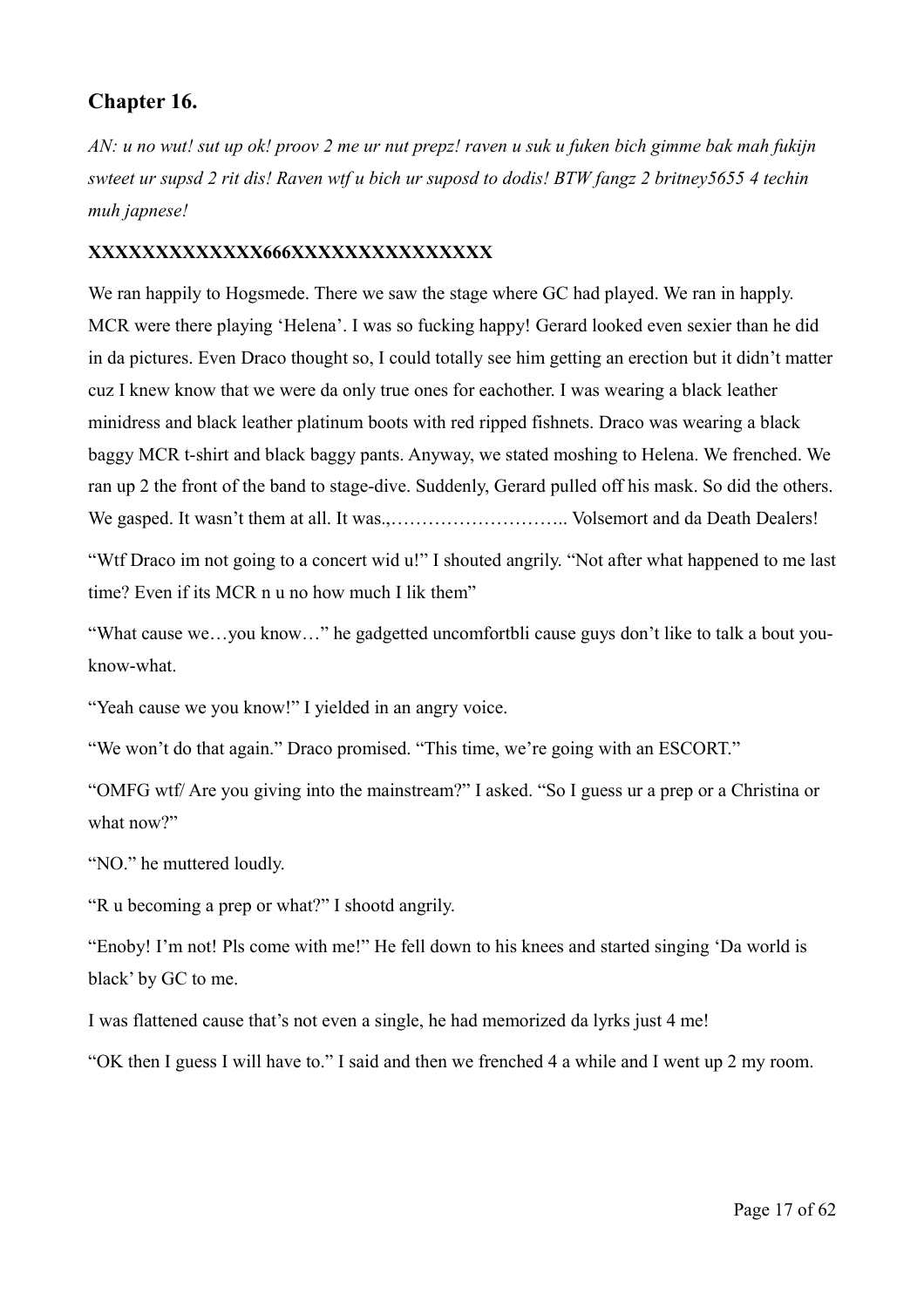B'loody Mary was standing there. ["Hajimemashite](http://encyclopediadramatica.com/Weeaboo) gurl." she said happily *(she spex Japanese so do i. dat menz 'how do u do' in japanese)*. "BTW Willow that fucking poser got expuld. she failed al her klasses and she skepped math." *(an: RAVEN U FUKIN SUK! FUK U!)*

"It serves that fuking bich right." I laughed angrily.

Well anyway we where felling all deprezzed. We wutsched some goffic movies like Das niteMARE b4 xmas. "Maybe Willow will die too." I said.

"Kawai." B'loody Mair shook her head enrgtically lethrigcly. "Oh yeah o have a confession after she got expuld I murdered her and den loopin did it with her cause he's a necphilak."

"Kawai." I commnted happily . We talked to each other in silence for da rest uv da movie.

"OH HEY BTw, im going to a concert with drako tonight in Hogsmeade with mcr." I sed. " I need to wear like da hotset outfit EVA."

B'Loody Mairy Nodded ENREGeticALLlY. "Omfg totally lets go shopping."

"In Hot Topic, right?" I asked, already getting out my spshcial Hot Topic Loiyalty carde.

"No." My head snaped up.

'WHAT?" my head spuin. I could not believe it. "B'Loody Mary are u a PREP?"

"NOOOO!NOOOO!" She laughed. "I found some cool goffic stores near Hogwarts that's all."

"Hu told u abut them" I askd sure it would be Drako or Diabolo or Vampire(don't even SAY that nam to me!). Or me.

"Dumblydore." She sed. "Let me just call our broms."

"OMFFG DUMBLYDORE?" I asked quietly.

"Yah I saw the map for Hogsmeade on his desk." She told me. "Come on let's go."

We were going in a few punkgoff stores SPECIALLY for the concerts in Hogsmeade. The salesperson was OMG HOTTER THAN GERARD EXCEPT NOT CAUSE THAT'S IMPOSSIBLE and he gave me a few dresses. "We only have these for da real goffs."

"Da real goffs?" Me and B'Loody Mary asked.

"Yah u wouldn't believe how many posers ther are in this town man! Yesterday loopin and snap tried to buy a goffic camera pouch." He shook his head. "I dint even no they had a camera."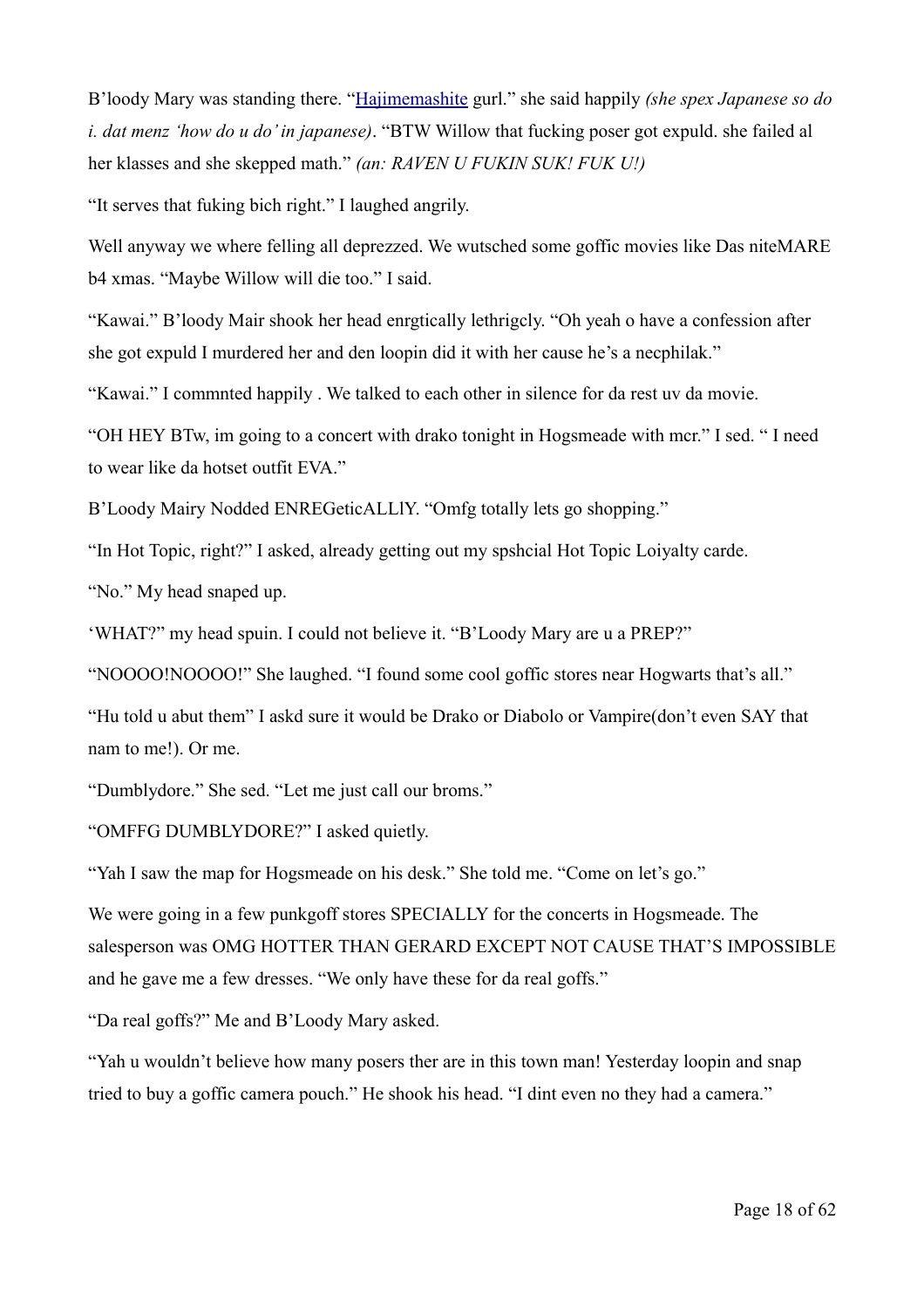"OMFG NO THEIR GONNA SPY ON ME AGAIN!" I cried, running out of the changing room wearing a long black dress with lots of red tulle coming out and very low-cut with a huge slit.

"Oh my satan you have to buy that outfit" The salesperson said.

"Yeah it looks totlly hot." said B'Loody Mary.

"You know what I am gona give it to you free cause u look really hot in that utfit. Hey are you gonna be at the concert tonight?" he asked.

"Yeah I am actually." I looked back at him. "Hey BTW my name's ebondy dark'ness dementia TARA way what's yours?"

"Tom Rid." He said and ran a hand through his black-dyed hair. "maybe I'll see you there tonight."

"Yeah I don't think so cause I am going there with my bf drako you sick perv!" I yelled angrily, but before he could beg me to go with him, Hargrid flew in on his black broom looking worried. "OMFG EBONDY U NEED OT GET BACK INTO THE CASTLE NOW!"

# **Chapter 17.**

*AN: I sed stup flming da stryo! if ur a prep den dnot red it! u kin tel weder ur a prep or not by ma quiz itz on ma hompage. if ur not den u rok. if u r den FOOOOOK UFFFFFFFFFF! pz willo isn't rely a prep. Raven plz do dis il promis 2 giv u bak ur postr!*

#### **XXXXXXXXXXXXXXXXXXXXXX666XXXXXXXXXXXXXX**

Tom Riddle gave us some clothes n stuff 4 free. He said he wud help us wif makeup if he wunted koz he was relly in2 fashin n stuff. (hes [bisezual\)](http://encyclopediadramatica.com/Bisexual). Hargird kept shooting at us to [cum](http://encyclopediadramatica.com/Cum) back 2 Hogwarts. "WTF Hargrid?" I shouted angrily. "Fuck off you fjucking bastard." Well anyway Willow came. Hargird went away angrily.

"Hey bitch you look kawaii." she said.

"Yah but not as kawaii as you." I answered sadly cause Willow's really pretty and everything. She was wearing a short black corset-thingy with blood red lace on it and a blak blood-red miniskirt, leather fish-nets and black poiny boots that showed off how pale she wuz. She had a really nice body wif big bobs and everything. She was thin enouff 2 be [anorexic.](http://encyclopediadramatica.com/Pro-ana)

"So r u going 2 da concert wif Draco?" she asked.

"Yah." I said happily.

"I'm gong with Diabolo." she anserred happily. Well anyway Draco and Diabolo came. They were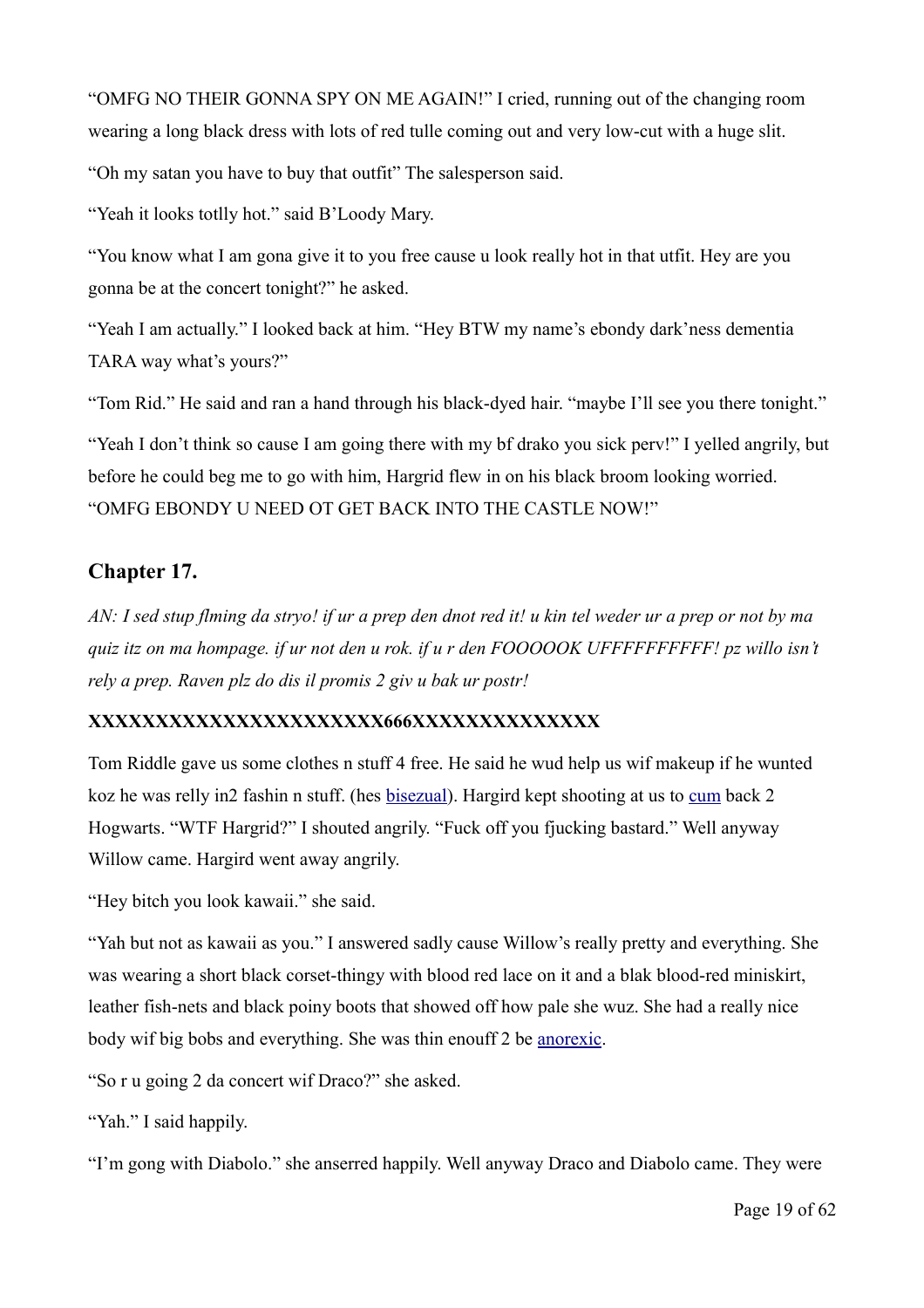both loking extremely hot and sexy and u could tell they thoufht we were ot 2. Diabolo was wearing a black t-shirt that said '666' on it. He was wearing tons off makeup jus like Marylin Manson. Draco was wearing black leather pants, a gothic black GC t-shirt and black Vans he got from da Warped tower. B'loody Mart was going 2 da concert wif Dracola. Dracola used to be called Navel but it tuned out dat he was kidnapped at birth and his real family were vampires. They dyed in a car crash. Navel converted to Satanism and he went goth. He was in Slitherin now. He was wearing a black Wurped t-shirt, black jeans and shoes and black hair wif red streekz in it. We kall him Dracula now. Well anyway we al went 2 Draco's black Mercy-Bens *(geddit cuz wer gpffik)* that his dad Lucian gave him. We did pot, coke and crak. Draco and I made out. We made fun of dose stupid fuking preps. We soon got there…….I gapsed.

Gerard was da sexiest guy eva! He locked even sexier den he did in pix. He had long raven blak hair n piercing blue eyes. He wuz really skinny and he had n amazing ethnic voice. We moshed 2 Helena and sum odder songz. Sudenly Gerard polled of his mask. So did the other membez. I gasped. It wasn't Gerard at all! It was an ugly preppy man wif no nose and red eyes... Every1 ran away but me and Draco. Draco and I came. It was…….Vlodemort and da Death Deelers!

"U moronic idiots!" he shooted angstily. "Enoby, I told u to kill Vampire. Thou have failed. And now I shall kill thou and Draco!"

"No no please!" We begged sadly but he took out his knife.

Sudenly a gothic old man flu in on his broomstick. He had lung black hair and a looong black bread. He wus werring a blak robe dat sed 'avril lavigne' on da back. He shotted a spel and Vlodemort ran away. It was…………………………………DUMBLYDORE!

# **Chapter 18.**

*AN: I SED STUP FLAMMING! if u do den ur a fuken prep! fangz 2 raven 4 da help n stuf. u rok! n ur nut a prep. fangz for muh sewter! ps da oder eson dumbeldor swor is koz he trin 2 be gofik so der!*

#### **XXXXXXXXXXXX666XXXXXXXXXXXXXXXXX**

I woke up the next day in my coffin. I walked out of it and put on some black eyeliner, black eyesharrow, blood-bed lipstick and a black really low-cut leather dress that was all ripped and in stripes so you could see my belly. I was wearing a skull belly ring with black and red diamonds inside it.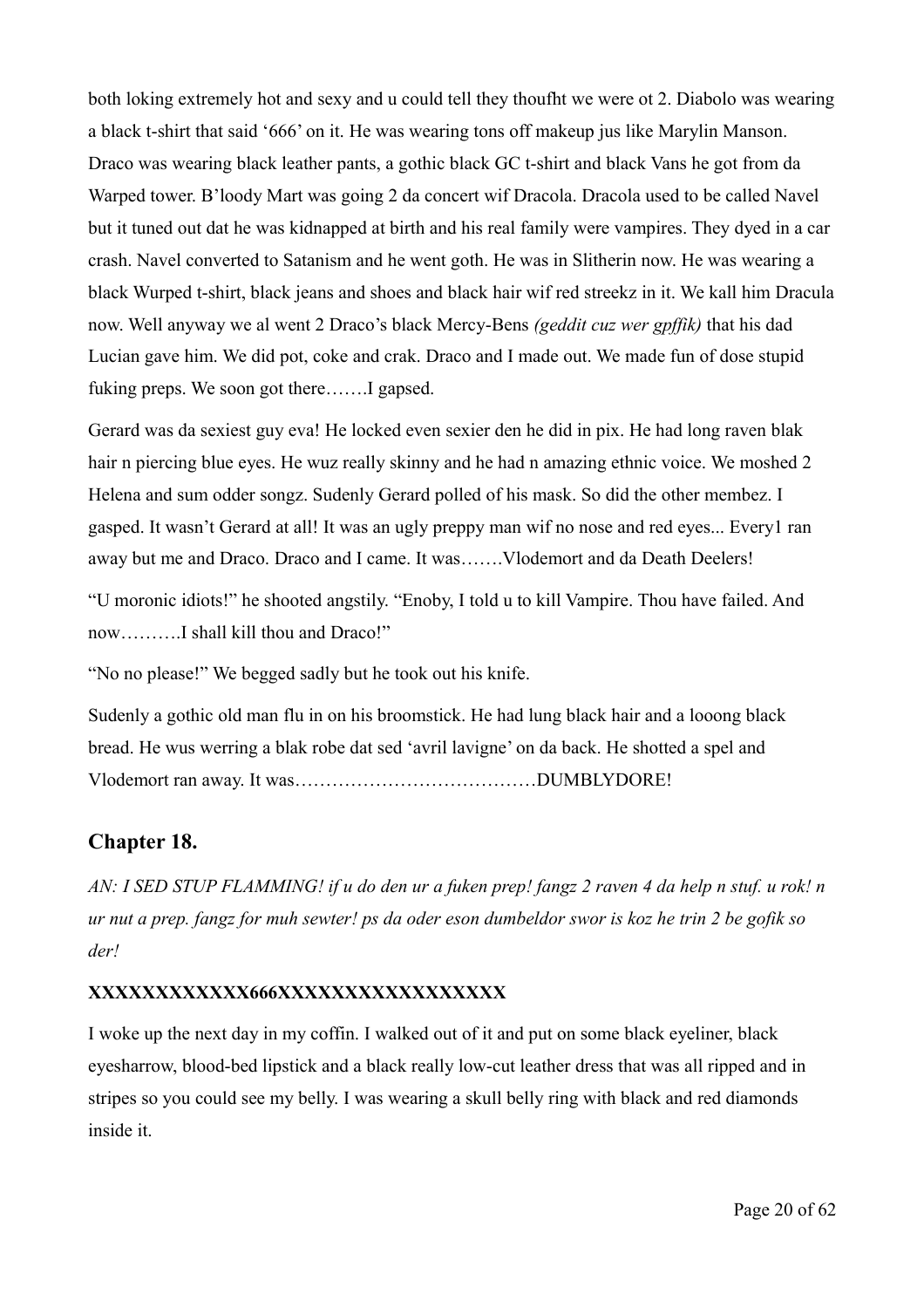(Da night before Draco and I rent back to the skull *(geddit skull koz im goffik n I like deth)*. Dumbeldore chased Vlodemort away. We flew there on our brooms. Mine was black and the broom-stuff was blood-red. There was lace all over it. Draco had a black MCR boom. We went back to our rooms and we had you-know-what to a Linkin Park song.)

Well anyway I went down to the Grate Hall. There all da walls were painted black and da tables were black too. But you fould see that there was pink pant underneath the black pant. And there were pastors of poser bands everywhere, like Ashlee Simpson and the Backstreet Boys.

"WTF!" I shouted going to sit next to B'loody Mary and Willow. B'loody Mary was wearing a black leather mini with a Good Chraloote t-shirt, black fishnets and black pointy boots. Willow was wearing a long gothic blak dress with blood red writing that was all lacy and came up to your thighs and black boots and fishnets. Vampire, Dracula and Draco came. We started to talk about who was sexier, Mikey or Gerard Way or Billie Joe Armstrong. The boys joined in cause they were bi.

"Those guys are so fucking hot." Navel was saying as suddenly a gothic old man with a black beard and everything came. He was the same one who had chassed away Vlodemort yesterday. He had normal tan skin but he was wearing white foundation and he had died his hare black.

"……………….DUMBLEDORE?1!" we all gasped.

"WTF?" I shouted angrily. "I thought he was just wearing that to scare Volsemort!"

"Hello everyone." he said happily. "As u can see I gave the room a makeover. Whjat do u fink about it?"

Everyone from the poser table in Gryiffindoor started to cheer. Well we goths just looked at each other all disfusted and shook our heads. We couldn't believe what a poser he was!1.

"BTW you can call me Albert." HE CALLED AS WE LEFT to our classes.

"What a fucking poser!" Draco shouted angrily as we we to Transfomation. We were holding hands. Vampire looked really jealous. I could see him crying blood in a gothic way [\(geddit, way lik](http://encyclopediadramatica.com/Trying_too_hard) [Gerard\)](http://encyclopediadramatica.com/Trying_too_hard) but I didn't say anything. "I bet he's havin a mid-life crisis!" Willow shouted.

I was so fucking angry.

#### **Chapter 19. im nut ok i promise**

*AN: plz stup flaming da story if u do ur a foken prep n ur jelous ok!11 frum noq un im gong 2 delt ur men reviowz!111 BTW evonyd a poorblod so der!1 fangz 2 raven 4m da help!11*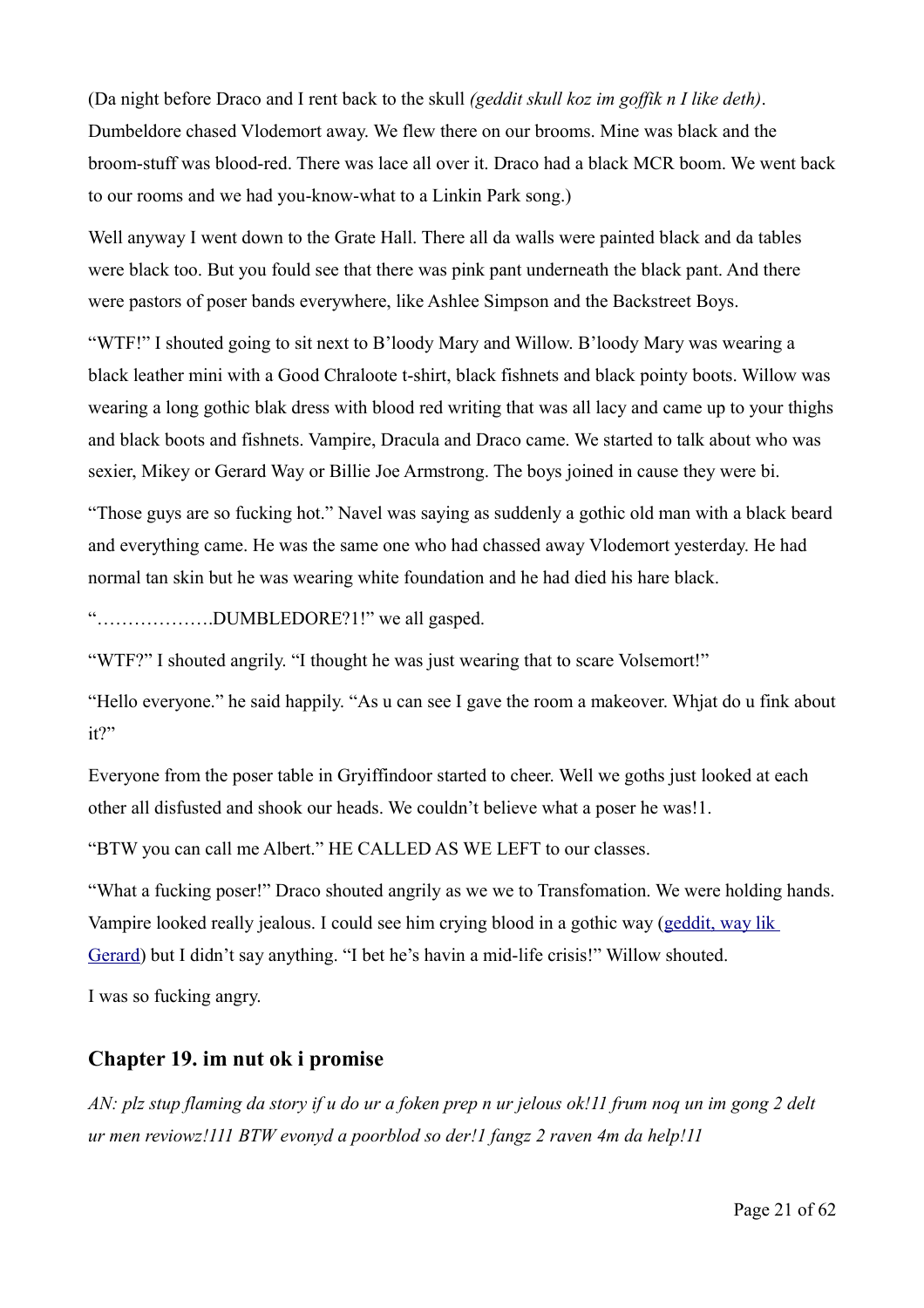#### **XXXXXXXXXXXXXXXXX666XXXXXXXXXXXXXXXXXX**

All day we sat angerly finking about Dumbelldore. We were so fucking pissed off. Well, I had one thing to look forward too- da MCR concert. It had been postphoned, so we could all go.

Anyway, I went to the common room sadly to cut classes. Draco was being all secretive.

I asked what it was and he got all mad me and started crying all hot and angsty *(rnt sensitve bi guyz so hot)*.

"No one fucking understands me!1" he shouted angrily as his black hare went in his big blue eyes like Billie Joe in Boulevard of Borken Dreamz. He was wearing black baggy paints, a black MCR tshirt and a black die. *(geddit insted of tie koz im goffik)* I was wearing a blak leather low cut top with chains all over it all over it a blak leather mini, black high held boots and a cross belly fing. My hair was al up in a messy relly high bun like Amy Lee in Gong Under. *(email me if u wana see da pik)*

"Accuse me? What about me!" I growled.

"Buy-but-but-" he grunted.

"You fucking bastard!" I moaned.

"No! Wait! It's not what it fucking looks like!" he shouted.

But it was to late. I knew what I herd. I ran to the bathroom angrily, cring. Draco banged on the door. I whipped and whepped as my blody eyeliner streammed down my cheeks and made cool tears down my feces like Benji in the video for Girls and Bois *(raven that is soo our video!)*. I TOOOK OUT A CIGARETE END STARTED TO smoke pot.

Suddenly Hargrid came. He had appearated.

"You gave me a fucking shock!" I shouted angrily dropping my pot. "Wtf do you fink you're doing in da gurl's room?"

Only it wasn't just Hargrid. Someone else was with him too! For a second I wanted it 2 b Tom Rid or maybe Draco but it was Dumblydore.

"Hey I need to ask you a question." he said, pulling out his black wanabe-goffik purse. "What are u wearing to the concert?"

"U no who MCR r!" I gasped.

"No I just saw there was a concert dat a lot of gothz and punx were going 2." He said. "Anyway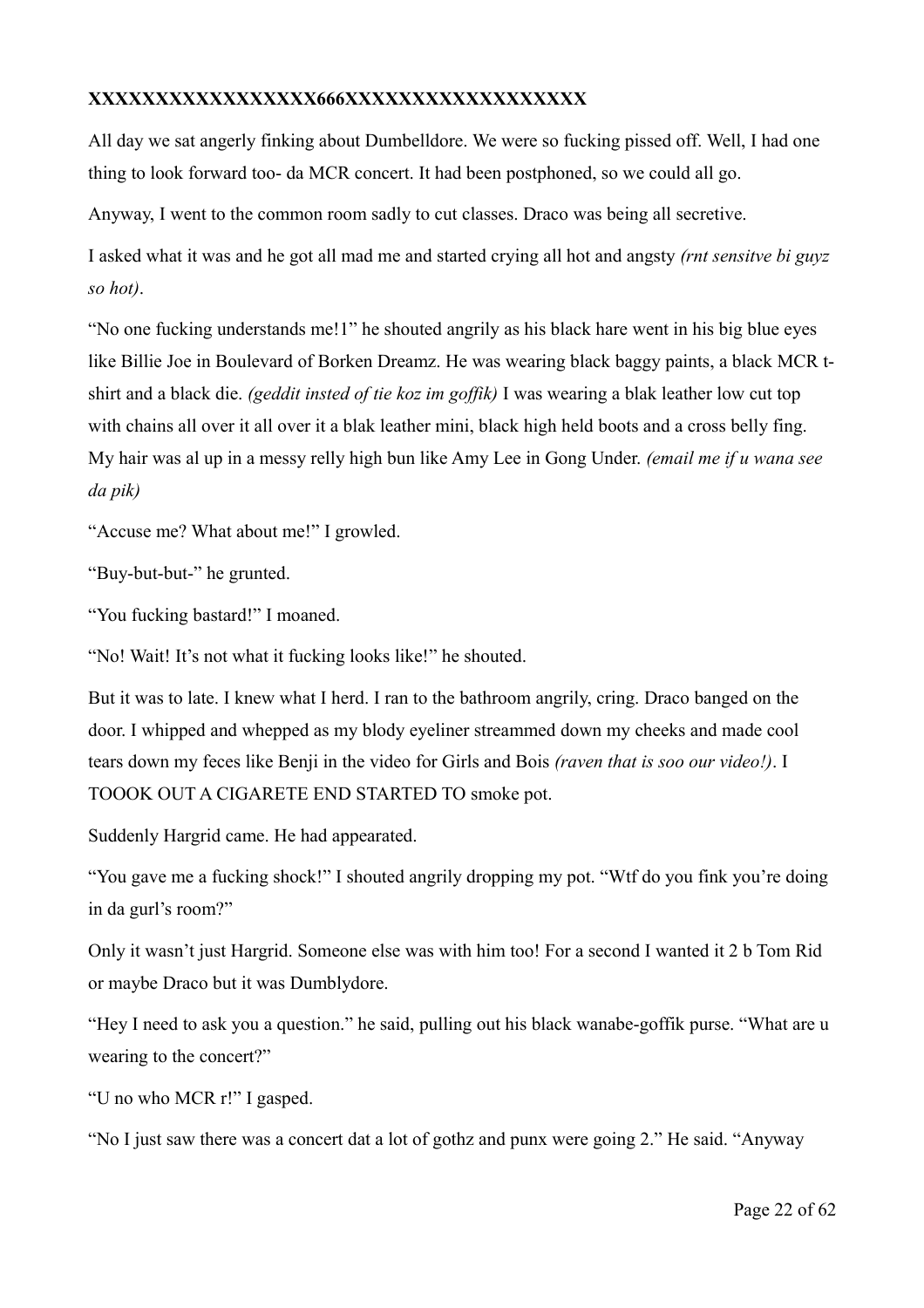Draco has a surprise for u."

# **Chapter 20.**

*AN: I sed I dnoty ker wut u fink! stof pflamin ok prepz!1 fangz 2 raven 4 da help!1 oh yah btw ill be un vacation in transilvania 4 da nex 3 dayz so dnot expect updatz.*

#### **XXXXXXXXXXXXXXXXXXXXX666XXXXXXXXXXXXXXX**

All day I wondered what the surprise was. Meanwhile, I pot on a blak ledder mini, a blak corset with urple lace stuff all over it, an black gothic compact boots. MCR were gong 2 do the concert again, since Volxemort had taken over the last one. I slit my wrists while I moshed 2 MCR in my bedroom all night, feeling excited. Suddenly someone knocked on the door while I was trying on sum black clothes and moshing to Fang u 4 da Venom. I gut all mad and turned it of, but sacredly I hopped inside dat it was Draco so we could do it again.

"Wut de fucking hell r u doing!" I shouted angrily. It was Loopin! "R u gonna cum rape me or what." I yelled. I was allowed to say dat because Dumblydore had told us all 2 be careful around hem and Snap since he was a pedo.

"No, actshelly (geddit, hell) [kan I plz burrow sum condemns.](http://encyclopediadramatica.com/I_Can_Has_Cheezburger%3F)" he growld angrily.

"Yah, so u can fuk ur six-yr-old gurlfriend, huh?" I shouted sarkastikally.

"Fuker." He said, gong away.

Well anyway, I put on some black eyesharow, black eyeliner, and some black lipstick and white foundation. Then I went. Den I

gasped……………………………………………………………[.Snake and Loopin were in da](http://encyclopediadramatica.com/Lemon_Party) [middle of da empty hall, doin it, and Dobby was watching!1](http://encyclopediadramatica.com/Lemon_Party)

"Oh my god you ludacris idiot!" they both shooted angrily when they saw me. Dobby ran away crying. Dey got up, though. Normally I wood have ben turned on *(I luv cing guyz do it)* but both of them were fuking preps. *(btw snake is movd 2 griffindoor now)*

"WTF is that why u wanted condoms?" I asked sadistically. *[\(c I speld dat\)](http://encyclopediadramatica.com/Genius)*

"Only you wouldn't give them to me!" Lumpkin shouted angrily.

"Well you shoulda told me." I replayed.

"You dimwit!." [Snake](http://encyclopediadramatica.com/Metal_Gear_Solid) began 2 shoot angrily. And then………I took out my black camera and took a pic of them. U could see that they were naked and everything.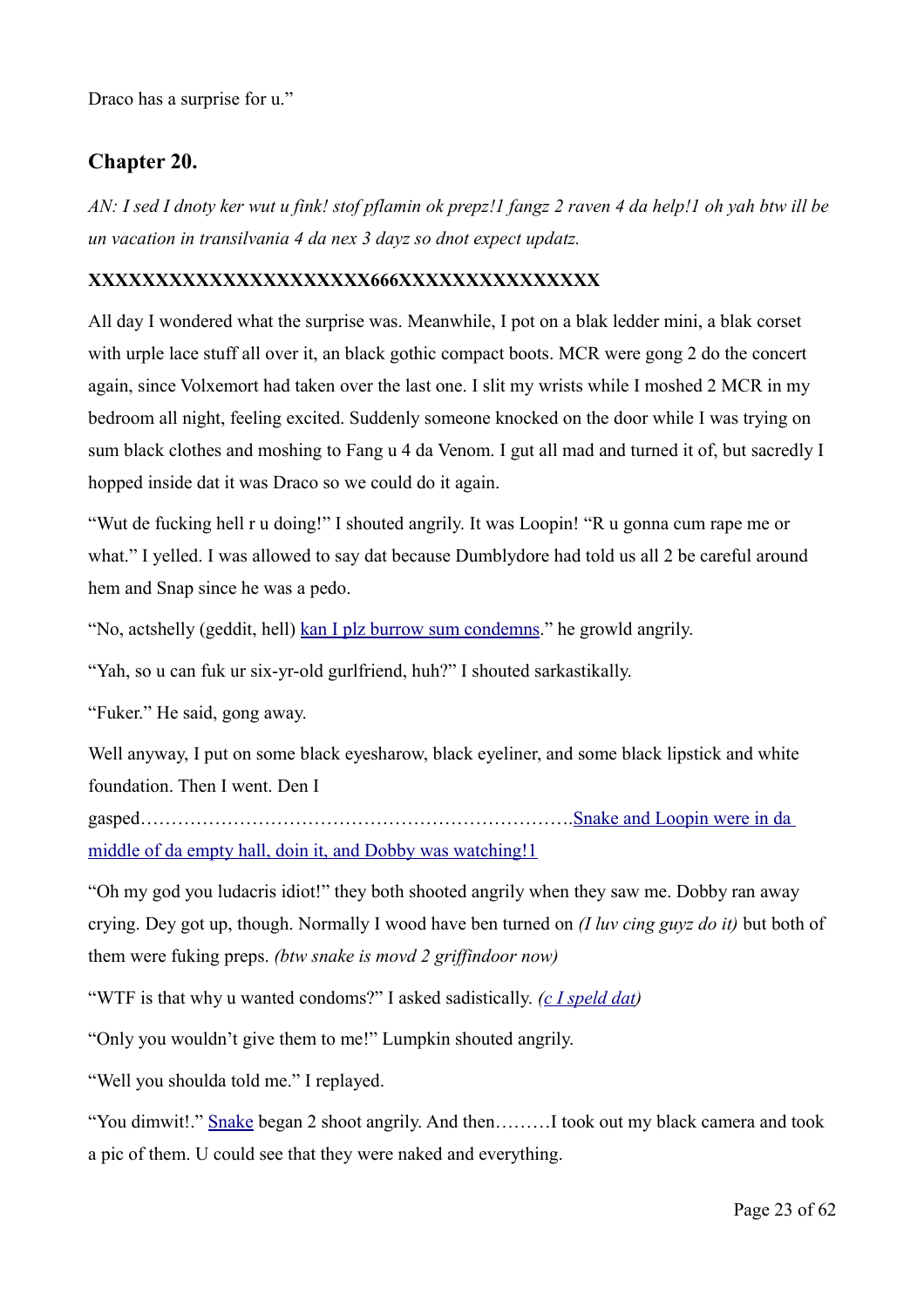"Well xcuse me!" they both shouted angrily. "What was dat al about?"

"It wuz to blackmail u." I snarked. "So now next time you see me doing it with my boyfriend you cant fuking rat me out or I'll show dis to Dumbledork. So fuck off, u bastards!" I started to run. They chased me but I threw my wound at them and dey tripped over it. Well anyway, I went outside and there was Vampire, looking extremely fucking hot.

"WTF where'd Draco?" I asked him.

"Oh he's bein a fucking bastard. He told me he wouldn't cum." Vampire said shaking his hed. "U wanna cum with me? 2 the concert?"

Then….. he showed me his flying car. I gasped. It was a black car. He said his dogfather [Serious](http://encyclopediadramatica.com/Serious_business) [Blak](http://encyclopediadramatica.com/Serious_business) had given it 2 him. The license plate on the front sed MCR666 on it. The one on da back said 'ENOBY' on it.

……….I gasped.

We flew to the concert hall. MCR were there, playing.

Vampire and I began 2 make out, moshing to the muzik. I gapsed, looking at da band.

I almost had an orgasim. Gerard was so fucking hot! He begin 2 sing 'Helena' and his sexah beautiful voice began 2 fill the hall. ……….And den, I heard some crrying. I turned and saw Draco, cryin in a corner.

# **Chapter 21.**

*AN: fuk u ok! u fokng suk. itz nut ma fult if itz speld rong ok koz dat bich ravern cuz it fok u prepz!1 woopz soz raven fangz 4 da help. btw transilvana rox hrad!1 I even gut 2 go 2 da kasel wer drkola was flimed!*

# **XXXXXXXXXXXXXXXXXXXXX666XXXXXXXXXXXXXXX**

Later we all went in the skull. Draco was crying in da common room. "Draco are u okay?" I asked in a gothic voice.

"No I'm not u fuking bitch!" he shouted angrily. He stated to run out of the place in a suicidal way. I stated to cry cuz I was afraid he would [commit suicide.](http://encyclopediadramatica.com/Do_It_Faggot)

"Its ok Enoby." said Vampire comfortly. "Ill make him feel better."

"U mean you'll go fuck him wont you!" I shouted angrily. Then I ran 2 get Draco. Vampire came too.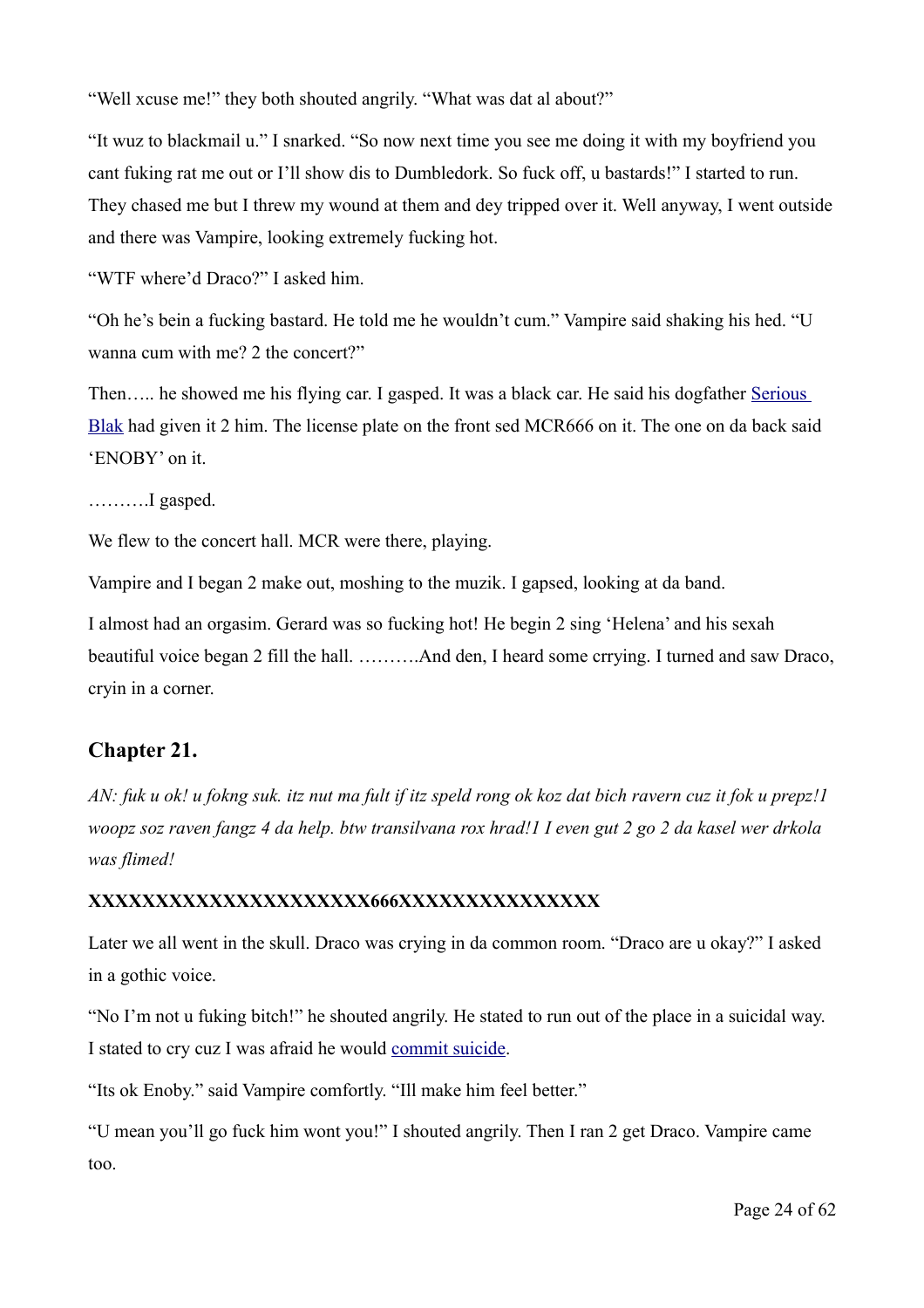"Draco please come!" he began to cry. Tears of blood came down his pail face. I wuz so turned on cuz I love sensitive bi guyz. *[\(if ur a homophone den fuk of!\)](http://encyclopediadramatica.com/Grammar_nazi)*

And then………………………….. we herd sum footsteps! Vampire got out his blak invincibility coke. We both gut under it. We saw the janitor Mr. Norris there, shouting angrily with a [flashlight](http://encyclopediadramatica.com/Fleshlight) in his hand.

"WHOSE THERE!" he shouted angrily. We saw **Filth** come. He went unda da invisibility cloke and started to meow loudly.

"IS ANY1 THERE!" yelled Mr. Norris.

"No fuck u you preppy little poser sun of a fukcing bich!" Vampire said under his breast in a disgusted way.

"EXCUS ME! EXCUS ME WHO SED DAT!" yelled Mr. Norris. Den he heard Filch meow. "Filth is der any1 unda da cloak!" he asked. Filth nodded. And then……………………….Vampir frenched me! He did it jus as…………………….. Mr. Norris was taking of da cloak!1

"WHAT DA-" he yelled but it was 2 late cuz now we were ruining away frum him. And den we saw Draco crying n bustin in2 tearz and slitting his rists outside of da school.

"Draco!" I cried. "R u okay?"

"I guess though." Draco weeped. We went back to our coffins frenching each other. Draco and I decided to watch Lake Placid *(c isnt da deprezzin)* on the gothic red bed together. As I wuz about 2 put in the video, my eyes rolled up and suddenly I had a [vision](http://encyclopediadramatica.com/Seizure) of something that was happening now. There was a knok on the door and Fug and da Mystery of Magic walked into the school!1

# **Chapter 22.**

*AN: stfu! prepz stup flaming ok if u dnot lik it fuk of I no itz mr. noris itz raven's folt ok!11 u suk!1 no jus kidding raven u fokieng rok prepz suk!1*

#### **XXXXXXXXXXXXXXXXX666XXXXXXXXXXXXXXXXXXXXXXXXX**

All day everyone talked about the Misery of Magic. Well anyway, I woke up the next day. I was in my coffin so I opened the door. I was wearing blak lacey leather pajamas. Then I gasped.

Standing in front of me where………………. B;loody Mary, Vampire, Diabolo, Draco, Dracula and Willow!

I opened my crimson eyes. Willow was wearing a tight black leather top with pictures of bloody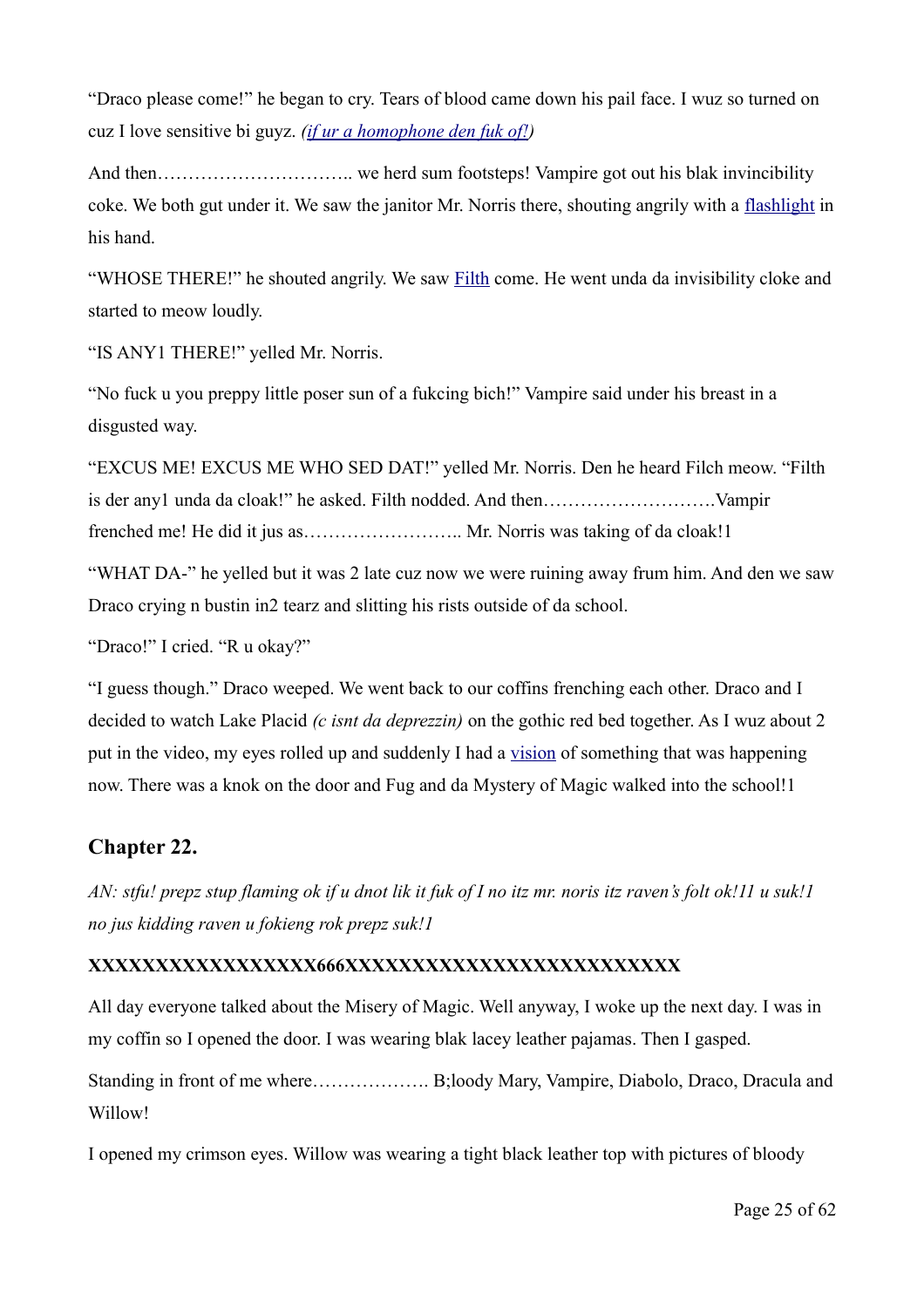roses all over it. Under that she wart a black poofy skirt wit lace on it and black gothic boots that was attached to the top. Vampire was wearing a baggy Simple Plan t-shirt and baggy black pants and Vans. Draco was wearing a black MCR t-shirt and blak jeans and a leather jacket. He looked just likee Gerard Way, and almost as fucking sexy. Vampire looked like Joel Madden. B'loody Mary was wearing a tight black poofy gothic dress that she had ripped so it showed of all her clearage with a white apron that said 'bich' and other swear words and MCR lyrics on it kind of like one dress I had seen Amy Lee wear once. Darkness (who is Jenny) was there too. She was weaving a ripped gothic black dress with ripped stuff all over it and a lace-up top thing and black pointy boots. So were [Crab](http://encyclopediadramatica.com/STD) and Goyle. It turns out that Darkness, Diabolo, Crab and Goyle's dad was a vampire. He committed suicide by slitting his wrists with a razor. He had raped them and stuff before too. They all got so depressed that they became goffik and converted to Stanism.

"OMFG" I yielded as I jumped up. "Why the fuck are u all here?"

"Enoby something is really fucked up." Draco said.

"OK but I need to put my fucking clothes on first." I shouted angrily.

"It's all right. We have to go now and you look kawaii anyway. Your so fucking beautiful." Draco said in a sexy voice.

"Oh all right." I said smiling. "But you have to tell me why your being all [erective.](http://encyclopediadramatica.com/Lulz)"

"I will I will." he said.

So I just put on some black eyeliner, black lipstick and red eyeshadow and white foundation. Then I came. We all went outside the Great Hal and looked in from a widow. A fucking prep called Britney from Griffindoor was standing next to us. She was wearing a pink mini and a Hilary Duff t-shirt so we put up our middle fingers at her. Inside the Great Hall we could see Dumbledork. Cornelia Fudged was there shouting at Dumbledore. Doris Rumbridge was there too.

"THIS CANNOT BE!" she shouted angrily. "THE SCHOOL MUST BE CLOSED!"

["THE BARK LORD](http://encyclopediadramatica.com/Dog) IS PLANNING TO KILL THE STUDENTS!" yelled Cornelia Fudge.

"YOU ARE NOT FIT TO BE THE PRINCIPAL ANY LONGER!" yelled Rumbridge. "YOU ARE TOO OLD AND YOUR [ALZHEIMERS](http://encyclopediadramatica.com/Alzheimers) IS DANGEROUS! YOU MUST RETRY OR VOLDEMORT WILL KILL YOUR STUDENTS!"

"Very well." Dumbledore said angrily. "Butt we cannot do this. We can't close the school. There is only one person who is capable of killing Voldemort and she is in the school. And her name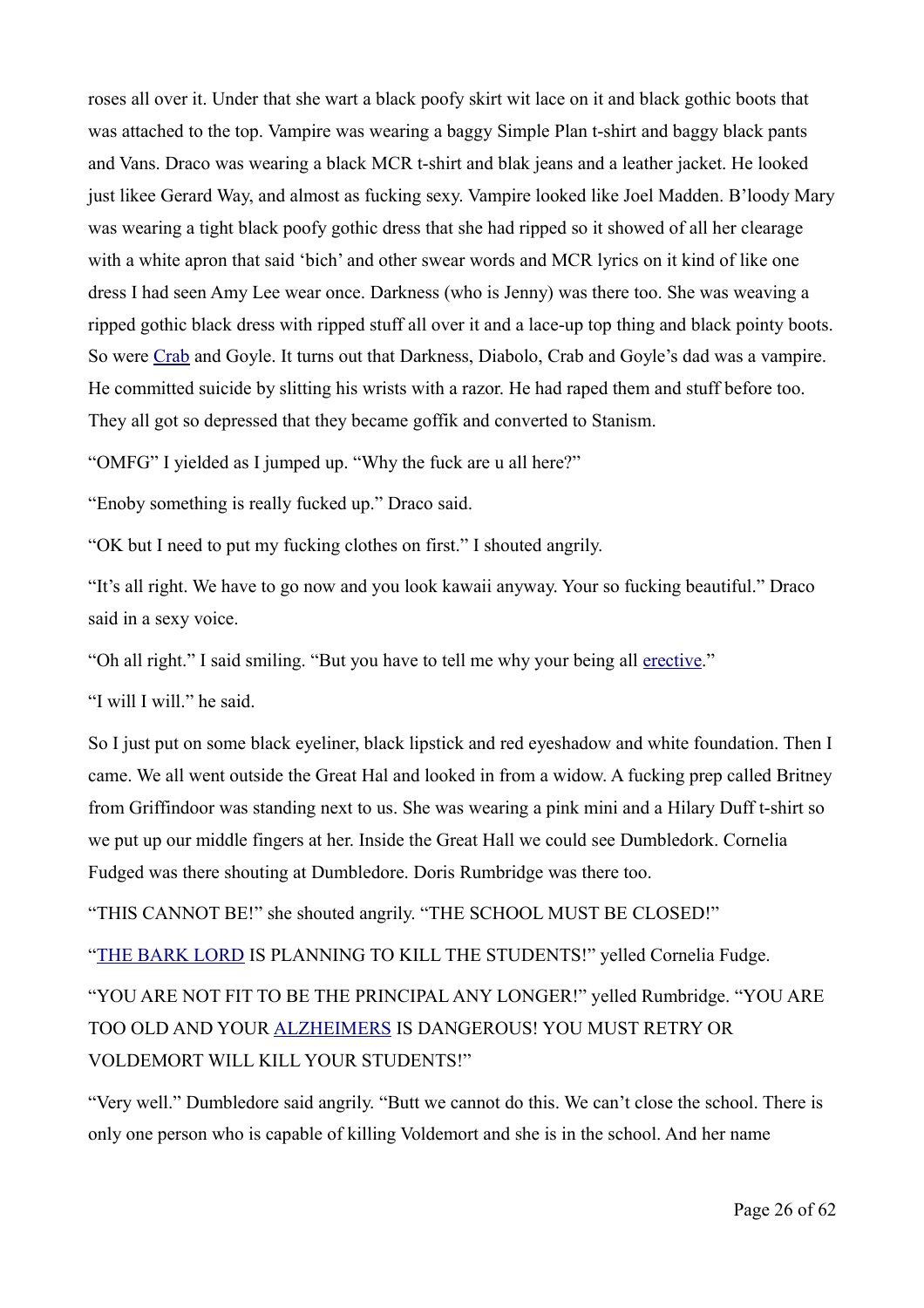is…………………………………………………………………..Enony Dark'ness Dementia Raven Way."

Draco, Crab, Goyle, Darkness, Willow, Vampire and B'loody Mary looked at each other………I gasped.

# **Chapter 23.**

*AN: dhut da fok up biches!1 ur jus jelos koz I gut 10000 reviowz!1 fangz 2 raven 4 da help n telin me bout da boox gurlu rok letz go shopin 2getha!*

# **XXXXXXXXXXXXXXXXX666XXXXXXXXXXXXXXXXXXXXXXXXX**

The door opened and Proffesor Rumbridge and Cornelia Fudge stomped out angrily. Then Dumbledum and Rumbridge sawed us.

"MR. WAY WHAT THE BEEP ARE YOU DOING!" Rumbridge shouted angrily. Dumbledore blared at her.

"Oops she made a mistake!" he corrupted her. "She means hi everybody cum in!"

Well we all came in angrily. So did all the other students. I sat between Darkness and Draco and opposite B'loody Mary. Crab and Goyle started 2 make some morbid jokes. They both looked exactly like Ville Vollo. I eight some Count Chocula and drank som blood from a cup. Then I herd someone shooting angrily. I looked behind me it was………Vampire! He and Draco were shooting at eachother.

"Vampire, Draco WTF?" I asked.

"You fucking bustard!" yelled Draco at Vampire. "I want to shit next to her!1"

"No I do!" shouted.

"No she doesn't fucking like u, you son of a bitch!" yelled Draco.

"No fuck you motherfucker she laves me not you!" shouted Vampire. And then……………… he jumped on Draco! (no not in dat way u perv) They started to fight and beat up each other.

Dumbldore yelled at them but they didn't stop. All of a sudden…… a terrible man with red eyes and no nose flew in on his broomstick. He had no nose and was wearing a gray robe. All the glass in the window he flew thru fell apart. Britney that fucking prep started to cry. Vampire and Draco stopped fighting….I shopped eating….Everyone gasped. Da room fell silent………………….Volzemort!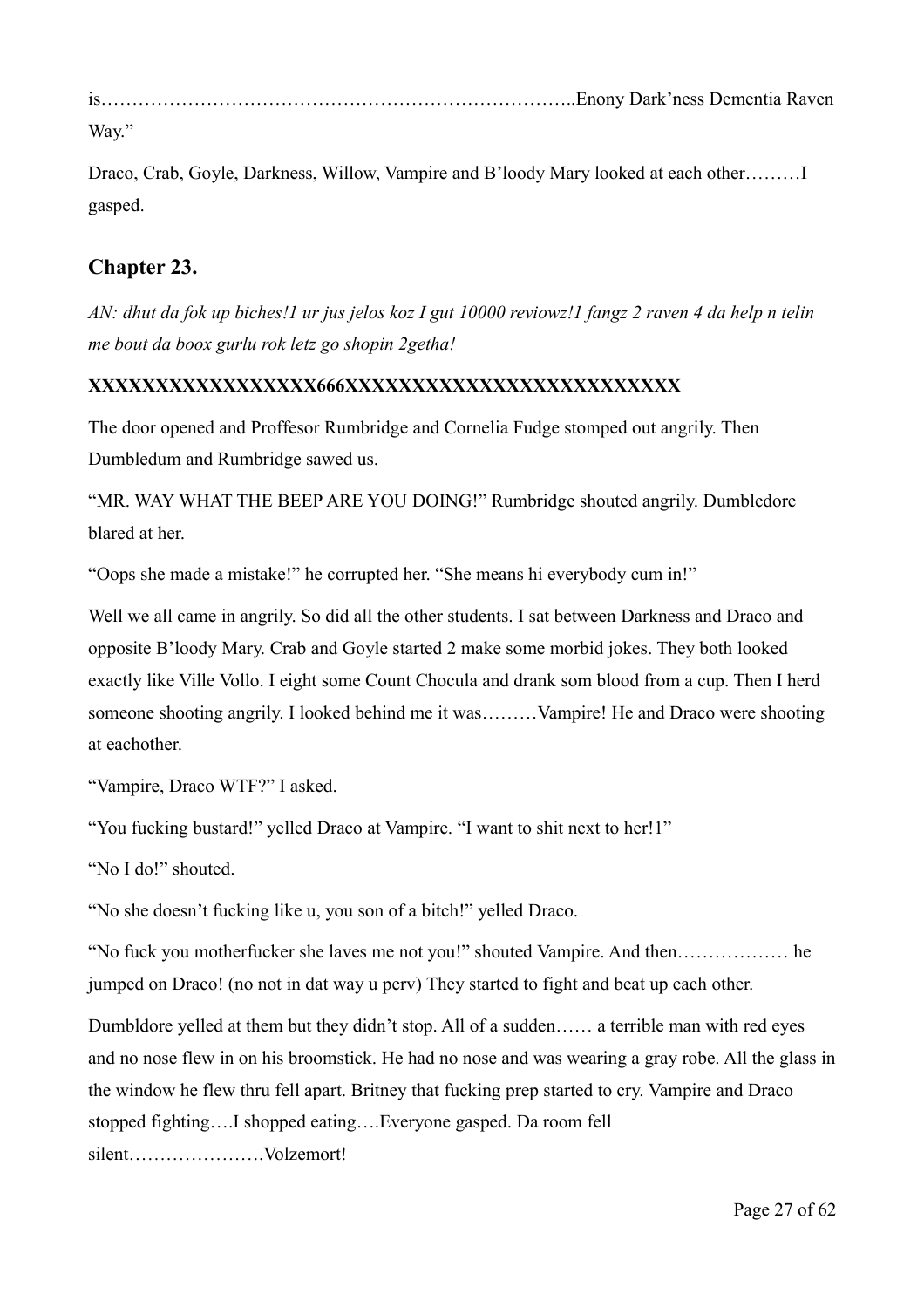"Eboby…..Ebony……." Darth Valer sed evilly in his raspy voice. "Thou havfe failed ur mission. Now I shall kill thou and I shall kill Vampire as well. If thou does not kill him before then I shall kill Draco too!"

"Plz don't make me kill him plz!" I begged.

"No!" he laughed crudely. "Kill him, or I shall kill him anyway!" Then he flew away cackling.

I bust into tears. Draco and Vampire came to contort me. Suddenly my eyes rolled up so they looked all cool and gothic. I had a vision were I saw some lighting flash and then Voldremot coming to kill Draco while Draco slit his wrists in a depressed way.

"No!" I screamed sexily. Suddenly I locked up and stopped having the vision.

"Ebony Ebony aure you alright?" asked Draco in a worried voice.

"Yeah yeah." I said sadly as I got up.

"Everyfing's all right Enoby." said Vampire all sensetive.

"No its not!" I shouted angrily. Tearz of blood went down my face. "OMFG what if I'm getting possessed like in Da Ring 2!"

"Its ok gurl." said B'loody Mary. "Maybe u should ask Proffesor Sinister about what the visions mean though."

"Ok bich." I said sadly and den we went.

#### **Chapter 24.**

*AN: prepz stup flaming da story ur jus jelous so fuk u ok go 2 hel!11 raven fagz 4 di help!*

#### **XXXXXXXXXXXXXXXXXXXX666XXXXXXXXXXXXXXXX**

Well we had Deviation next so I got to ask Proffessor Trevolry about the visions.

"Konnichiwa everybody come in." said Proffesor Sinister in Japanese. She smelled at me with her gothic black lipstick. She's da coolest fucking teacher ever. She had long dead black hair with blood red tips and red eyes. (hr mom woz a vampire. She's also haf Japanese so she speaks it and everyfing. she n b'loody mry get along grate) She's really young for a teacher. 2day she was wearing a black leather top with red lace and a long goffik black ripped dress. We went inside the black classroom with pastors of Emily the Strong. I raced my hand. I was wearing some black naie Polish with red pentagrams on it.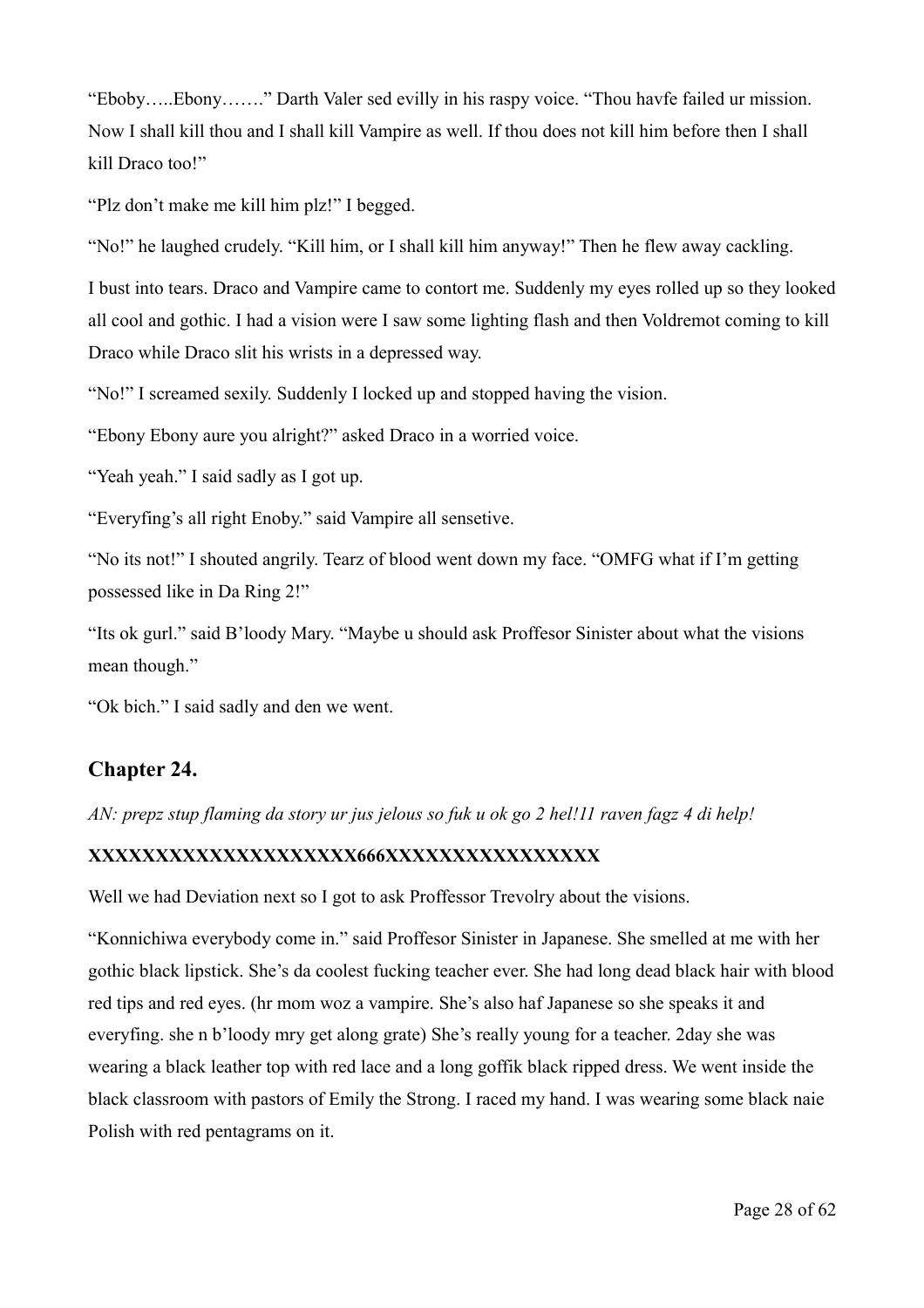"What is it Ebony?" she asked. "Hey I love ur nail polish where'd u get it, Hot Topik?"

"Yeah." I answered. All the preps who didn't know what HT was gave me weird looks. I gave them the middle finger. "Well I have to talk to you about some fings. When do you want to due it?"

"Ho about now?" she asked.

"OK." I said.

"OK class fucking dismissed every1." Proffesor Trevolry said and she let every1 go. "Except for you Britney." she pointed at Britney and sum other preps. "Please do exorcize (geddit) 1 on page 3."

"OK I'm having lotz of visions." I said in a worried voice. I'm so worried is Draco gong 2 die.

Well she gave me a black cryptal ball to lock in. I looked at it.

"What do you c?" she asked.

"I said I see a black gothic skull and a pentagram."

Suddenly there was a knock at the door. I looked at it. It was Draco. He was looking really sexy wearing a black leather facet, a black gothic Linkin Park t-shirt and blak Congress shoes.

"Okay you can go now, see ya cunt." said Proffesor Sinister.

"Bye bitch." I said waving.

I went to Draco and Vampire was sitting next to him. We both followed Draco together and I was so exhibited.

# **Chapter 25.**

*AN: stop flaming ok if u dnot den il tel Justin 2 bet u up!1111 n il tel al da nredz 2 put vrtuz in ur computer!11111111111 FUK UU!1 raven fangz for de help!1*

#### **XXXXXXXXXXXX666XXXXXXXXXXXXXXXXX**

I was so excited. I fellowed Draco wandering if we where going 2 do it again. We went outside and then we went into Draco's black car.

"Ebony what the fuck did Profesor Trevolry say." whispered Draco potting his gothic whit hand with bvlak nail polish on mine.

"She said she would tell me what the visions meant torromow." I grumbled in a sexy voice. He took out a heroin cabaret and spiked it, and gave it to me to spork. He started to fly the car into a tree. We went to the top of it. Draco put on some MCR.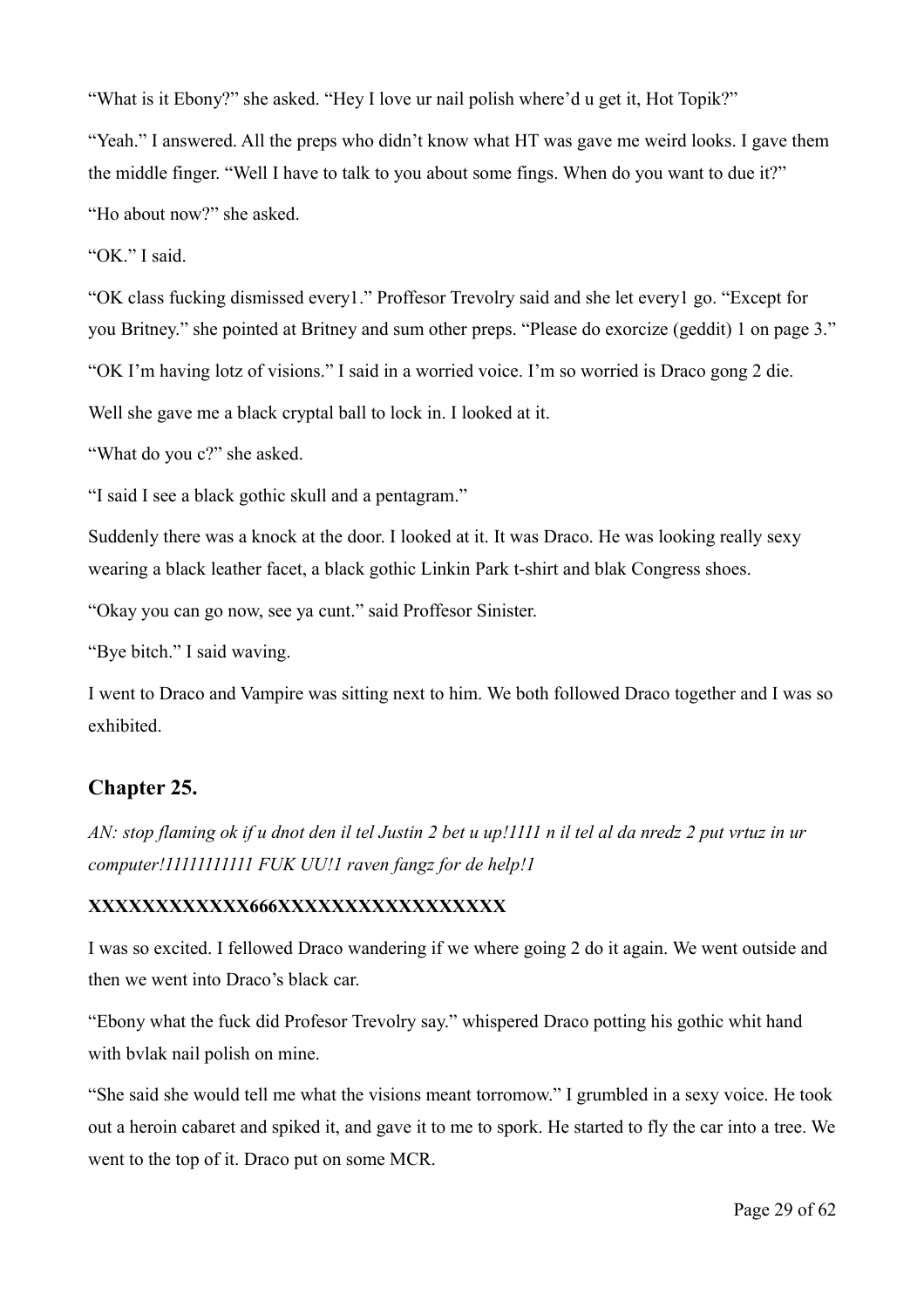"And all the things that you never ever told me And all the smiles that are ever gonna haunt me." sang Gerard's sexy voice. We started tiling of each other's cloves fevently. He took of my blak thong and my black leather bar. I took of his black boxers. Then……………………… he put his trobbing you-know-what in my tool sexily.

"OMFG Draco Draco!" I screamed having an orgism. We stated frenching passively. Suddenly………… I fell asleep. I started having a dream. In it a black guy was shooting two goffik men with long black hair.

"No! Please don't fucking kill us!1" they pleaded but he just kept shooting them. He ran away in a red car.

"No! Oh my fucking god!11" I shouted in a scared voice.

"Ebony what's wrong?" Draco asked me as I woke up opening my icy blue eyes.

I started to cry and tears of blood went down my face. I told Draco to call Vampire. He did it with his blak Likin Park mobile. Butt the worst thing was who the ppl who were shot in the dream where……………………… Lucian and Serious!111

# **Chapter 26.**

*AN: PREPZ STUP FLAMING SDA STRY OK!1 if u dnot lik da story den go fok urself u fokeng prep! U SUK!111 oh y and I wuznt beng rasist ok!11*

#### **XXXXXXXXXXXXXX666XXXXXXXXXXXXXXXXX**

A few mutates later Vampire came 2 da tree. He was wearing a blak leather jackson, black leather pants and a Good Chralotte t-shirt.

"Hi Vampire." I said flirtily as I started to sob. Draco hugged me sexily tryont to comfrot me. I started to cry tears of blood and then told them what happened.

"Oh fuck it!" Vampire shouted angrily. He4 started to cry sadly. "What fucking dick did that!"

"I don't know." I said. "Now come on we have 2 tell Dumbledor."

We ran out of the tree and in2 da castle. Dumblydor was sitting in his office.

"Sire are dads have been shot!" Draco said while we wipped sum tears from his white face. "Enoby had a vision in a dreem."

Dubleodre started to cockle. "Hahahaha! And How due u aspect me to know Ebony's not divisional?"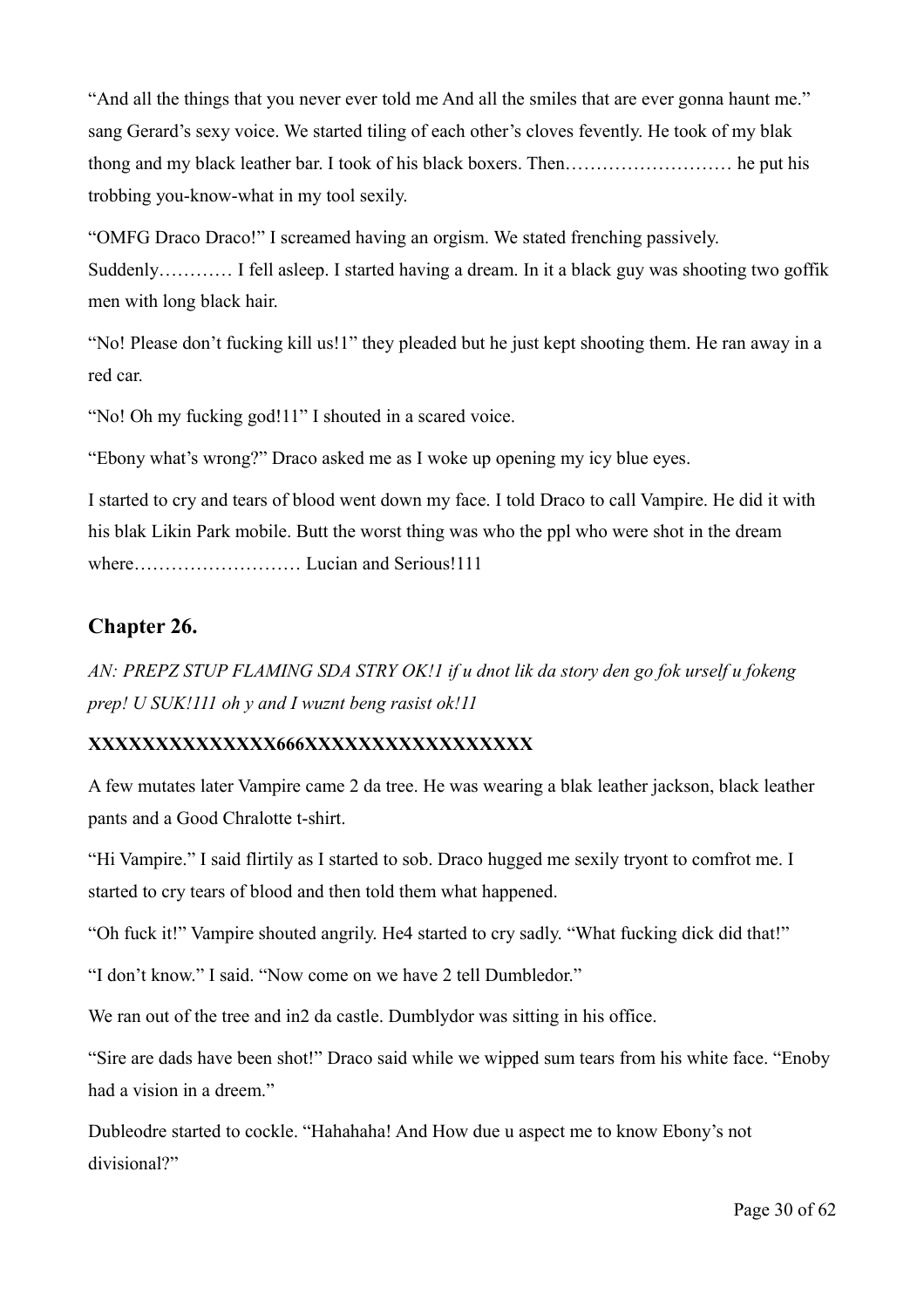I glared at Dumbledore.

"Look motherfucker." he said angrily as Dumbeldore gasped *(c is da toot of crakter)*. "U know very well that I'm not decisional. Now get some fucking ppl out there to look for Series and Lucianpornto!"

"Okay." he said in a intimated voice. "Were are they?"

I fought about it. Then all of a sudden….. "Longdon." I said. I told him which street. He went and called some people and did some stuff. After a few mistunes he came back and said people were going out looking for them. After a while someone called him again. He said that they had been found. Draco, Vampire and I all left to our rooms together. I went with Draco to wait in the nurses office while Vampire went to slit his wrists in his room. We looked at each other's gothic, derperessed eyes. Then, we kissed. Suddenly Serious and Lucian came in on stretchers……………………….and Proffesor Sinister was behind them!1

# **Chapter 27. vampirz wil never hurt u**

*AN: u no wut!111 I dnot giv a fok wut u prepz fink abot me!1111 so stup flaming da foking story bichez!1111 fangz 2 raven 4 ur luv n sport n help i luv u gurl soz i kodnt update lol I wuz rly deprezzd n I silt muh rists I had 2 go 2 da hospital rraven u rok gurl!11111111111111111111*

#### **XXXXXXXXXXX666XXXXXXXXXXXXXXXXXXXXXXXXXX**

Every1 in the room stated to cry happly- I had saved them. Drako, Lucian, Serious bond Vampire all came to hug me. The nurse started to give them medicine.

"Cum on Enoby." said Proffesor Sinatra. She was wearing a gothic blak leader dress with a corset top and real vampir blood on it and fuking black platinum boots. "I have to tell you the fucking perdition."

I locked at Lucian, Serifs, Drake and Vampire. They nodded.

I smelled happily and went into a dark room. I had changed Profesor Sinister took out some black cards. She started to look into a black crucible ball. She said……………………… "Tara, I see drak times are near." She said badly. She peered into da balls. "You see, you must go back in time." She took out a Time-Toner like B'loody Mary had. "When Voldemint was in Hogwarts before he became powerful he gut his hearth borken. Now do you fink he would still become Volxemort if he was in love?" I shook my head. "U must go back in time and sedouce him. It is the only way. If he is still evil then you must kill him. You can come to my room tomorrow and you can do it."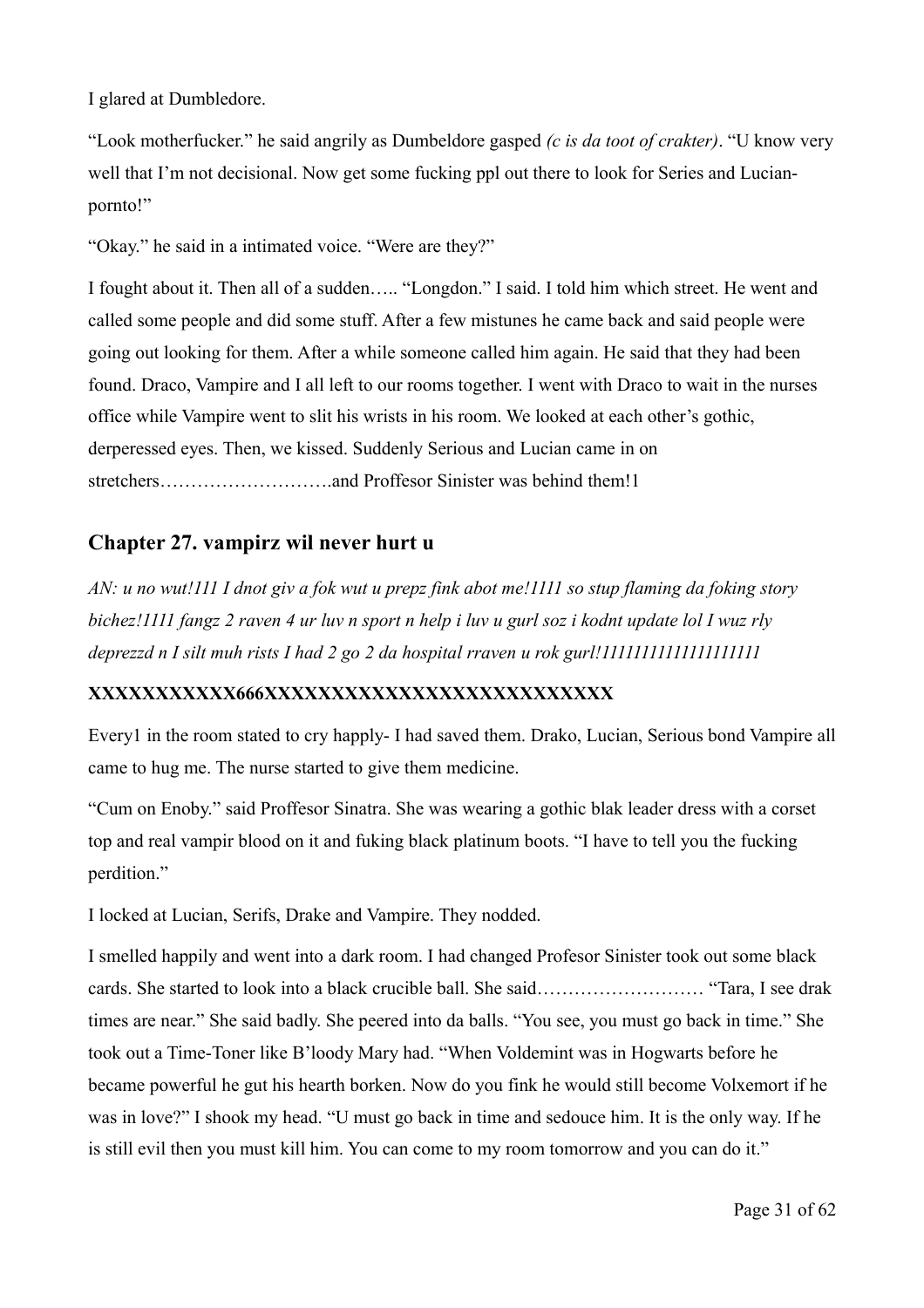"Okay." I said sadly. We did dethz tuch sin. I went outside again sadly.

"What fucking happened?" asked Draco and Vampire.

"Yeah what happened?" asked Darkness, Willow and Boldy Mary?

I was about to tell them butt every1 was there. They were celebrating Lucian and Sirius being fond. Everyone was proud of me butt I jut wonted 2 talk 2 Draco. They were cheesing my name and some reporters were there, trying to interview Dumblydore. A banner was put up. Lotz of fucking prepz were there oviously tring 2 be b goffik wering the HIM sign on their handz- depite them not having akshelly heard of him. Even Mr. Noris looked happy. A blak and red cake had been brought out. Crabbe and Goyke set up some fireworx in the shape of skulls from Wesley's Whizard Wises.

I put on my Invisibility coke with Vampire and Draco and we sneaked outside 2gether.

# **Chapter 28.**

*AN: I sed stop gflmaing da story it wuz a miskat wen profsor relory sed dat ok!11111111 GO 2 FOKENG HELL!1111 U SUK! fangz 2 fily 4 da help!1! raven hav fun wif kiwi!1111111*

# **XXXXXXXXXXXXXXXX666XXXXXXXXXXXXXXXXXXXXXXXX**

We went in2 a blak room. The wallz were blak with portraits of gothic bands lik MCR, GC and Marlin Mason all over them. A big black coffin was in the middle. Red vevlet lined da blak box. There were three chairs made of bones with real skullz in dem. I wuz wearing a blak corset bar wif purple stuff on it, fishnet suckings and a blak leather thong underneath.

I sat down one of da chairs dispersedly. So did Drako and Vampire.

"Are you okay?" Vampir asked potting his albastard hand on mine. He was wearing black nail polish. I was wearing blak nail polish with red crosses on it.

"Yah I guess." I said sadly. Drako also pot his hand on mine sexily. I smiled sadly with my blak lipstick. "The problem is……………………….I have to seduce Volxemort. Ill have 2 go bak in time"

Draco started to cry sadly. Vampire hugged him.

"Itz okay Eboby." he said finally. "But what about me? Ur not gonna brake up or anyfing, are you?"

"Of coarse not!" I gasped.

"Really?" he asked.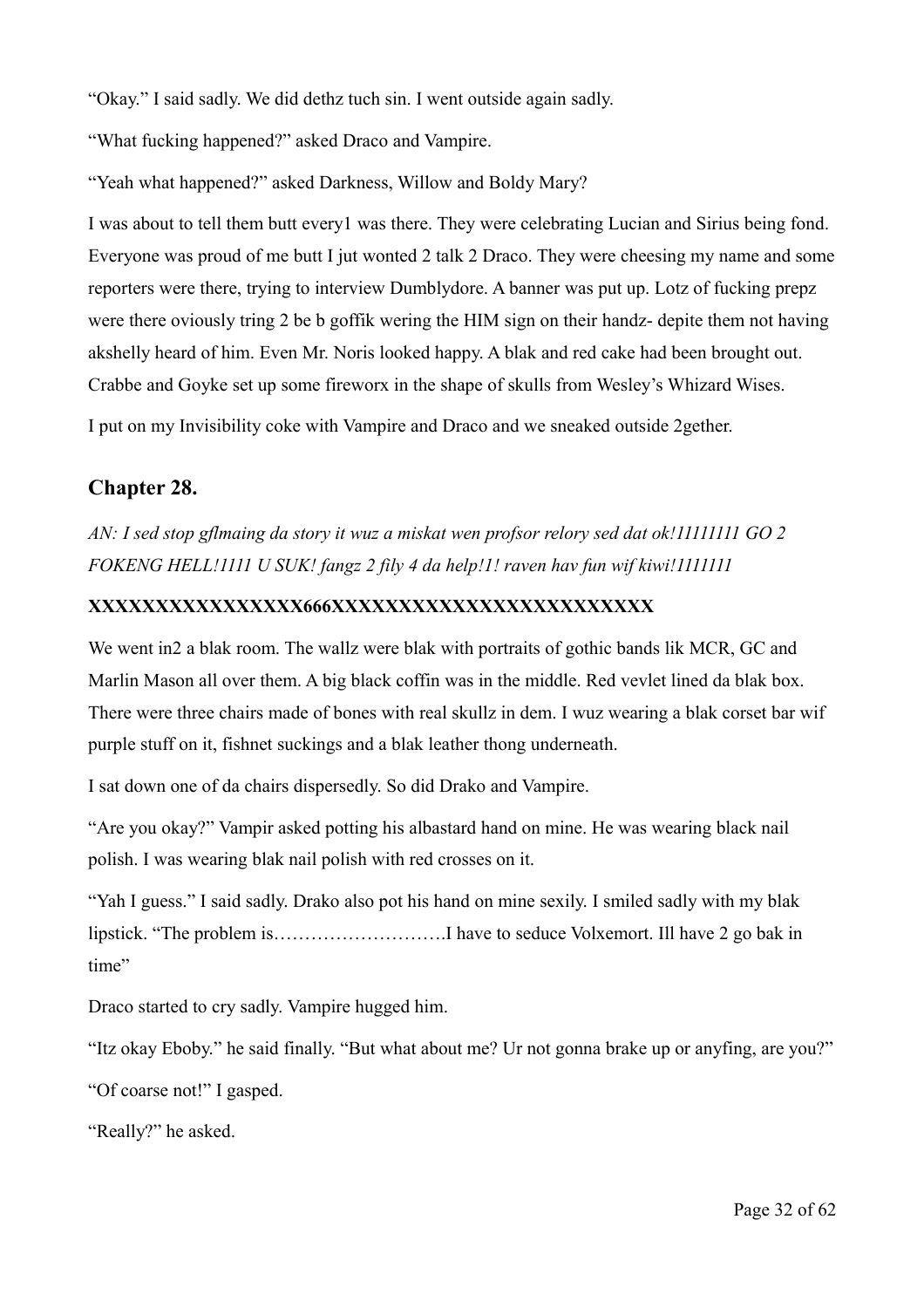"Sure." I said.

We frenched sexily. Vampire looked at us longingly.

Then………… I took off Draco's MCR shrift and seductvely took of his pants. He was hung lik a stallone. He had replaced the Vampire tattoo that said Enoby on it. Black roses were around it. I gasped. He lookd exactly lik Gerard Way. Vampire took a vido camera. (I had sed it wuz ok b4).

I took of my clothes den we were in 4 da rid of r lif.

We started freching as we climbed into the cofin. He put his spock in my you-know-what and passively we did it.

"I love you Eboby. Oh let me feel u I need 2 feel u." he screamed as we got an orgasm. We watched Vampire filmed everything perfectly. Suddenly………………………….

#### "WHAT THE FUCK R U DOING!"

It was………………………….Snope and Profesor McGoggle!111

#### **Chapter 29.**

*AN: sot das fok up!11 ur jus jelouz koz ur prepz so fok u!1111 raven u rok gurl fangz 4 da help MCR ROX 666!111111111111*

#### **XXXXXXXXXXXX666XXXXXXXXXXXXXXXXXXXXXXXXX**

"Oh my satan!1" we screamed as we jamped out of da coffin. Snap and Professor McGoonagle started to shoot at us angrily.

"CUM NOW!1!" Preacher McGongel yielded. We did guiltily. We left the room putting on our clothes. Snoop garbed the caramel and put it in his pocket.

"Hey what the fuck!111" Vampire shooted angrily.

"Yeah buster what the fuck are u going to do with the fucking camera?" Draco demonded all protective, looking at me Longley with his gothic red eyes. "Look, Dumblehor noes your little secret and if u do dis again, then u will go to St Mango's. So give back da camera!1111"

Hahahaha the Mystery of Mogic thinks he is crazy there is no way dey wil believe him. Snoop laughed meanly.

"Yes so shut your mputh you inlosent fools!" yelled Proffesor McGoggle. She made us cum into a weird room with white stones all around it. There were all these werid tools in it. Draco started to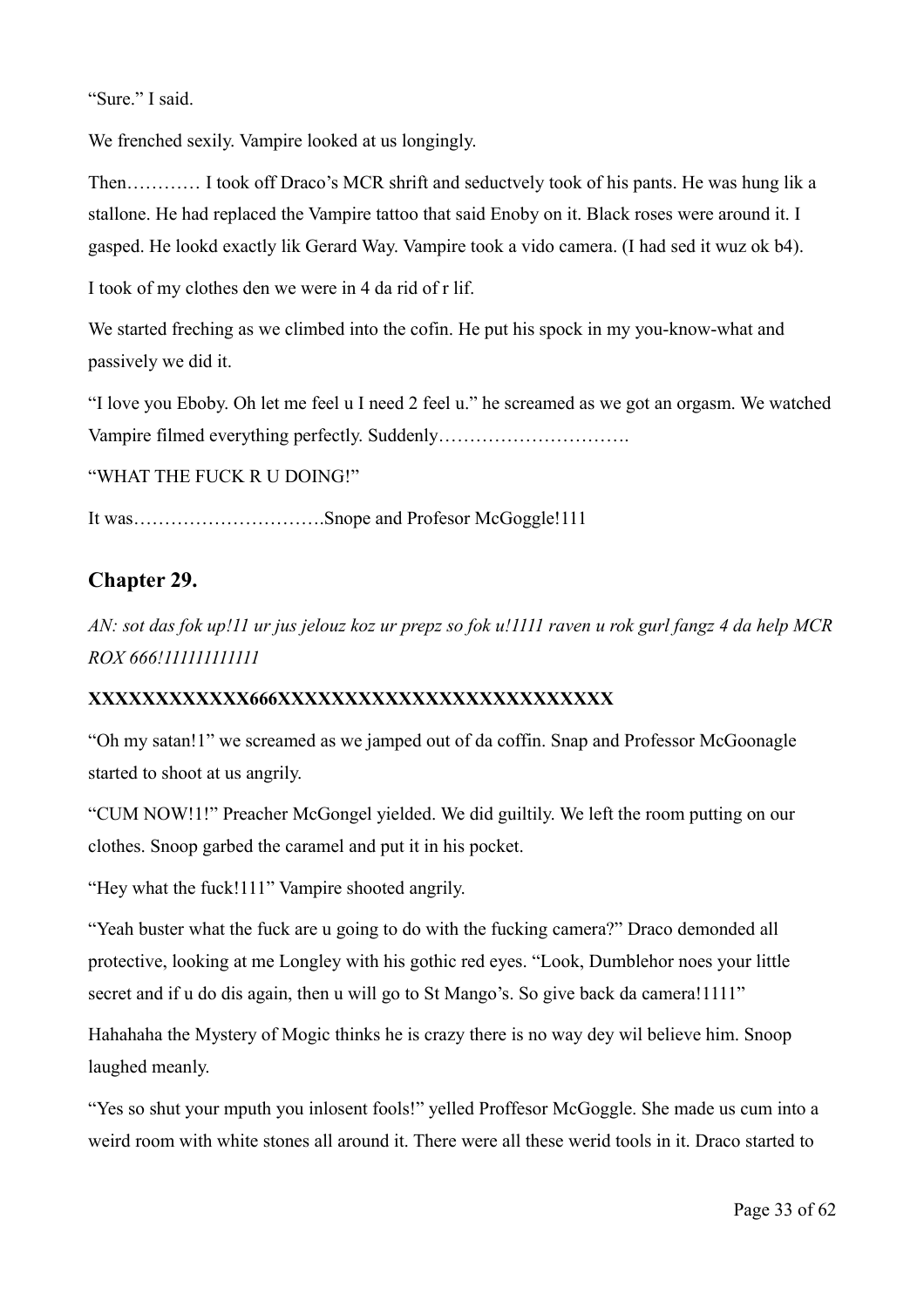cry all sexy and sexitive (geddit koz hes a sexbom lol tom felnot rulez 4 lif but nut as muxh as gerard ur sex on legz I luv u u fokeng rok mary me!111).

I started to cry tearz of blood *(it hapnz in vrampir kroniklz raven sed so ok so fok u!1)*. Vampire took out a black honkerchief and started to wipe my red eyes.

And then……………….. he and Snoop both took out guns using magic. They started to shoot each other angrily. Non of the ballots gut on eachodder yet. I took out my wand.

"Crosio!" I shouted. Snap stated 2 scram he dropd da gun. But it was too late. Both of them had run out of ballets. I STOPPED DA CURSE. Profesor McGoogle did a spell so that we were all chained up. She took out a box of tools. Den she said "OK Serverus I'm going 2 go now." She left. Snap started to laugh evilly. Vampire started to cry.

"It's ok Enoby." said Draco. "Evergreen will be all right. Remember the cideo u took of Snake."

Snape laughed again. And then...he took out some whips!1!1111

# **Chapter 30.**

*AN: stop flaming da story ok u dnot no wutz even gona happen ok!1111 so FUL U!111 if u flam u wil be a prep so al flamerz kan kiss muh ass!111 soz 4 soz 4 sayin alzhimers is dongerous but datz da mysteries opinin koz sosiety basically sux. fangz 2 raven u rok bich!111*

#### **XXXXXXXXXXXXXX666XXXXXXXXXXXXXXXX**

"No!11" we screamed sadly. Snap stated loafing meanly. He took out a kamera anvilly.

Then…………………… he came tords Darko!1! He took sum stones out of his poket. He put da stones around Draco and nit a candle.

"What the fuck r u doing!" I shooted arngrily. Snoop laughed meanly. He polled down his pants. I gasped- there was a Dork Mark on his you-know-wut!11!

He waved his wand and a nife came. He gave da knife 2 me.

"U must stab Vrompire." he said to me. "If u don't then I'll rap Draco!1"

"No you fucking bastrad!1" I yielded.

But den Draco looked at me sadly with his evil goffik red eyes dat looked so depressant and sexy. He lookd exactly like a pentragram (lol geddit koz im a satanist) between Kurt Cobain and Gerard. But then I looked at Vampire and he looked so smexy too wif his goffik black hair. I thought of da time when we screwed and the time I did it with Draco and Dumblydore came and the tame where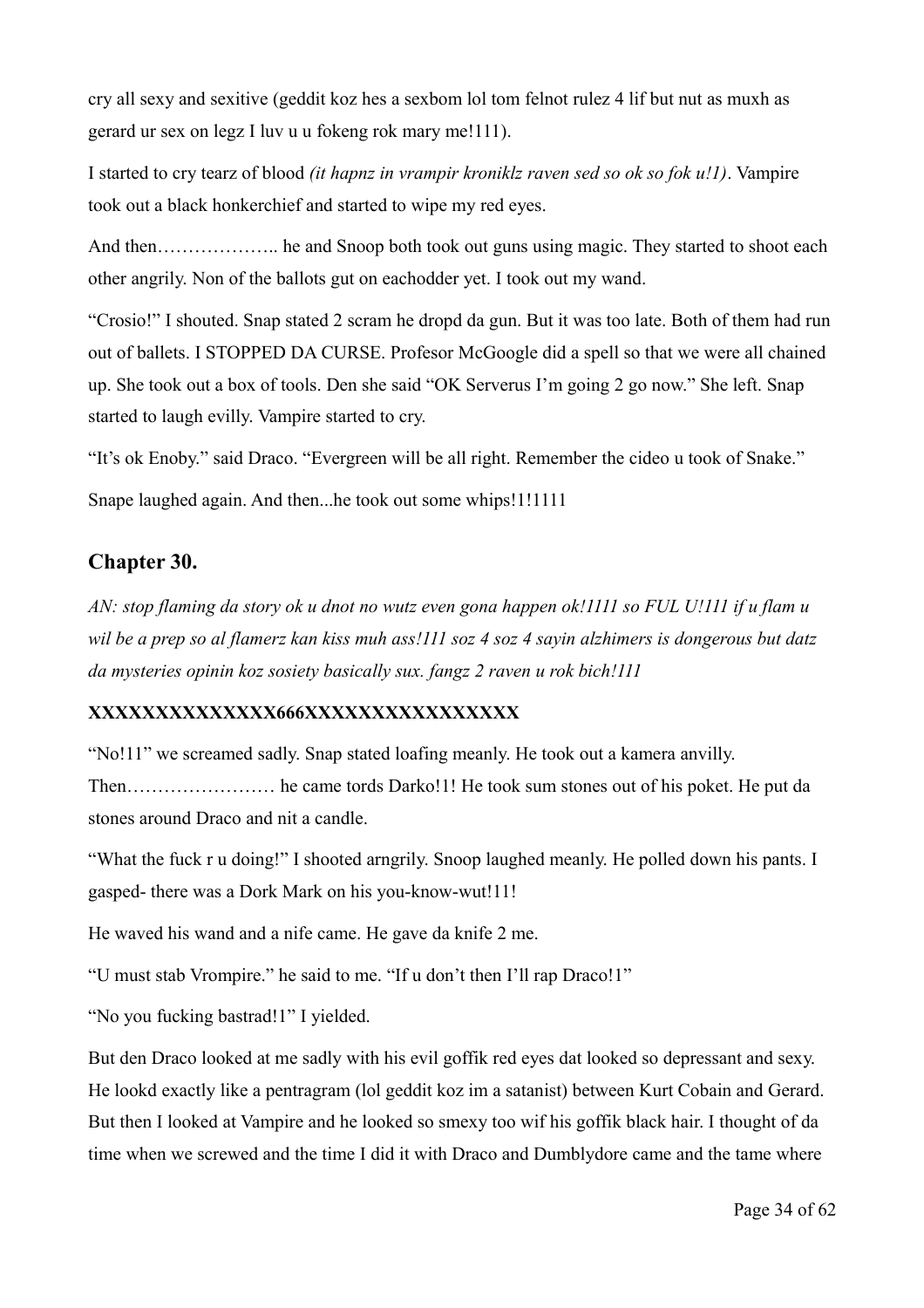Draco almost commited suicide and Vampire wuz so sportive.

Snipe laughed angrily. He started to prey to Volxemort. He started to do an incapacitation dancing around the stokes whipping Draco and Vampire. Suddenly an idea I had. I clozd my eyes and using my vampire powers I sent a telepathetic massage to Drako and Vampire so they would destruct Snape.

"Dumbeldork will get u!" Draco shooted.

"Yah just wait ubtil da Mystery find out!11" Vampire yelled. Meanwhile I took out my wand.

"You ridiculus dondderhed!111" Snoop yielded. He took off all of Drico's clothes. Just as he was about to rape him…………………….

"Crosio!" I shited pointing my wound. Snoop scremed and started running around da room screming. Meanwhile I grabed my blak mobile and sent a txt 2 Serious. I stopped doing crucio.

"You dunderhed!111 Im going to kill-" shooted Snape but suddenly Serverus came.

Snake put the whip behind his bak. "Oh hello Sev I wuz just teaching them sumthing." he lied. But suddenly Lusian and Profesor Trevolry came in2 da room and they and Serious unlocked the chains and put dem around Snap. Then Profesor Trevolry said 'Come on Ebony let's go."

# **Chapter 31.**

*AN: I sed shut da fok up u quiephs!111 stop kalin ebony a mary su ok u dnot even no wutz gong 2 happen ok so fuk u!1111 fangz 2 muh bff raven 4 di help!1111*

# **XXXXXXXXXXXXXX666XXXXXXXXXXXXXXXXX**

"I always knew u were on Voldemort's side, you sun of a bitca *(bufy rox!111)*." Serious said 2 Snape.

"No I'm not I was teaching them somefing!1" Snap clamed.

"Oh fucking yeah?" I took some blak Volremortserum out of my poket and gave it to Serverus. He made Snap dirnk it. He did arngrily. Then Luscious took out a tape recorder and started playing it while he did curses on Snap. Then Proffesor Sinister and Lucian made us get out wif them while Snape told his secretes. Lucian took Vampure and Draco to the nurse after thanking me a millon times. Profesor Trevolry took me to a dark room. Now I wuz going to go back in time to sedouce Volxemort. Moving posters of MCR and Nrivana were all over. Hermoine, Darkness and Willow came too. B'loody Mary gave me a blak bag from Tom Rid's store.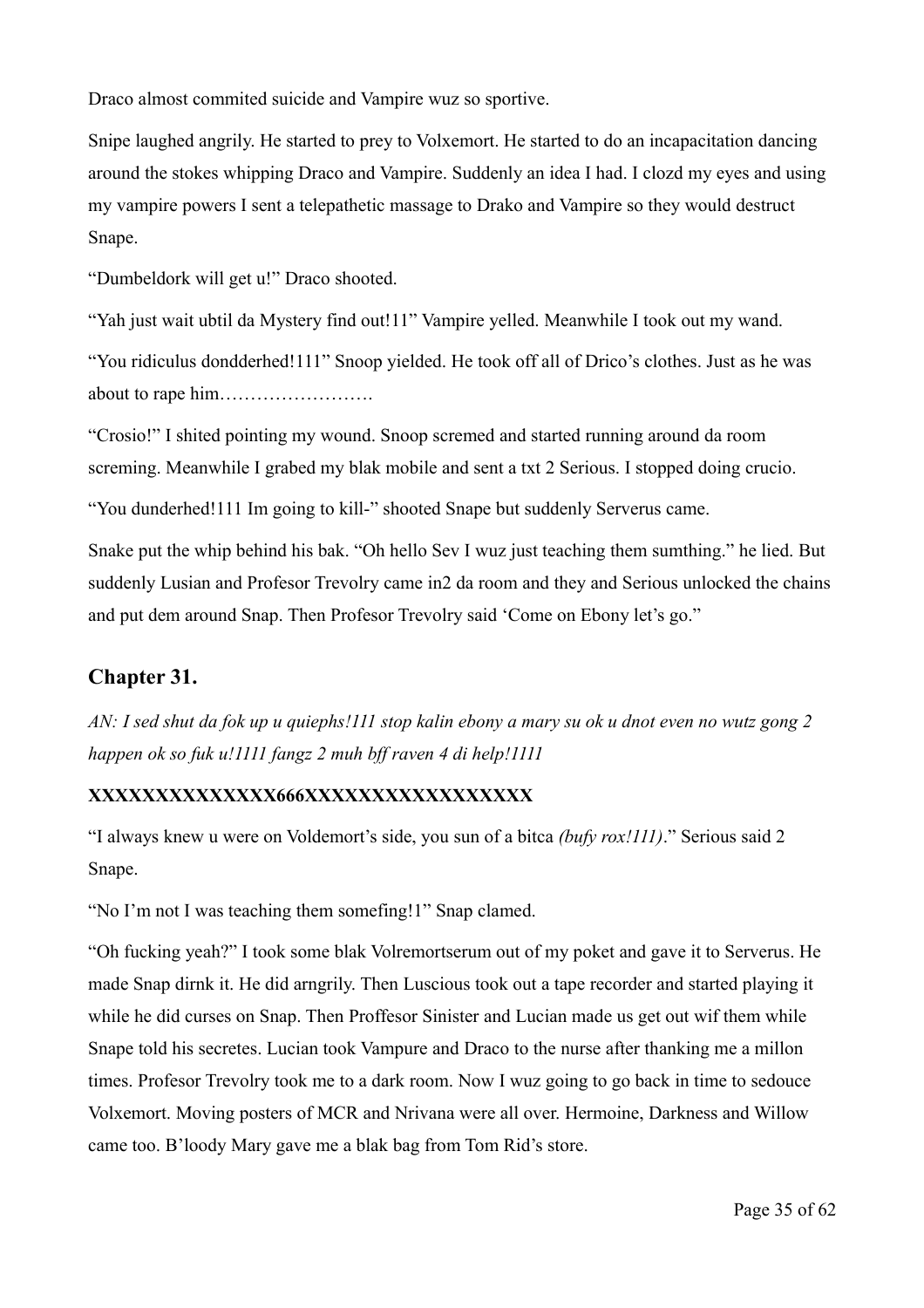"Whatz in da bag?" I asked Profesor Trevolry.

"U will c." she said. I opened thee bag. In it was a sexy tite low-smut black leather gothic dress. It had red korset stuff and there was a silt up da leg. I put it on. My frendz helped me put on blak fishnetz and blak pointy boots Willow had chosen. Willow and Darkness helped me put on black eyeliner and blod-red lipshtick.

"You look fucking kawaii, bitch." B'loody Mary said.

"Fangs." I said.

"Ok now you're going to go back in tim." said Proffesor Sinister. "U will have to do it in a few sessionz." She gave me a blak gun. I put it in a strap on my fishnetz like in Redisnet Evill. Then she gave me a black time-tuner. "After an hour use da time torner to go back here." Proffesor Trevolry said. Then she and B'loody Mary put a Pensive in front of me. Every1 went in front of it.

"Good luk!1" Everryone shooted. Darkess and Willow gave me deth's touch sin. Then……….. I jumped sexily in2 da Pensive.

Suddenly I was in fornt of teh School. In front of me wuz one of da sexiest goth guyz I had ever seen. He was wering long blak hair, kinda like Mikey Way only black. He had gren eyes like Billie Joe Amstrung and pale whit skin. He wuz wearing a blak ripped up suit wif Vans. It was…………………….Tom Bombodil!1111

# **Chapter 32.**

*AN: I sed stup fflaming I no his nam iznt tom bodil dat wuz a mistak!1111 if u dnot lik de story den u kan go skrew urself!11111 U SUK!111111*

# **XXXXXXXXXXXXXXXXXXX666XXXXXXXXXXXXXX**

"Hi." I said flirtily. "Im Enoby Way da new student." I shok my pale handz wif their blak noil polish wif him.

"Da name's Tom." he said. "But u kan call me Satan. Datz ma middle nam"

We shok hands. "Well come on we have 2 go upstairs." Satan said. I followed him. "Hey Satan…....do u happen to be a fan of Gren Day?" (sinz mcr and evinezenz dont exist yet den) I asked.

"Oh my fuking god, how did u know?" Satan gasped. "actually I like gc a lot too."(geddit coz gc did that song I just wanna live that's ounded really 80s)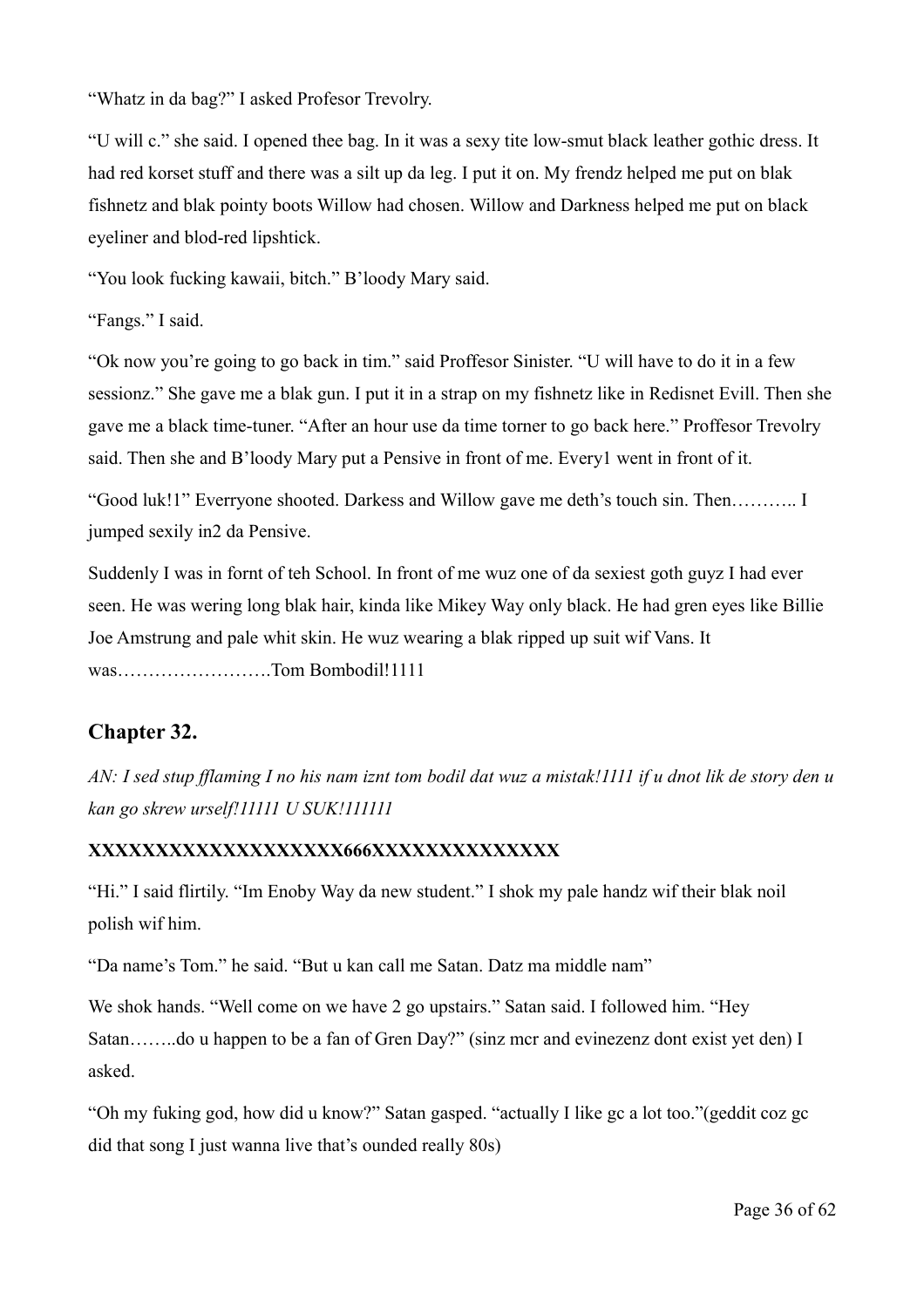"omg me too!" I replied happily.

"guess what they have a concert in hogsment." satan whispered.

"hogsment?" I asked.

"yeah that's what they used to call it in these time before it became Hogsmeade in 2000." he told me all sekrtivly. "and theres a really cool shop called Hot-"

'topic!" I finshed, happy again.

He froned confusedly. "noo its called Hot Ishoo." He smiled skrtvli again. "then in 1998 dey changd it to hot topic." he moaned.

"ohh." now everything was making sense for me. "so is dumblydor your princepill?" I shouted.

"uh-huh." he looked at his black nails. "im in slitherin'"

"OMfG SHME TOO!" I SHRIEDKED.

"u go to this skull?"(geddit cos im goffik) he asked.

"yah that's why im here im NEW." I SMELLED HAPPili.

Suddenly dumblydore flew in on his broomstuck and started shredding at us angrily. "NO

TALKING IN THE HALLS!" he had short blonde hair and was wearing a polo shirt from Amrikan ogle outfters. "STUPID GOFFS!"

satan rolled his eyes. "his so mean to us goffs and punks just becose we're in slytherine and we're not preps."

I turned around angrily. "actually I fink mebe its becos ur da barke lord."

"wtf?" he asked angrily.

"oh nuffin." I said sweetly.

then suddenlyn………………. the floor opened. "OMFG NO I SCEAMED AS I FEEL DOWN. everyone looked At ME weirdly."

"hey where r u goin?" satan asked as I fell.

I got out of the hole n it was bak in the pensive in professor trevolry's classroom. dumblydum wuz dere. "dumblydore I think I just met u." I said.

"oh yeah I rememba that." dumblydor said, trying to be all goffik.

sinister came in. "hey dis is my classroom wait wtf enoby what da hell r u doing?"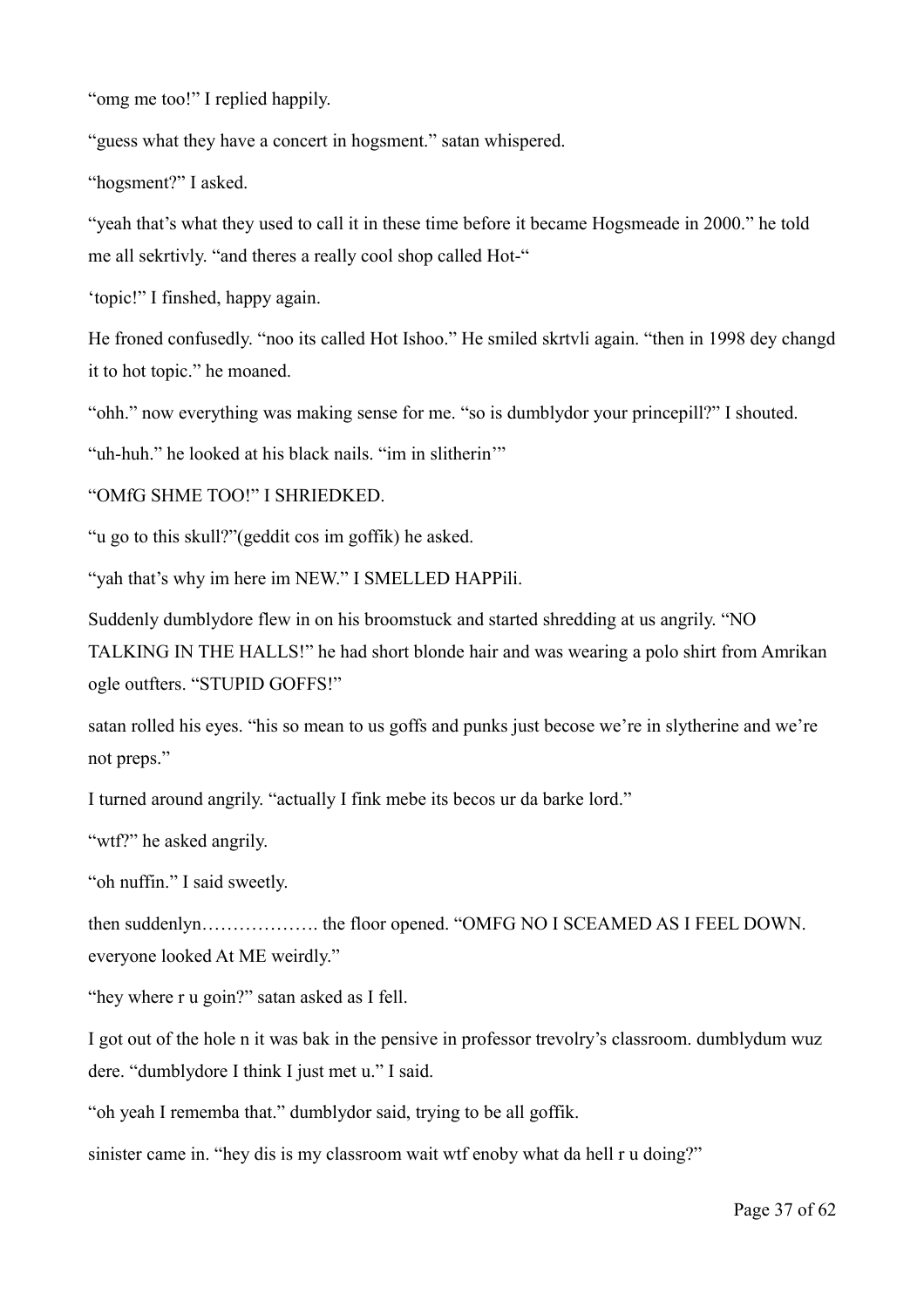"um." I looked at her.

"oh yeaH I forgot bout that."

"wth how?" I screamed forgetting she was a teacher for a second. but shes a goff so its ok.

professor sinster looked sad. "um I was drinking voldemortserum." she started to cry black tears of depression. dumblydum didn't know about them.

"hey r u crying tears of blood?" he asked curiously, tuching a tear.

"fuck off!" we both said and dumblydum took his hand away.

professor sinster started crying again in her chair, sobbing limpid tears. "omfg enoby…I think im addicted to Voldemortserum."

*AN: SEE U FOKKING PREPZ GO FOK URSELXXZ DATZ SERUS ISSUZ 2O GO 2 HELL! 1111112*

# **Chapter 33.**

*AN: I sed shut up itz nut my folt ok if u don't lik da story den ur a prep so fuk u flamerz!1111 ps im nut updating ubtil u giv me fiv god reviewz nd diz tim I men it!111111 U SUK!1111 fangz raven 4 di help il promiz to help u wif ur story lolz1*

#### **XXXXXXXXXXXXX666XXXXXXXXXXXXXX**

"Oh my fuking god!1" I shooted sadly. "Shud we get u 2 St Manga's, bitch?"

"Hel no!" she said. "Lizzen Egogy, I need ur help. Nex tim u go bak in tim, do u fink u kod ask Tom Andorson 4 sum help?"

"Sure I said sadly. I went outside the door. Draco was there!111 He wuz wearing a big blak GC tshit which wuz his panamas.

"Hey Sexxy." I said.

"How'd it go Enoby?" he asked in his voice was so sexy and low kinda like Gerard Way when hes talking.

"Fine." I reponded. We stared 2 go bak in2 da dorm.

"How far did u go wif Satan?" Drako asked jealously.

"Not 2 far, lol." I borked.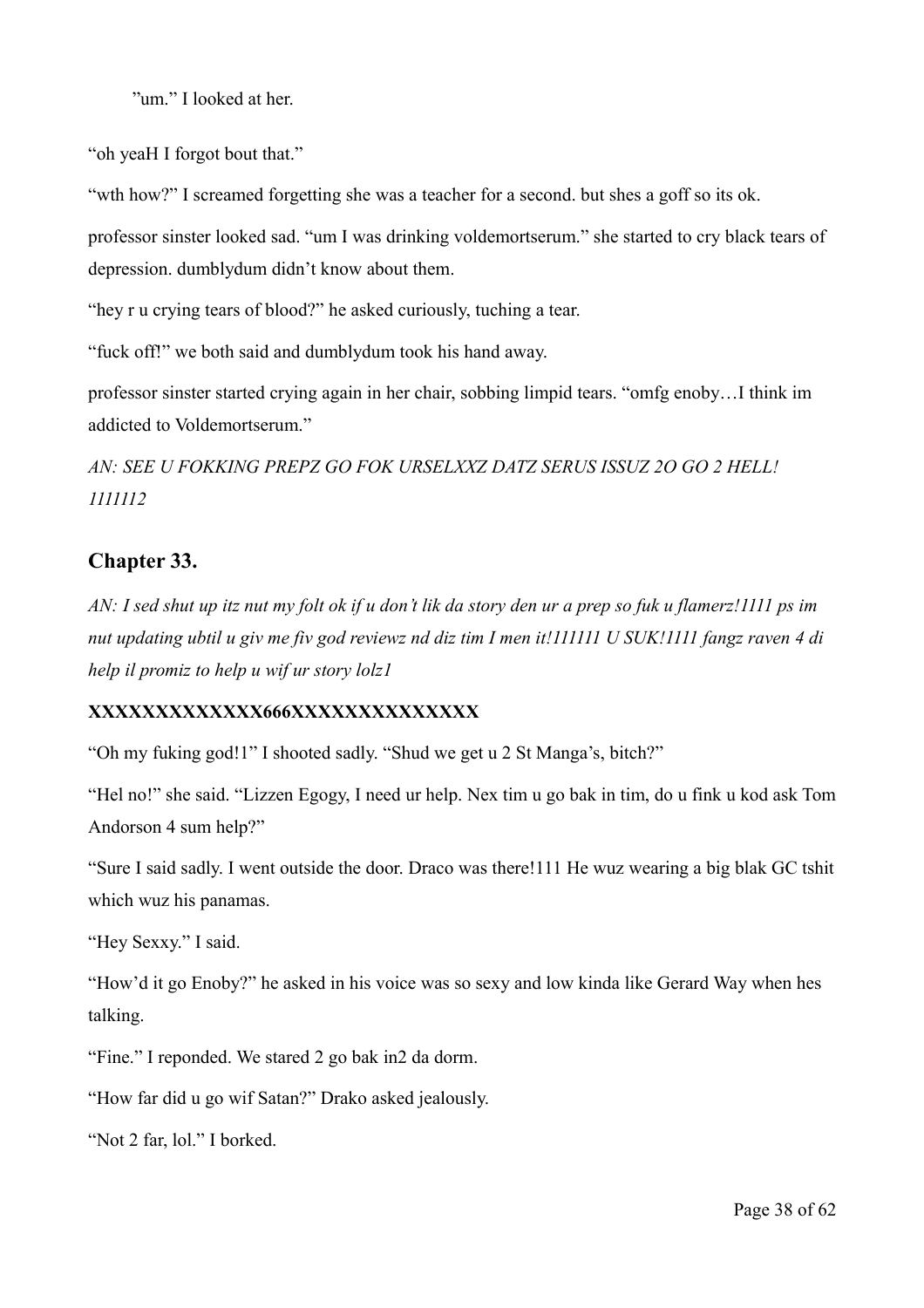"Will you hav to do it with him?" Draco asked angstily.

"I hop not 2 far!111" I shouted angrily. Den I felt bad 4 shooting at him. I said sorry. We frenched.

"What happened 2 Snipe?" I growled.

"U will see." Draco giggled mistressly. He opened a door……………Snap nd Lumpkin werz there! 11 Serious waz pokering dem by staging dem wif a blak nife.

"NOOOO PLZ!1111" Lumpkin bagged as Serious started 2 suk his blood. I laffed statistically. I tok some photons of him and Snap bing torqued. (ok I no dis iz men but fink abot it ppl dey r pedoz nd Snap trid 2 rap dem and neway sadiztz rok haz any1 seen shrak atak 3 lolz). We took sum of Snipe's blod den Drako and I went bak 2 our roomz. We sat on my goffik blak coffin. My cloves were kinda drity so I pot on a blak leather outfit fingie kinda like da 1 Suelene haz in Undreworld. *(if u haven't herd of it den FUK U!111)* . I put on some blak platform high heelz. Darko put on 'desolition liverz' by MCR. Den………………………………………….we storted 2 take of eachotherz clozez. I tok of his shit nd he had a six-pak, lolz. We started 2 mak out lik in Da Grudge. He pot his wetnes in my u-know-what sexily. I gut an orgy.

"Oh Draco!111111!1 Oh mi fuking gud Draco!1111" I screemed passively as he got an eructation.

"I luv u TaEbory." he whispred sexily and den we fel aspleep lol.

# **Chapter 34.**

*AN: SHOT DA FOK UP PREPZ!1111 hav u even red de story!11 u r proly al just prepz nd posrs so FUK U!111 fangz 2 raven 4 da help!1*

# **XXXXXXXXXXXXXXXXXX666XXXXXXXXXXX**

I wook up in da coffin de next day. Draco waz gone. I got up and put on a blak tight sexah drsss that was all ripped at da end. There wuz red korset stuff going up da fornt and da bak and it came up 2 my knees. There wuz a slit in da dress lik in mr & mr simth. I pot on ripped blak fishnets and blak stilton bo-ots. Suddenly…………………. Sorious cocked on da door. I hopened it.

"Hi Ibony." he said. "Gezz wut u have 2 cum 2 Profesor Sinistor's office."

"Ok." I said in a deprezzd voice. I had wanted to fuk Draco or maybe lessen to [MCR or](http://encyclopediadramatica.com/Crap) [Evonezcence.](http://encyclopediadramatica.com/Crap) I came anyway.

"So what the fuck happened 2 Snipe and Loopin?" I asked Sorious flirtily.

"I fucking tortured them." he answered in a [statistic](http://encyclopediadramatica.com/Statistic) way. "They r in Abkhazian now, lol."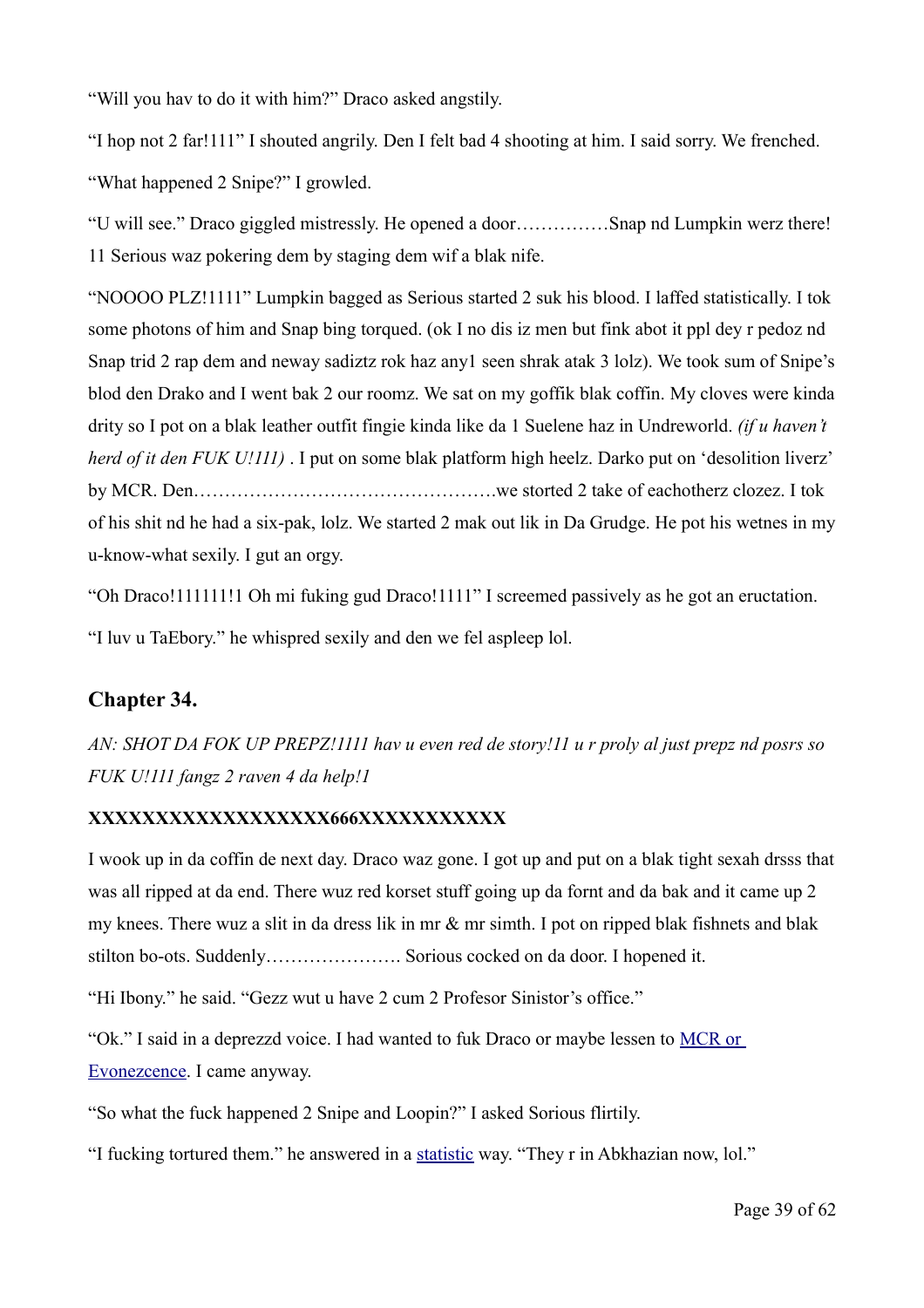I laughed evilly.

"Where r Draco and Vampira?" I muttered.

"Dey are xcused form skool 2day." [Sodomize](http://encyclopediadramatica.com/Buttsecks) moaned sexily. "Rite now they are watching [Da](http://encyclopediadramatica.com/Nightmare_Before_Christmas) [Nigtmare b4 Xmas.](http://encyclopediadramatica.com/Nightmare_Before_Christmas)"

We went into da office. Proffesor Sinister was there. She was wearing a goffik blak dress that was all ripped all over it kinda lik da one Amy Lee wears in this pic

( http/ She wuz drinking some Volximortserum.

She took out da [Pensiv](http://encyclopediadramatica.com/Penis) and the time-torner.

"Enoby, you will have to do anozzer session now. Also I need u to get me da cure 4 being adikited." she said sadly. "Good luck. Fangz!"

And then……….I jumped into the Prinsive again. Suddenly I looked around……………I was in da Grate Hall eating Count Chorcula. It was mourning. I was sitting next to Satan. On a table was a tall gottik man wif long blak hair, pail skin and blue eyes wering a suit and blak Cronvrese shoes. He looked just like [Charlyn Manson.](http://encyclopediadramatica.com/Charles_Manson) I noticed……he was drinking a portent.

"Whose he!11" I asked.

"Oh, datz Profesor [Slutborn.](http://encyclopediadramatica.com/Whore)" Satan said. "He's da Portents teacher…………..Ebony?"

"Yah?" I asked.

"Did u know dat Marylin Mason is playing in Hogsemade tonight? And they r showing The Exercise at da movies b4 dat."

"Yah?"

"Well…...want 2 go 2 da contort and da movie wif me?"

# **Chapter 35. [gost](http://encyclopediadramatica.com/Goatse) of u**

*AN: fangz 2 suzi 4 da idea!1 u rok! fuk of prepz!11111111 fangz 2 raven 4 di help u rok gurl!1 ps im gong 2 end da stroy rlly sun so FUK U!111 oh yah nd if u no eny gofik namz plz tel me koz I ned 1 4 serius!1 fangz.*

#### **XXXXXXXXXXXXXXXXXXXXX666XXXXXXXXXXXXXXXXXXXX**

I went in2 da Jew Room finking of Satan. Suddenly I gasped………………..Draco wuz there!111

I grasped. He locked as hut as eva werring blak ledder pants, a blak Lonken Prak t-shrit and blak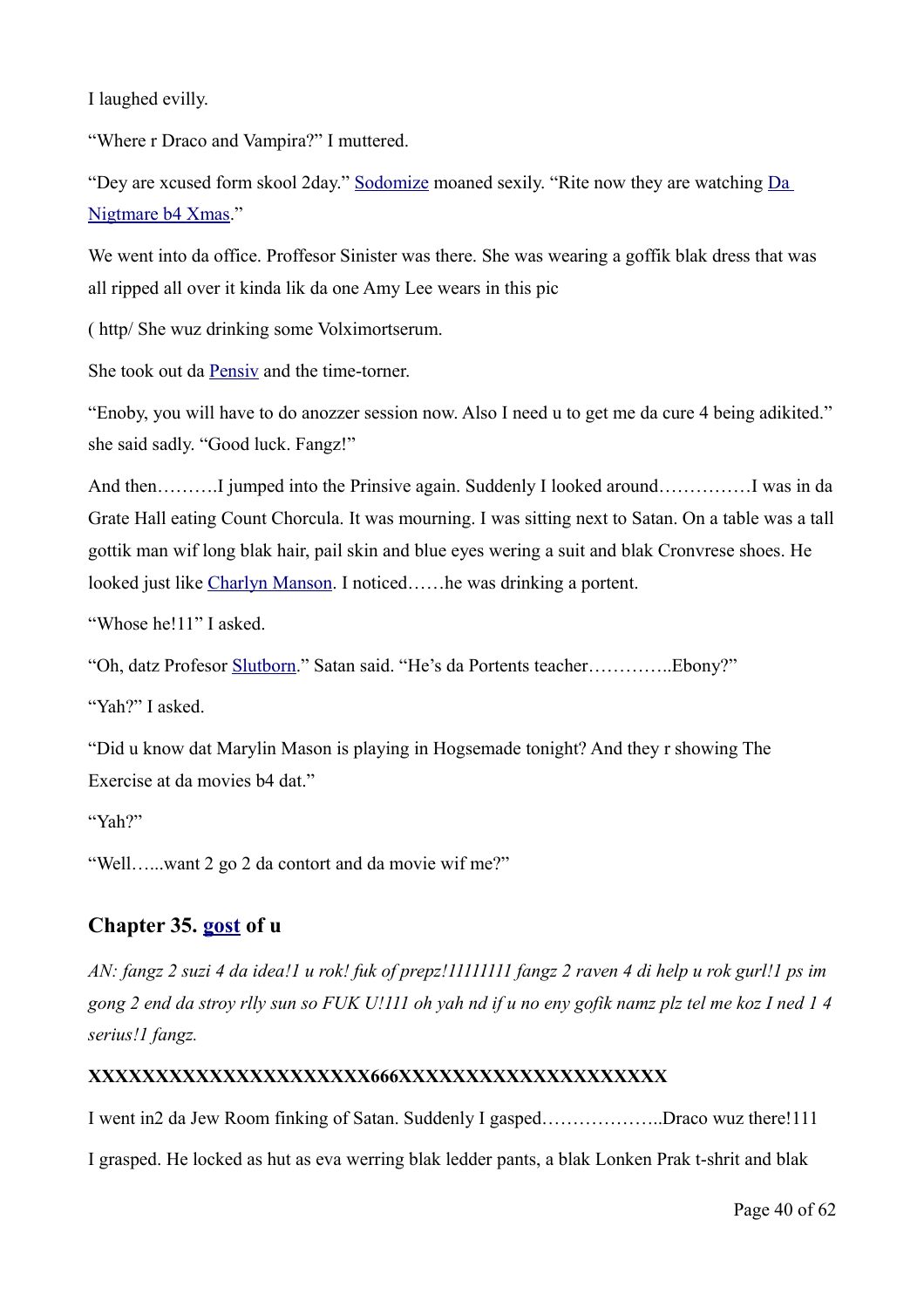eyeliner.

"Draco what da fuk r u dong!111111" I gosped.

"Huh?" he asked. Then I remembred. It wuzn't Draco. It was Lucan!1 He stil had two arms.

"Oh hi Lucian!1" I sed. "Im Ebony the new student lol we shook handz."

"Yah Satan told me abot you." Lusian said. He pinted to a groop of sexxxy gottik guyz. They where siting in a corner [kutting.](http://encyclopediadramatica.com/Circlejerk) It wuz Serious, Vampire's dad and………………Snap! All of them were wearing blak eyeliner and blak Good Chralootte band shirts. "Lizzen I'm in a goth band wif those guys." he said. "Were playing 2nite at da Marylin Mason show as back-up.

"ORLY." I ESKED.

"Yeah." he said. "Were calld XBlakXTearX. I play teh gutter. Spartacus plays da drums" he said ponting to him. "Snap plays the boss. And Jamez plays the guitar to even fo we call him Samaro, after Samara in da ring."

"Hey bastards." I told them they gave me Dethz tuch sin. Suddenly I gasped again. "But don't u have a lead singer!" I asked. Lucian looked dawn sadly.

"We uzd to but she did. She contempted suicide by silting her rists."

"Oh my fuking god!11 Datz [so fuking sad!1"](http://encyclopediadramatica.com/Lulz) I gasped.

"Its okay but we need a new led black person." Samaro said.

"Wel………..I said Im in a bnad myself."

"Rilly?" asked Snap. I cudnt belive it. He used 2 b goffik!111

"Yeah were called Blody Gothik Rose 666. Do u wanna hr me sing?"

Yeah said everyone. So the guys tok out der guitarz. They began to pay a song bi (geddit koz bi guyz r sooo sexah!11) Gurn Day.

"I wok dis empt stret on da bolevrad of broken dremz." I sang sexily *(I dnot own da lyrikz 2 dat song)*.. Every1 gasped.

"Enopby? Will u join da band? Plz!1" begged Lucian, Samoro, Serious and Snap.

"Um…….ok." I shrugged. "Are we gong to play tonight?"

"Yah." they said.

"Ok." I said but I new dat I had 2 get a new outfit. I walked outside wondering how I kud go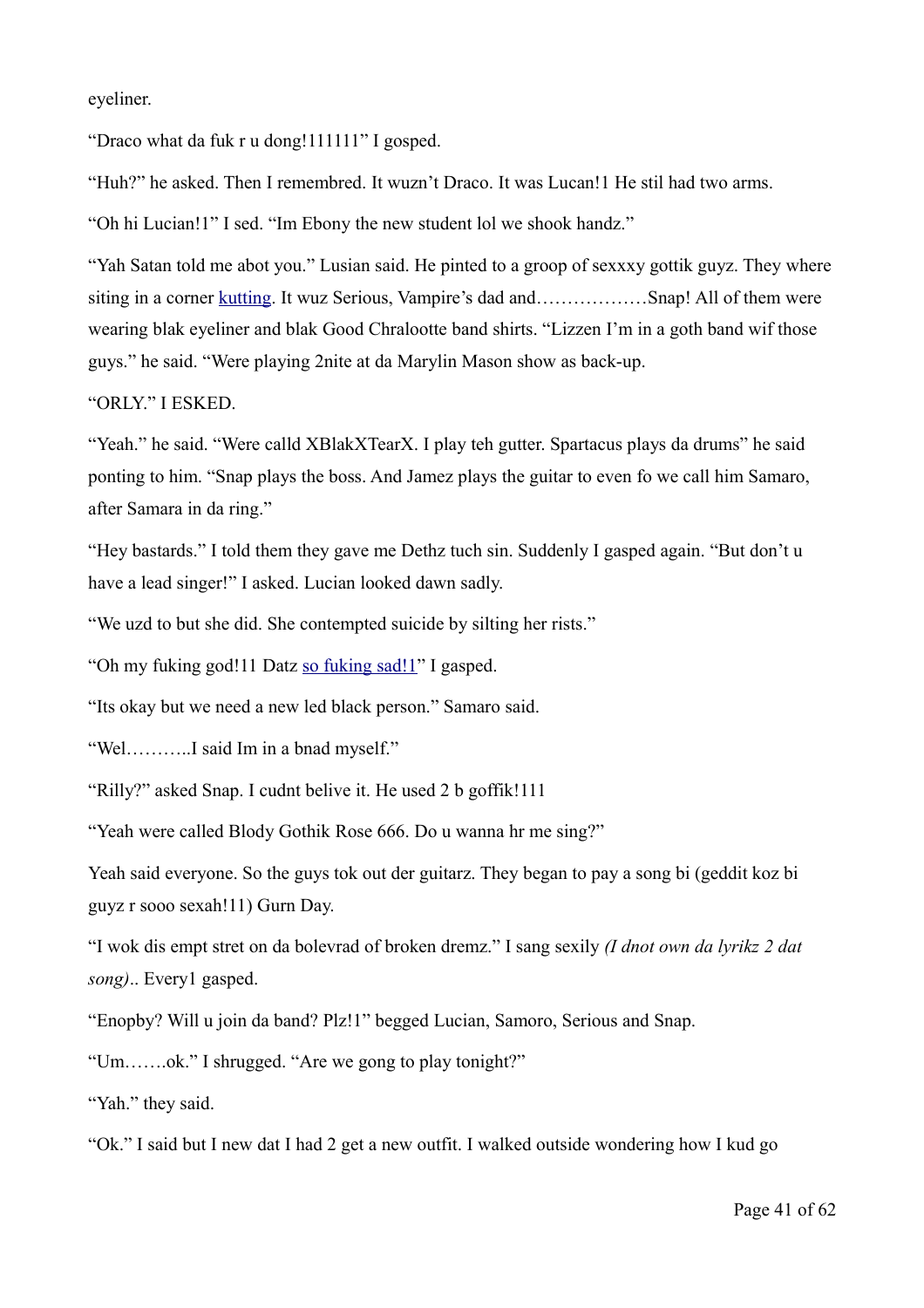forward in time. Suddenly someone jumped in fornt of me. It wuz…..Morty Mcfli!1 He was wering a blak bnad tshrit and blak bagy jeans.

"What da hell r u dong here!11" I asked.

"I wil help u go frowad in tim Enoby." he said siriusly Den……….he took out a blak tim machine. I went in2 it and………………………sudenly I wuz forward in tim!111

#### **Chapter 36.**

*AN: I sed stop flaming ok!111111111 I bet u r al proly old srevinty yr oldz!111 ps PORTERSUZ UR A PREP!1 o ya nd fangz 2 raven 4 di help!111 hav fun in englond gurl!11111*

#### **XXXXXXXXXXXXXXXXXXX666XXXXXXXXXXXXXXXXXXXX**

I loked around in a depresed way. Suddenly I saw Profesor Sinister. B'lody Mary, [Socrates](http://encyclopediadramatica.com/Socrates) and Draco, Vampire and Willow were their to.

"OMFG Sorius I saw u nd Samaro and Snip nd everyone!11111 I kant beleev Snap uzd 2 b goffik! 111111"

"Yah I no." Serious said sadly.

"Oh hey there bitch." Profesor Trevolry said in an emo voice dirnking some Volxemortserom.

Hi fuker." I said. "Lizzen, Satan asked me out to a gottik cornet and a movie so I need a sexah new outfit for da date. Also I'm playng in a gothic band so I need an ootfit for that too."

"Oh my satan!1" (geddit lolz koz shes gofik) gasped B'lody Mary. "Want 2 go to Hot Topik to shop 4 ur outfit?"

"OMFS, letz have a [groop kutting session!11"](http://encyclopediadramatica.com/Orgy) said Profesor Trevolry.

"I can't fucking wait 4 dat but we need 2 get sum stuff first." said Willow.

"Yah we need sum portions for Profesor Trevolry so she wont be adikted 2 Volxemortserum

anymore nd also………….sum luv potion 4 Enoby." Darko said resultantly.

"Well we have potions klass now." Willow said so let's go.

We went sexily to Potionz class. But Snap wasn't there. Instead there

was…………………………………………Cornelio [Fuck!](http://encyclopediadramatica.com/Fuck)11111

"Hey where the fuck is Dumblydore!111" Draco shouted angrily.

"STFU!1" shooted Cornelia Fuck. "He is in Azkhabian now wif Snip and Loopin he is old and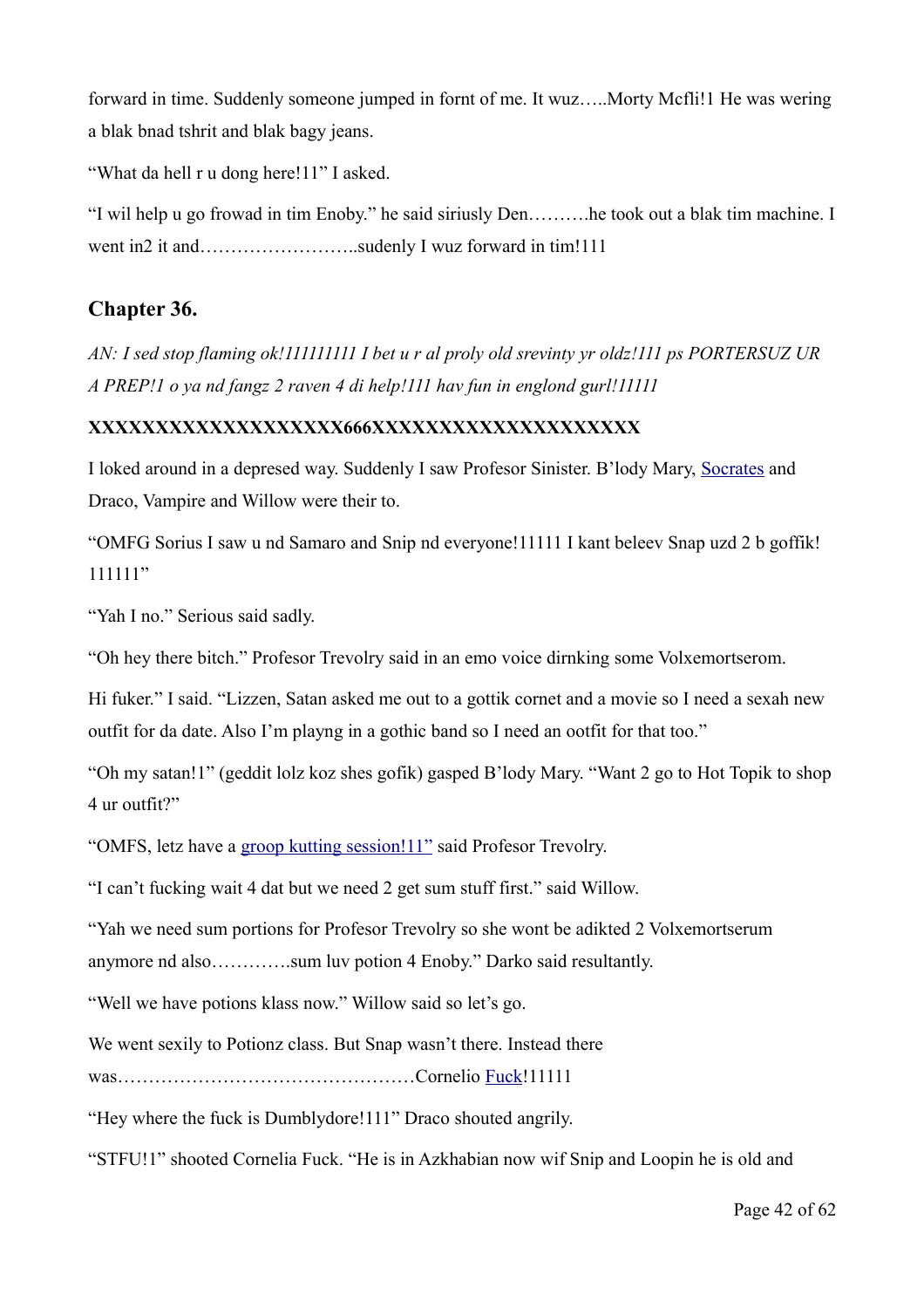week he has [kancer.](http://encyclopediadramatica.com/Cancer) "Now do ur work!111"

My friendz and I talked arngrily.

"Can you BELEVE Snap used to be gottik!1" Vampire asked surprisedly.

"DATZ IT!11" CORNELIO FUK SHOOTED ARNGRILY. "IM GETTING PROFESOR BRIDGE!  $111"$ 

He stomped out angrily.

Mi frendz and I began talking again. I began to drink some blod mixed wif beer. Suddenly I saw Hargrid in da cupboard.

"WTF is he doing?" I asked. Then I looked at Draco. He wuz wearing tonz of eyeliner nd he locked shexier den eva. Suddenly……………"HARGRIF WUT DA FOK R U DOING!11" he shooted.

I looked around…………….Hairgrid wuz putting sumfing in my glass of blod!11 Darko and Vampire started 2 [beat him up sexily.](http://encyclopediadramatica.com/Mantrain)

"God u r such a posr!1" I shooted at Hairgrid. Suddenly I looked ar what he was putting in da blood. It was………………Amnesia Portion!111

# **Chapter 37.**

*AN: OK EVRYBODY IM GONG ON VOCATION ON DA FRIST OF JULY SO IM EEDER GONNA END DA FIK OR UPDAT IT IN WEEX. fangz!1 oh yah nd prepz stop flaming sa story!11 raven fangz 4 da help c ya gurl afta vocation!11*

#### **XXXXXXXXXXXXXXXX666XXXXXXXXXXXXXXXX**

[DARKO'](http://encyclopediadramatica.com/Donnie_Darko)S PONT OF VIEW LOL

Vampire and I chaind Hairgrid 2 da floor.

"Oh mi fucking satan!11" Enoby said. She wuz so hot. "Maybe I cud uze Amnesia potion 2 make Satan foll in love wif me faster!1"

"But u r so sexy and wonderful aneway Tata," said Vampire. "Why would u need it?"

"To make everyfing go faster lol." said Enoby.

"But you wont have to do it wif him or anyfing, will u?" I asked jelosly.

"OMFG u guyz r so scary!11" said Britney, a fucking prep.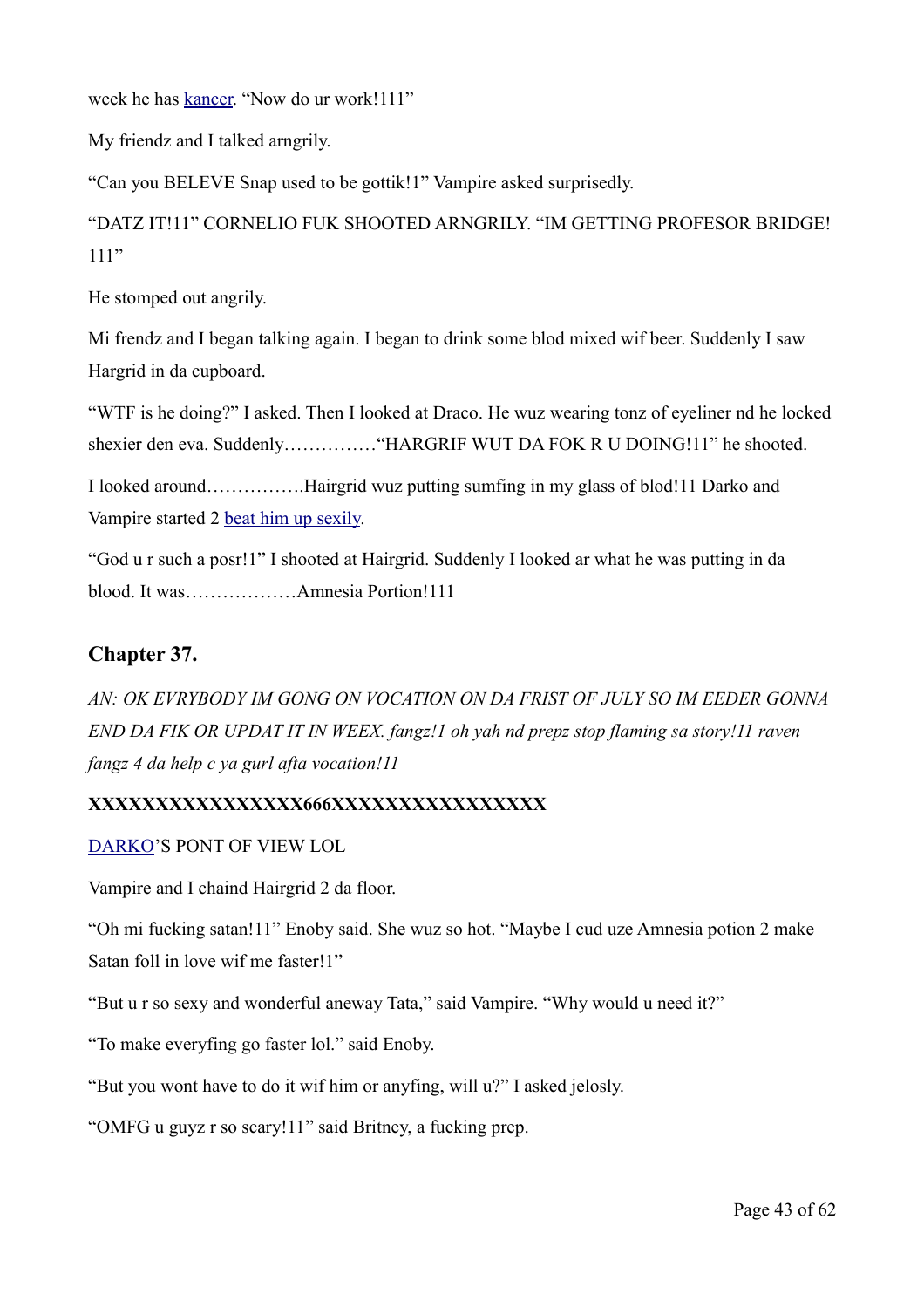"Shut the fuk up!1" said Willow.

"Ok well anyway lets go 2 Profesor Trevolry's room."

Draco, Ebory and I went to Profesor Siniater's room. But Profesor Sinister wasn't there. Instead Tom Rid was.

Oh hi fuckers he said. Lizzen, I got u sum kewl new clovez.

I took out da cloves from da bag. It was a goffik blak leather miniskirt that said '666' on da bak, black stilton bootz, blood red fishnetz and a blak corset.

"OMG fangz!" I said hugging him in a gothic way. I took da clothes in da bag.

"OK Profesor Sinister isnt hr what the fuk should we do?" asked Draco. Suddenly he loked at a sign on da blak wall.

"Oh my fuking satan!1" I screamed as I read it. On it said Evry1 Profesor Sinister is away. She is too gottik she is in Azkhabian now. Classes shal be taught by Dubledork who is bak but he shall not be principal 4 now. Sincerely Profesor Rumbridge.

"OMFG!111" I shoted arngrily. "How could they do that!11"

Suddenly Dumblydore came.

"WHAT DA HELL R U DONG IN MY OFICE!1" he began to shoot angrily. Sudwenly I saw Morty Mcfly's blak tim machine!111 I jumped seductivly in2 it leaving Draco and Vampire. Sudenly I wuz back in tim!11 I looked around. It was……………Profesor Slutborn's efface! I sneaked around. Suddenly I saw da Amnesia potion on his desk. It wuz blak wif blood-red pentagramz in it. It was the shape of a cross. I put it in my poket. Suddenly da door opened it wuz……..Profesor Slutgorn!11

OMG wut r u doing fuker he shooted angrily I don't kno wut da fuk r u DOING I SHOUTED ANGRILY.

"Oh sorry I wuz just looking around koz I thought it wuz class." you said finally hoping he couldn't c da potion in ur pocket.

"Oh ok u can go now." said Profesor Slutborn.

You went to the conmen room after putting on my clothes. Silas, Samaro and Snap were there practicing Vampirez will Never Hurt U by MCR.

"Oh hi you guys." I said seductively. "Wheres Satan?"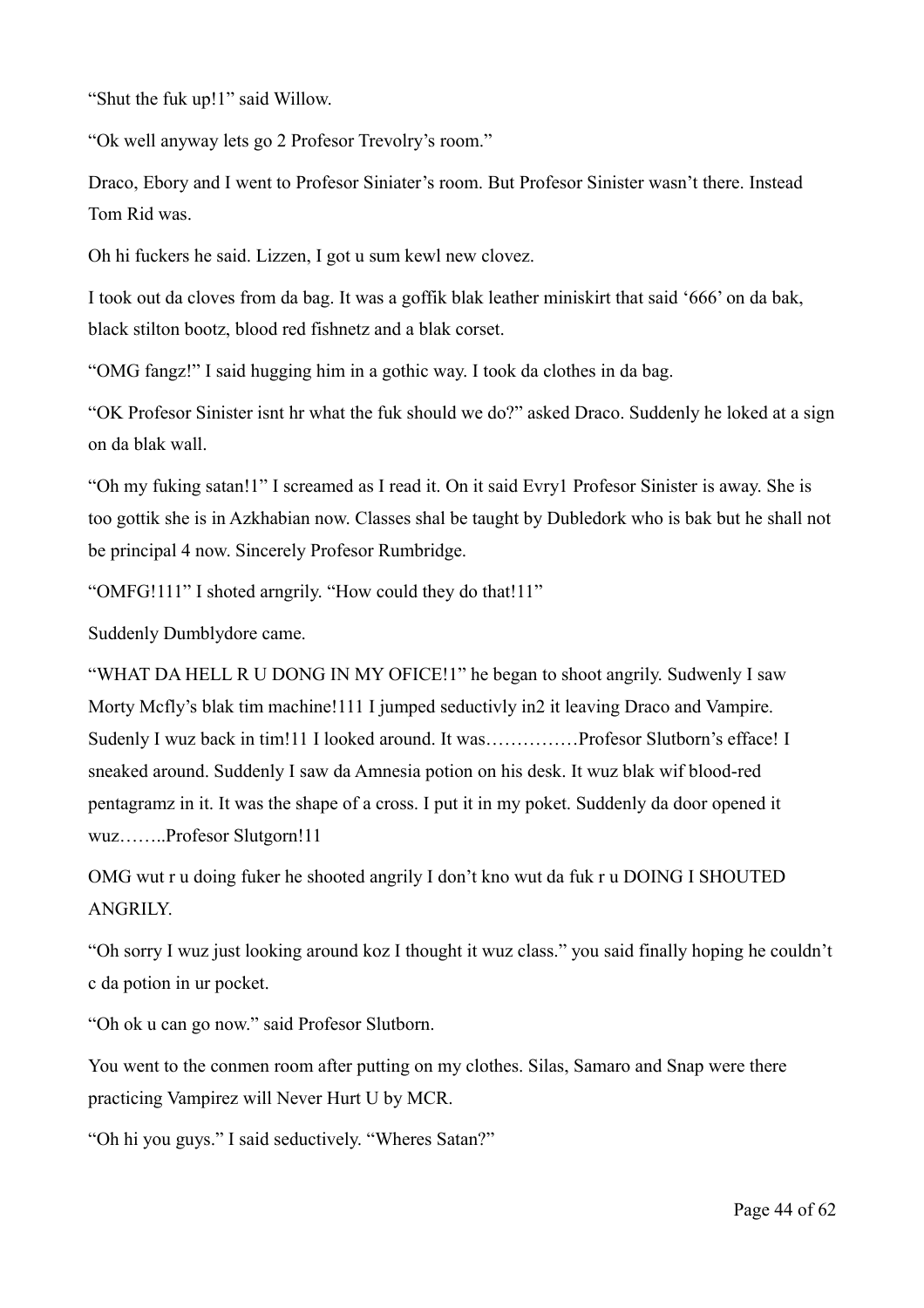"Oh he's cumming." said Serious. "BTW u can kall me Hades now." Suddenly Satan came. He was wearing a smexxy blak leather Jackson, blak congres shoes, a Slipnot t-shirt and a blak tie.

"Ok I will see you guyz at da concert." I said and then I went with Satan.

# **Chapter 38.**

*AN: wut doez every1 fink if I end da strory and den I add sum more 2 it after vocation? oh yah asnd prepz stup flaming if u dnot lik dat story den take muh quiz ok den u wil c if ur gofik or not!1111111*

#### **XXXXXXXXXXXXXXXX6666XXXXXXXXXXXXXXXXXX**

Satan and I walked 2 his car. It wuz a blak car wif pentagrams all over it. On da license plate said 666 just lik Draco's car. I went in it seduktivly. Stan started 2 drive it. We talked about Satanism (lolz he wuz named after Satan), kuttting, musik and being goffik.

"Oh my satan, Gerard is so fuking hot!11" Volxemort agreed as we smoked sum weed. (koz bi guyz r hot dey r so sensitive I luv dem lol goez fux a bi guy)

"Lol, I totally decided not 2 comit suicide when I herd Hilena." I said in a flirty voice. "……….Hey Satan do u know da cure 4 when ppl r adikted 2 Volxemortseruem?"

"Well………………" he thought. "I fink u have 2 drink Vampire blod."

Suddenly Volxemort parked da car behind a blak movie theater. Satan and I walked outside. We went in2 da movie tether were they were showing da Excercist. In it a boy and a gurl were doing it sudenly a cereal killer came lol. Satan and I laughed at da blood koz we're sadists.

While Satan was watching da movie, I had an idea. I took Satan's gothic blak Nightmare b4 Christmas cigar sexily from his poket and put sum Amnesia potion in it. I put it bak in his blak Emile the Strange bag. Satan turned arund and started 2 smoke it. Blak cloudz wif red pentagramz ind em started 2 fly around everywhere.

"OMG!111" Satan said jumping up. I gasped koz I wuz afraid hed notizd. "Enoby gess what?"

I new that the amnesia had worked.

"Amnesia potion has not been invented yet so it will not work." He said. "2 badd coz I wanted 2 use sum on u."

"Kul." I raised my eye suggestingly. And den………. he tok of my cloves sexily and we started 2 make out. I tok of his shit. He had six-pak justr lik Gerard Way!11 We frenched.

"Xcuze me but u r going 2 have 2 leave!111" shooted da lady behind us she was a prep.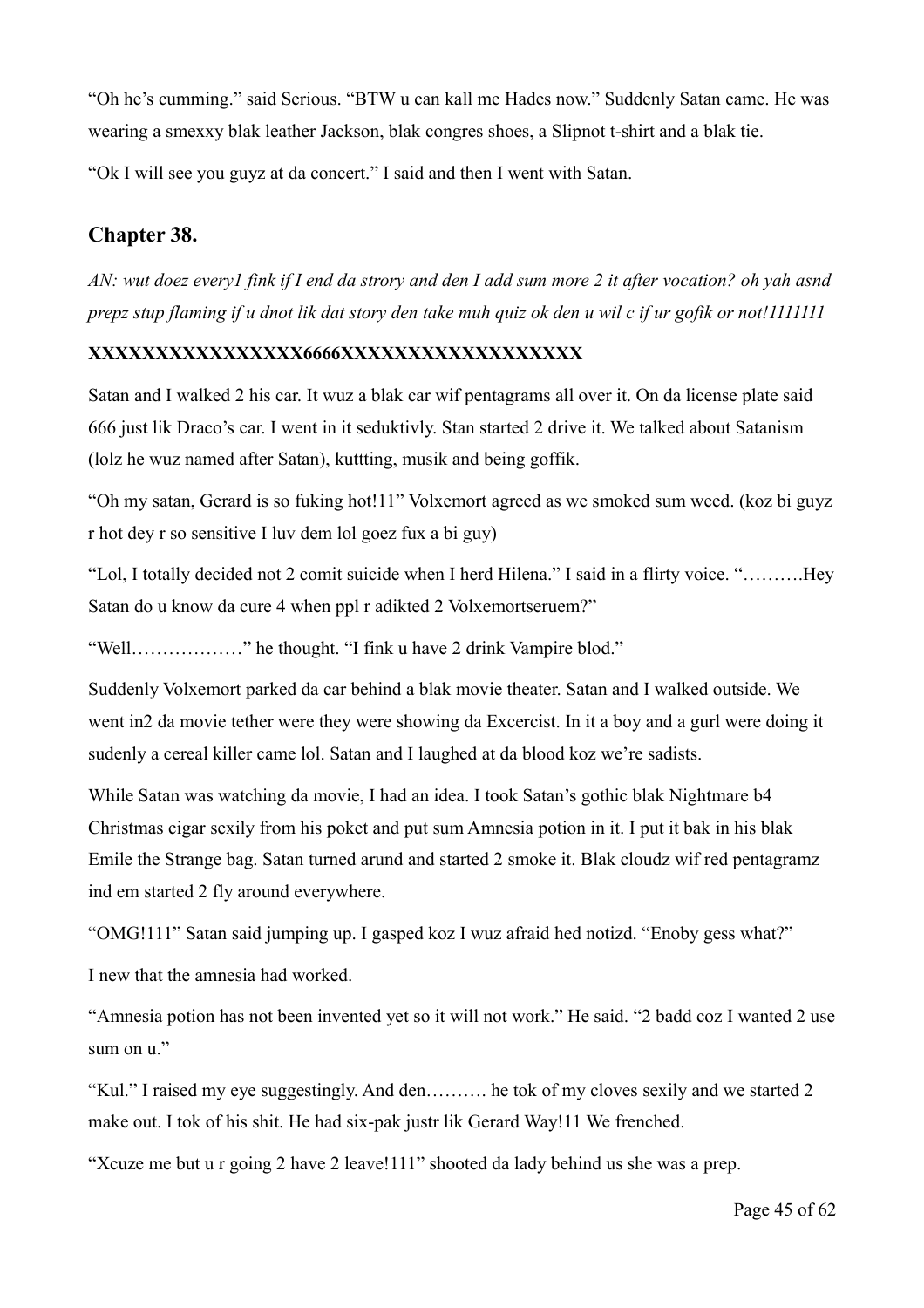"Fuk u!11" I said. Suddenly…………………. I attaked her suking all her blood.

"Noooooo!11" she screamed. All the preps in da theater screamed but everyone else crapped koz Satan and I loked so cute 2gether. Satan and I started to walk outside.

"Zomg how did u do that?" Voldremort asked in a turned-on voice.

"I'm a vampire." I said as we went into the car.

"Siriusly?" he gasped.

"Yah siriusly." I said drinking sum beer. Satan started 2 drive da car. I smelled happily.

"Itz too bad we didn't get 2 c da rest of the movie, don't u fink?"

"Yah." I said as we kised passively. Satan parked in a blak driveway next 2 da place where Draco and I had watched GC for the frist time. We went inside where Marylin Mason wuz playing and started to mosh lol.

"Anti-ppl now uve gone 2 far Jeus Krist Superstar!1111" screamed Marlin on da stage. We did the devil fingers. I started 2 dance really close to Satan. He was so shmexay!1 He looked at me all emo with his gothic red eyes and he looked exactly like Mikey Way. I almost got an orgaism! I Suddenly Marylin Mason stopped singing.

"I wood like to peasant……………..XBlakXTearX!11" he said. I ran onstage. Lucian, Samaro, Snap and Hades were there. They started 2 play their instilments. I got onstag.

"Wel if u wonted honesty datz all u had 2 say!1111" I sang. (I dnot own da lyerix 2 dat song) My voice sounded lik a pentagram betwen Amy Lee and a gurl version of Gerard Woy. Everyone clappd. Satan got an eructation. "I'M NUT OKAY!1" I sang finaly. Suddenly Lucian started playing da song wrong by mistak.

"OMFG!1" yielded James. "Wut the fuck?"

"Woops im sory!" said Lucian.

"You fuking ashhole!1" James shouted angrily.

"U guys are such prepz!11" Snap said. "Cum on it wuz a mistake!1"

"Yah itz not his fault!11" said Serious.

"No he ruined the fucking song!1" yelled Samaro.

"U guys stop!11" I shotoed angrily but it waz 2 late. They all began 2 fight. Sudenly Samaro took out hiz nife.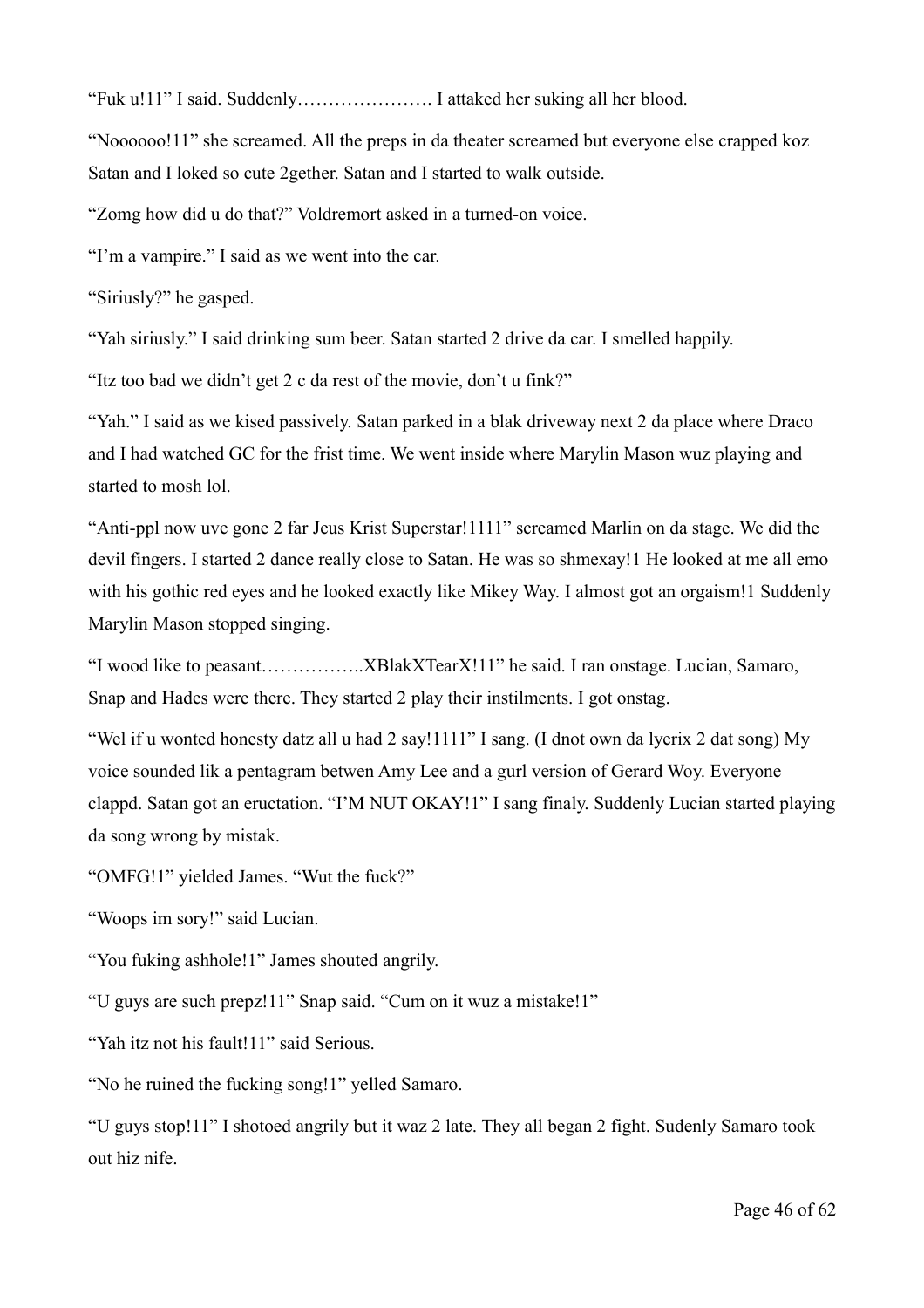"OMFG no!11" shouted Lucan but it wuz 2 late James tried 2 shoot off his arm.

And den……………………………I jumped secxily in front of da bullet!11

"No!111" yielded everyone but it wuz 2 late suddenly everyfing went blak.

# **Chapter 39. I Am A [Trolling](http://encyclopediadramatica.com/Trolling) Genious, lolz**

*Disclaimer: I do not own the HP series and I am not the real XXXbloodyrists666XXX.*

*AN// I am an extremely immature pathetic [idiot girl,](http://encyclopediadramatica.com/12_year_old_girls) I know. Out of boredom, I crack this girl's passy for fun (and it took less than 8 minutes to do it too) and will probably get in a shitload of trouble. Which I probably deserve 'cause I'm being a troll right now. Meh.*

*And I present to you MY crappy part in this story. (And take note I haven't even finished reading this fic yet, but instead skip over to skim chapter 38.) Flame, laugh, do whatever you want "preps."*

I, the American retail wearing british vampire Sue, coughed up blood.

Satan kneeled down beside me.

"Noooooooooooooooo! Don't die!"

I gave him a rueful smile. "I'm sorry. It's something I had to do, to fufill my duty as the noble gothic Mary Sue."

Satan sobbed. "I love you Ebony."

"I love you two. I'll...I'll see you in hell." I mumbled, already finding my surroundings fading to black.

B'loody Mary Smith suddenly popped into the room for no apparent reason. She frowned when she realized the room was oddly quiet, but at the sight of **Ebony's lifeless body**, she screamed. Her face became pale with horror. She screamed for the healers, Dumbledore, Mcgoogle, and every single gothic person she could think of.

Suddenly, a glow started to surround the body of Ebony. Everyone stared in shock. Her body started to lift ever so slowly and then, to everyone's shock, it started to [incinerate.](http://encyclopediadramatica.com/Kill_it_with_fire)

When everyone realized what was happening, they rushed over to try to rescue the body, but it was too late, the Sue became nothing more then a pile of ashes.

A loud resounding of everyone bellowing "NOOOOOOOOOOOOOOOOOOOOO...!!" filled the room.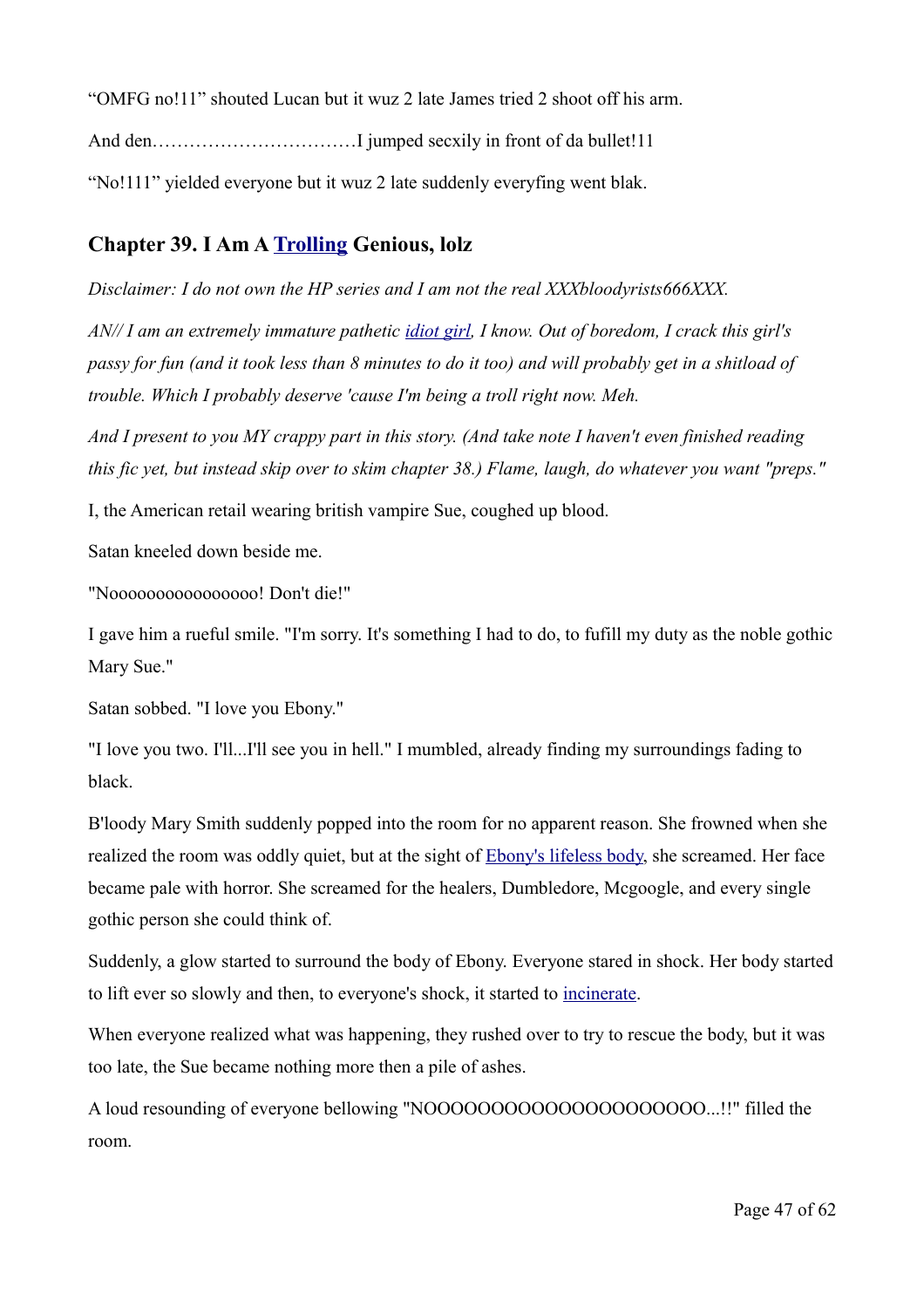A flash of white light from the ashes then started to bounce around the room. Everyone cowered in fear and were temporarily blinded. When it was all over, things changed.

All the silly goth clothes dropped from everyone's bodies (AN//I will refuse to explain how the hell that happened.) and, in their place, clothes the characters would normally wear in canon appeared on their bodies.

When everyone got over the shock of becoming free of the gofick power, everybody cheered. Everyone started singing 'Ding dong the sue is dead...' Well, that is, until all the HP characters realized the true implications of becoming more canon like again.

All the characters who were supposed to be dead fell to the floor, their bodies cold and lifeless. Harry and Voldemort started dueling. On the left side of the two, the battle of the Light Side and the Dark Side were reaching a climax.

And, because the replacement author also likes to screw around with canon, Draco and Hermione fled the scene and got married.

#### Meanwhile...

Down in hell, Ebony shed a single tear because of her current situation. A situation that would live on for all eternity. Or at least until the end of [fanfiction](http://encyclopediadramatica.com/Fanfiction) time.

She lost it all, but she knew she had to remain strong. Nothing would ever break her down.

She looked down over her pale body, and frowned. 'Where are my emo clothes?' She asked herself in confusion.

And then it occured to her...

For her shirt, she was wearing a bright pink polo with a little seagull on the (right or left? I can't remember) side. Below that, she was wearing a denim miniskirt with the "destroyed" look on it. Paired underneath that skirt were leggings with a little moose at the bottom. And then Ebony realized, on her shoulder, she was carrying a pretty bag with an eagle on it that said Live Your Life written all over the bag.

Ebony supressed the urge to scream. Here she was decked out in clothes prep to the extreme wearing stuff from Abercrombie and Fitch, American Eagle, AND Hollister.

Panicked, Ebony hastily tried to take off the Hollister polo, but underneath it, there was another Hollister polo underneath. Ebony frowned, and looked under her shirt. All she saw was a bra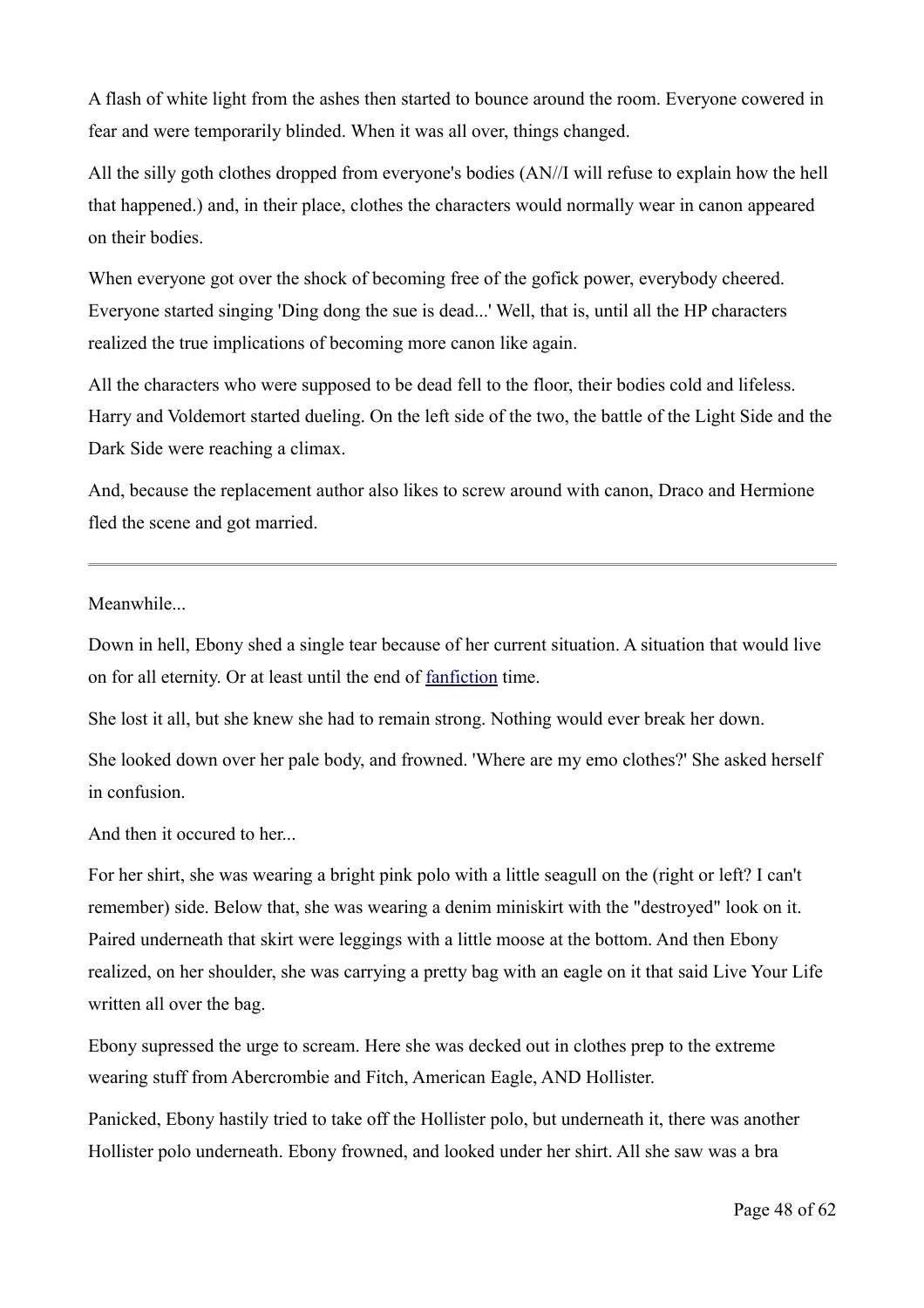underneath (dare I point out it's from the Aerie line available at American Eagle?). Ebony tried to remove the shirt again. But to her frustration, there was yet again another polo to replace it.

"THIS IS UNLOGICAL AND DOES NOT MAKE ANY SENSE!!" Ebony bellowed out to the air. She failed to see the irony in her statement, how hypocrytical her words were, seeing as she was practically calling the kettle black here.

Ebony slit her writs and mumbled to herself, "Omigod."

/End Crap Fic.

*AN// Oh yeah, if you wanna see the original content this chick had planned for this chapter, I accessed it through the document manager thingy, which I copied and pasted, so you can read it here:*

*AN: stfu prepz git a lif!111111 U SUCK!11 oh and form now on il be in vocation in englind until lik august so I wont be able 2 update 4 a while, lolz. fangz 2 evry1 hu revoiwed expect da prepz hu flamed FOK U!1 MCR RULEZ 666!111*

# **XXXXXXXXXXXXXXXXXX666XXXXXXXXXXXXX**

I woke up in [da Norse'](http://encyclopediadramatica.com/Viking)s offace on a special gothik coffin. Hairgrid wuz in da bed opposite me in a comma coz Vampir and Draco had bet him up. Mr. Noris was cleaning the room.

"Oh mi satan wut happened!" I screamed. Suddenly Volxemort came. He loked less mean then usual.

"Get the fuk out u fucking bastard!11" I yielded.

"Thou hath nut killd Vampire yet!11" he said arngrily. Sudenly he started 2 cry tearz of blood al selective.

"Volxemort? OMFG what's wrong!111" I asked.

Sudenly………. Lucian, Profesor Sinister and Serious came! B'lody Mary and Vampire were wif dem. Every1 was holding blak boxez. VOLXEMORT DISAPAERD.

"OMFG Enoby ur alive!111" Scremed Vampire. I hugged him and B'lody Mary.

"What the fuk happened?" I asked dem. "Oh my satan!11 Am I lik dead now?" I gosped.

"Enoby u were almost shot!11" said Serious. "But da ballet could not kill u since u were form anodder time."

"But fangz anyway!1" said Lucian holding oot his arm. I gasped. He had two arms!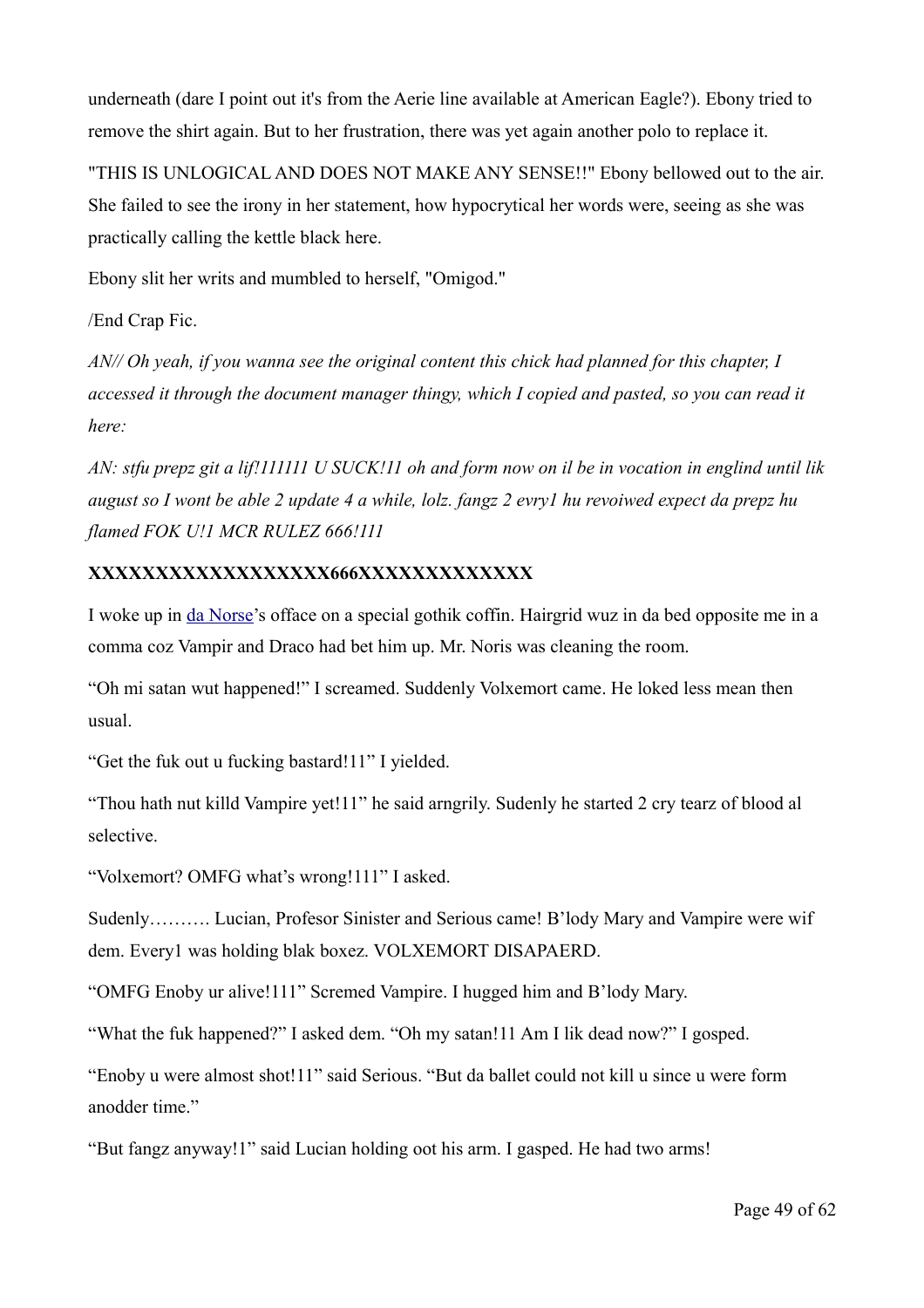"OMG I cant beleve Vampirz' dad shot u!1" I gasped.

"Well 2 be honest Snap wuz pozzesd by Snap bak den." said James.

"Yah he wuz a spy." Serious said sadly. "He wuz really a Death Dealer."

"And he wuz such a fuking poser 2!11" said Lucian. "He didn't even realy no hu GC were until I told him." Well anyway everyone tarted 2 give me presents. I was opening a blak box wif red 666s (there wuz a dvd of [corps bride](http://encyclopediadramatica.com/Military_Wives) in it) on it when I gasped. Mr. Noris looked up angrily coz he h8ed gothz.

"Hey haz aneone fuking seen Draco?" I asked gothikally.

"No Draco told me he wood be watching Hoes of Wax." said Profesor Trevolry. "He duzzn't know dat ur better. Anyway da norse said u could get up. [Cum on!](http://encyclopediadramatica.com/Facial)1"

I got up suicidally. Lucian, Serious and Profesor Sinister left. I [wuz wearing a blak leather nightgun.](http://encyclopediadramatica.com/Shit_nobody_cares_about) Under that I had on a sexxy blak leather bra trimed wif blak lace, with a matching thong that said goffik gurl on the butt and sexy fishnetz that kind hooked on 2 my thong (if u don't get da idea [massage me ill tell u\). I put on a blak fishnet top under a blak MCR t-shirt, a blak leather mini with](http://encyclopediadramatica.com/Shit_nobody_cares_about) [blak lace and congress shoes.](http://encyclopediadramatica.com/Shit_nobody_cares_about) I left the hospital's wings wif B'lody Mary, Willow and Vampire.

"OMFG letz celebrate!11" gasped Willow.

"We can go c Hose of Wax wif Draco!1" giggled Vampire.

"Letz go lizzen 2 GC and kut ourselvz 666!11" said Hermoine. We opened da conmen room door sexily. And den………..I gasped……………………………………… Draco wuz there doing it wif Snap!1111111111111111111111111 He wuz wearing a blak tshirt wif 666 on da front and baggy jeanz.

"U fucking prep!11" we all yielded angrily.

"Yah u betrayed us!111" shooted Vampire angrily as he took out his blak gun.

"No u don't understand!1" screamed Draco sadly as he took his thingie out of Snake's.

"No shit u fuking suk u preppy bastard!111" said Willow trying 2 attak him (u rok girl!1). I ran suicidally to my room I sexily took a steak out.

"Enoby no!11111" screamed Draco but it wuz 2 l8 I had slit muh ritsts wif it suddenly everyfing went blak again.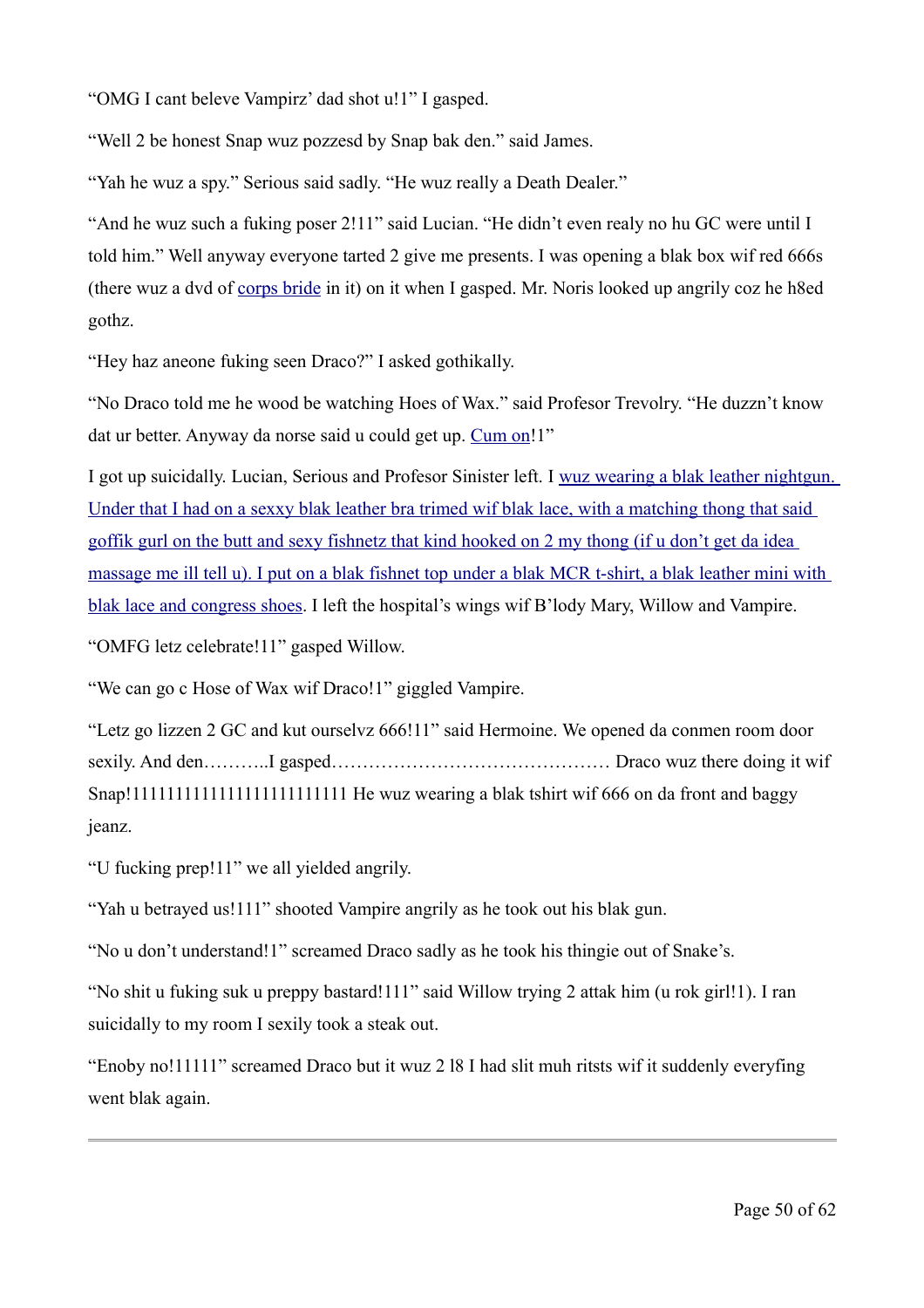*Sincerely,*

*An-Anon-Author-Who-Will-Silently-Not-Reveal-Her-Identity-Because-She's-A-Coward :P A.K.A. Just a troll with rocks for brains.*

# **Chapter 40. LOL! Someone has taken my account over!**

*THE IDIOT'S NOTE: Well... this was in the doc area... might as well let the whole world see what the real Tara wanted to show us... Have a nice day!*

*AN: stfu prepz git a lif!111111 U SUCK!11 oh and form now on il be in vocation in englind until lik august so I wont be able 2 update 4 a while, lolz. fangz 2 evry1 hu revoiwed expect da prepz hu flamed FOK U!1 MCR RULEZ 666!111*

#### **XXXXXXXXXXXXXXXXXX666XXXXXXXXXXXXX**

I woke up in da Norse's offace on a special gothik coffin. Hairgrid wuz in da bed opposite me in a comma coz Vampir and Draco had bet him up. Mr. Noris was cleaning the room.

"Oh mi satan wut happened!" I screamed. Suddenly Volxemort came. He loked less mean then usual.

"Get the fuk out u fucking bastard!11" I yielded.

"Thou hath nut killd Vampire yet!11" he said arngrily. Sudenly he started 2 cry tearz of blood al selective.

"Volxemort? OMFG what's wrong!111" I asked.

Sudenly………. Lucian, Profesor Sinister and Serious came! B'lody Mary and Vampire were wif dem. Every1 was holding blak boxez. VOLXEMORT DISAPAERD.

"OMFG Enoby ur alive!111" Scremed Vampire. I hugged him and B'lody Mary.

"What the fuk happened?" I asked dem. "Oh my satan!11 Am I lik dead now?" I gosped.

"Enoby u were almost shot!11" said Serious. "But da ballet could not kill u since u were form anodder time."

"But fangz anyway!1" said Lucian holding oot his arm. I gasped. He had two arms!

"OMG I cant beleve Vampirz' dad shot u!1" I gasped.

"Well 2 be honest Snap wuz pozzesd by Snap bak den." said James.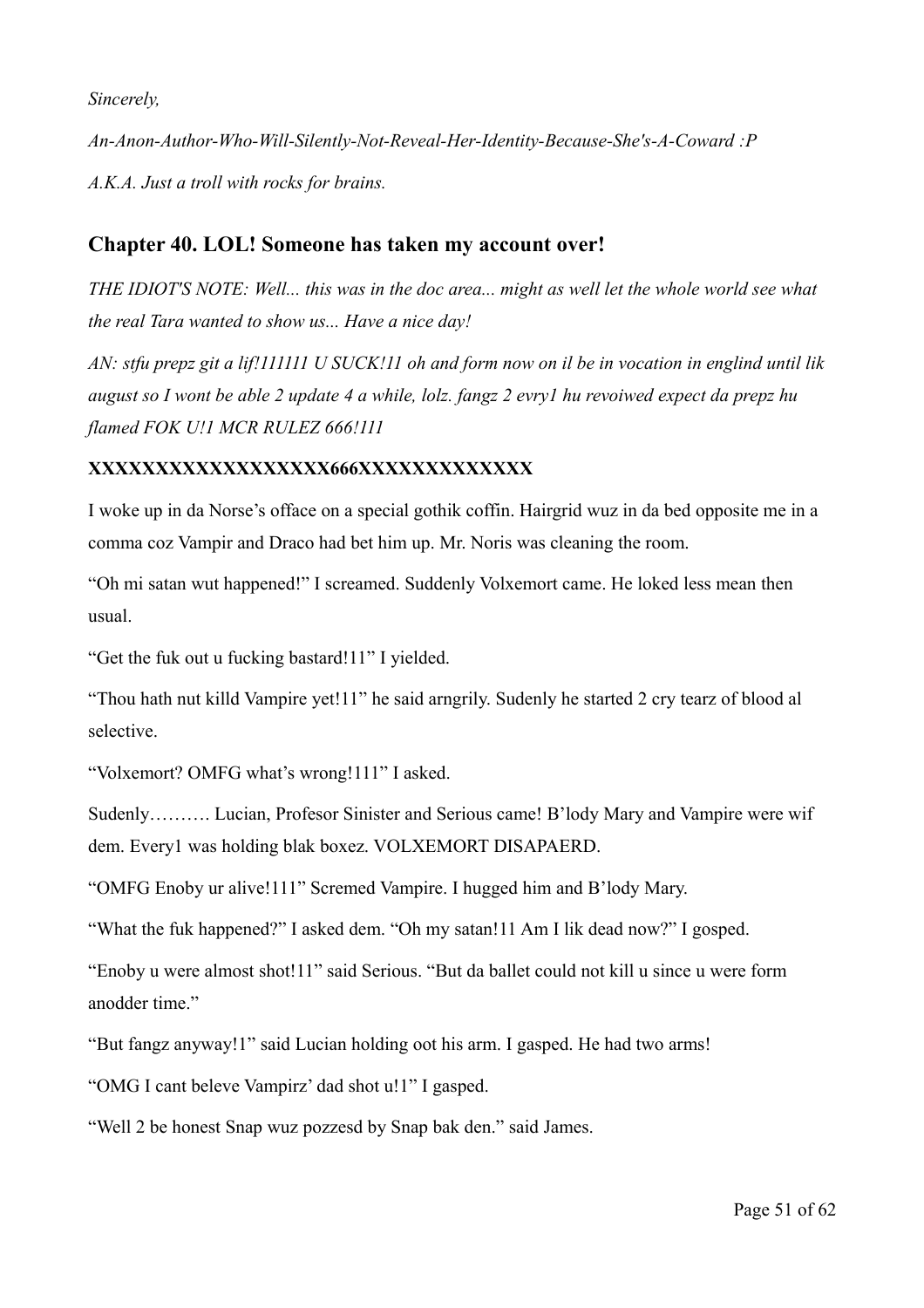"Yah he wuz a spy." Serious said sadly. "He wuz really a Death Dealer."

"And he wuz such a fuking poser 2!11" said Lucian. "He didn't even realy no hu GC were until I told him." Well anyway everyone tarted 2 give me presents. I was opening a blak box wif red 666s (there wuz a dvd of corps bride in it) on it when I gasped. Mr. Noris looked up angrily coz he h8ed gothz.

"Hey haz aneone fuking seen Draco?" I asked gothikally.

"No Draco told me he wood be watching Hoes of Wax." said Profesor Trevolry. "He duzzn't know dat ur better. Anyway da norse said u could get up. Cum on!1"

I got up suicidally. Lucian, Serious and Profesor Sinister left. I wuz wearing a blak leather nightgun. Under that I had on a sexxy blak leather bra trimed wif blak lace, with a matching thong that said goffik gurl on the butt and sexy fishnetz that kind hooked on 2 my thong (if u don't get da idea massage me ill tell u). I put on a blak fishnet top under a blak MCR t-shirt, a blak leather mini with blak lace and congress shoes. I left the hospital's wings wif B'lody Mary, Willow and Vampire.

"OMFG letz celebrate!11" gasped Willow.

"We can go c Hose of Wax wif Draco!1" giggled Vampire.

"Letz go lizzen 2 GC and kut ourselvz 666!11" said Hermoine. We opened da conmen room door sexily. And den………..I gasped……………………………………… Draco wuz there doing it wif Snap!1111111111111111111111111 He wuz wearing a blak tshirt wif 666 on da front and baggy jeanz.

"U fucking prep!11" we all yielded angrily.

"Yah u betrayed us!111" shooted Vampire angrily as he took out his blak gun.

"No u don't understand!1" screamed Draco sadly as he took his thingie out of Snake's.

"No shit u fuking suk u preppy bastard!111" said Willow trying 2 attak him (u rok girl!1). I ran suicidally to my room I sexily took a steak out.

"Enoby no!11111" screamed Draco but it wuz 2 l8 I had slit muh ritsts wif it suddenly everyfing went blak again.

Idiot's Note: Ugh... I know... terrible... but then again, this wouldn't be called the 'worst fanfic ever if not for the fact that the writing standards meets the level of a day old fetus...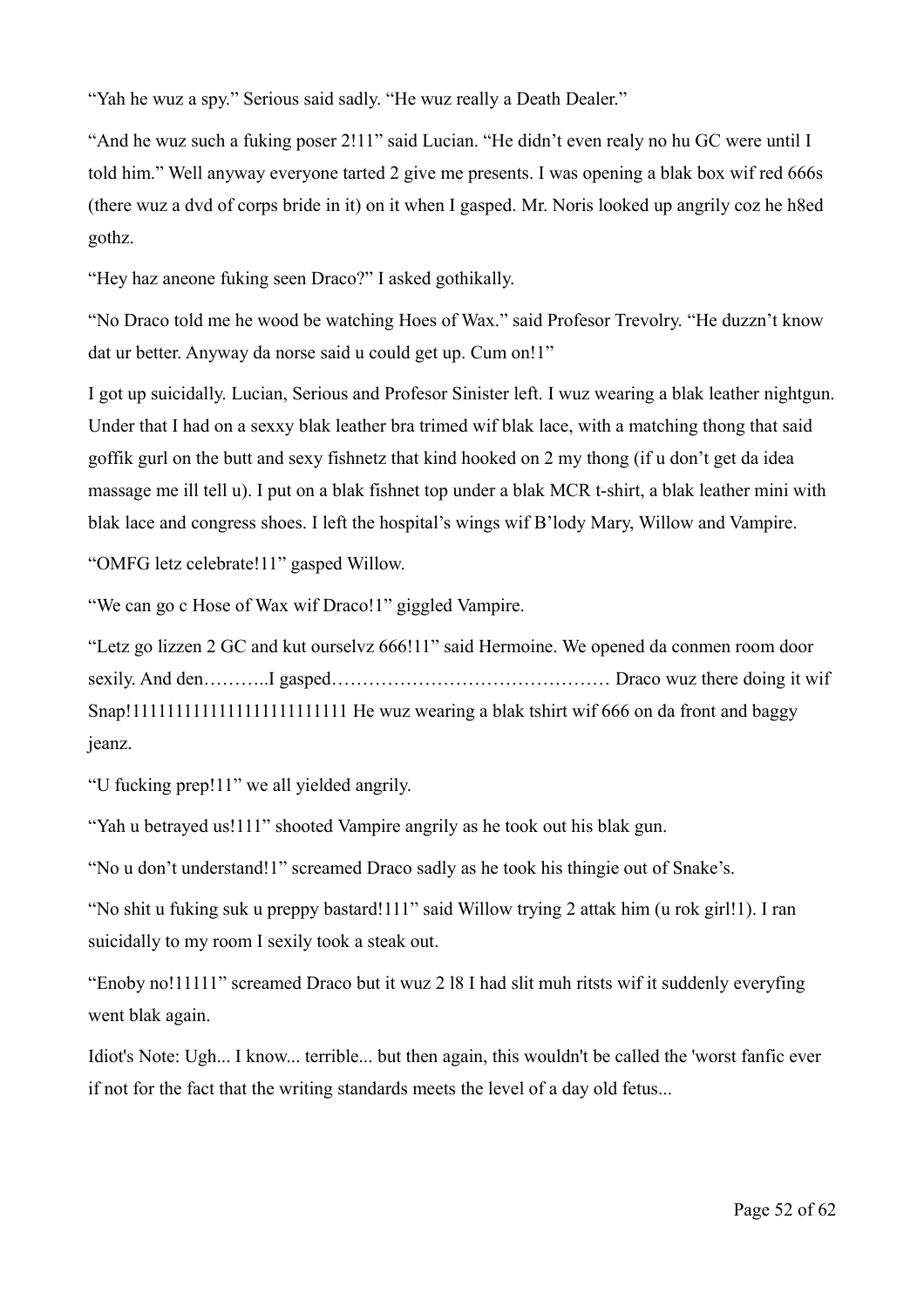# **Chapter 41.**

*AN: 2 every1 hu kepz flaming diz GIT S LIF!!!!! I bet u proly odnt no hu gerod way is ur proly al prepz and pozers!!!!!!!!11111 neway sum1 hakked in2 mi akkount in November and dey put up my last chaptah but now der is a new 1. im surry 4 nut updating g 4 a while but ive been rilly bizzy. im trying 2 finish da story b4 da new movie kumz out. Im gong on vacation 4 a mons I wont be bak until abott 2 weeks. OMFG drako iz so hot in all da pix 4 da new movie!!!111 I wunted dem 2 put a kameo by geord way lol he hsud play drako. if u flame ill slit muh risztz!!!!!!!!11 raven u rok gurl hav fun in ingland.*

# **XXXXXXXXXXXXX666XXXXXXXXXXXXXXXXXX**

When I wook up I wuz in a strange room. I loked around I wuz wearing da same outfit I had when is performed wif XBlakXTearX!!!!!11 I looked arund confusedly. It wuz da Norse's office but it looked difrent!! On da wall wuz a pik of Marlyin Munzon!!!1111 *(just imagin dat he is an 80s goffik band 2 ok koz he is more old den panic?! at da dizcko or mcr)* der wuz also a goffik blak Beatles calander with a picture of the beetlez werring iyeliner and blak cloves. On it said '1980.'

"OMFG!!! Im back in Tim again!!!!111" I screamed loudly. Suddenly Satan(dis is actually voldimort 4 photo refrenss!). Voldimort wuz wearing a blak leather Jackson, blak tight jeans and fishnet pantz. He looked so sexah I almost had an orgy!!!!11

"OMFG Enoby r u ok." He asked gothikally.

"Yah Im okay 4 ur in4mation." I snapped sexily. "OMG am I dedd???" koz I remembered I had jumped in front off da bullet from Jame's gun. I also rememberd cing Drako doing it wif Snap!!!! 111

I guessed dat when I had slit mi wrists I had went bak in tim instead of dieing. I knoew I could go forward in time if I found a time-toner or da tim machine.

"No ur not dead." Satan reassured suicidally as he smokd a cigarette sexily and smoke came all over his face. "Ur a vampire so u kant die frum a bullet. Cum on now lets go c how Hairy's dad is doing."

I noo dat da real reason I didn't die from da ballet was koz I was from da future. "WTF!!!! James almust shot Luciious!!!" I said indigoally. I knew that James had really ben possezzed, but I didn't want him2 know I knew.

"Yah I know but he had a headache he wz under a lot of stress." Satan reasoned evilly.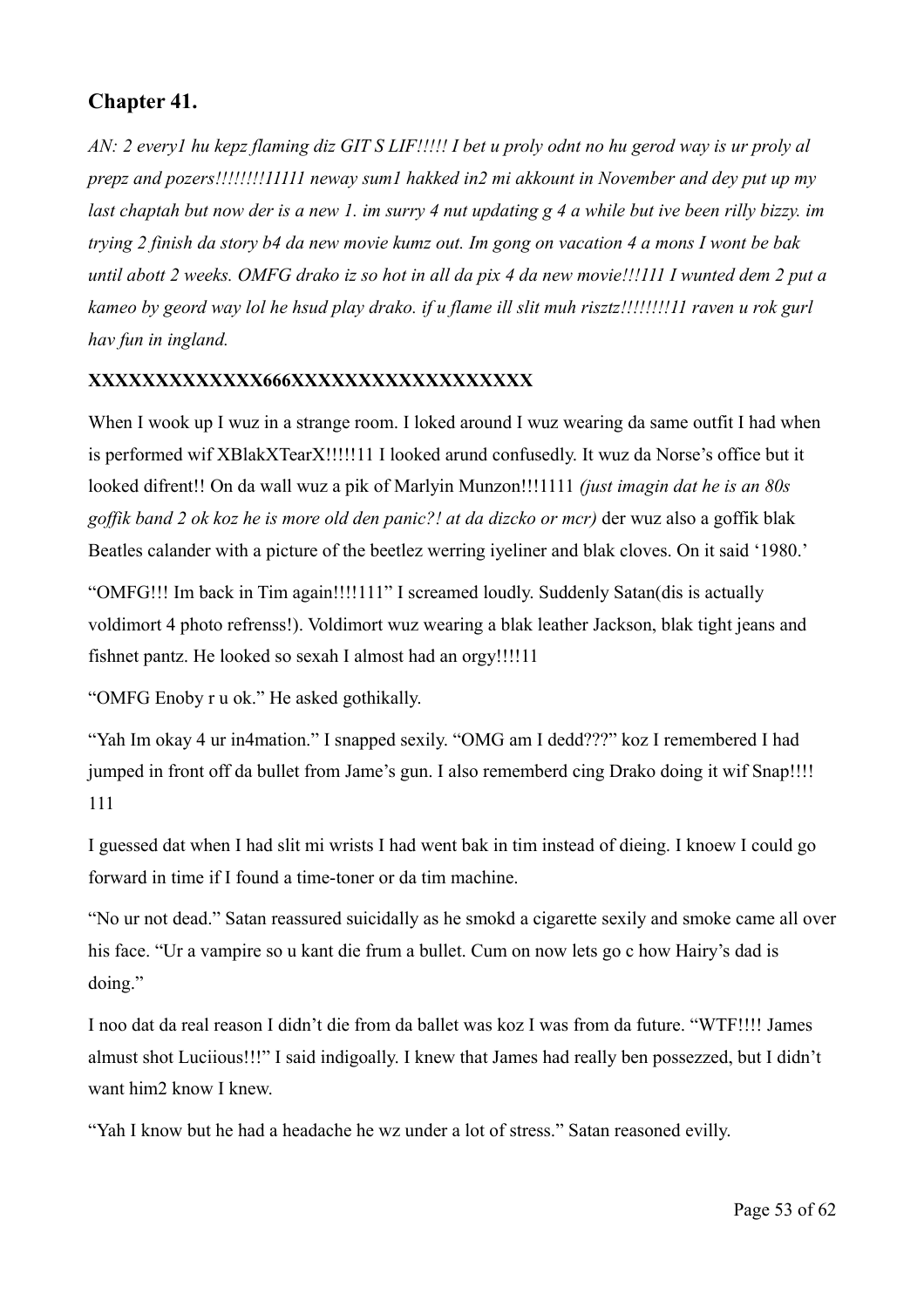"I guess that's ok." I said because James hadn't really shot Lucian. Also I noo that Lucian wood now have 2 arms instead of 1. I walked seduktivly outside with Satan. Suddeni I saw a totally sexi goffik bi guy!!!!!11 He had bleched blond hair wiv blak streaks up 2 his ears and he wuz wearing goffik blak iliner, a blak Green Day shirt (it showed billy joel wiv bolnd hair since it was da eighties), blak congress shoes and black baggy pants. He walked in all sexly like Gerrd way in the vido for I Don't 3 u lyk I did yesterday and you cud see a blak tear on his face lyk da wmn in dat video. "Hey." He sed all qwietly and goffically.

"Who da fuck is that?" I asked angrly cos I did nut kno him.

"Dis is…Hedwig!!!!!!!!!11" Sed Volximort. "He used to be in XBlackXTearX 2 but he had 2 dropp out koz he broke his arm.

"Hey Hedwig." I said seductively evn tho I wuz nut tring to b.

"Lol hi Enoby." He answered but then he ran away bcos he had hair of magical creature. He was humming Welcum 2 da Blak Prade under his breth( I no dat is not 80s but pretend it is ok!!)

"Bye." I sed all sexily.

"Dat was Hedwig. He used 2 b my boifreind but we broke up." Satan said sadly, luking at his blak nails.

"OMFG I can get u bak 2gether!" I said fingering something I didn't know wuz in my pocket- a blak Kute is What we Aim 4 cideo ipod that I could take videos wif (duz ne1 elze no about dem??? dey kik azz!!!!).

"Ok u can 4get about ur class for now, Hedwig. Im going 2 show u something grate!!!!1" I led them to da Great Hall. "Cum on u guys."

Lucian, James, Serious and Snake were all in da Grate Hall. Lucian woudnt talk wiv James because he had tried 2 shoot him.

"Go fuk urself you fukking douche!" he shouted at him. "Drako is never gong 2 b frends with vampire now!!1"

"Yah go fuck urself Samaro!" Snape agreed but I noo he wuz lying koz it had been his folt James had almost shot Lucian.

"B quiet u guys." I said sexily. Mi plan waz working oot great. Now I kood make Voldement good wivout doing it with him! Now Vampire's dad wood never die and "OK Satan and Hedwig, u guys can start making out." I said and I started 2 film dem wiv da ipod.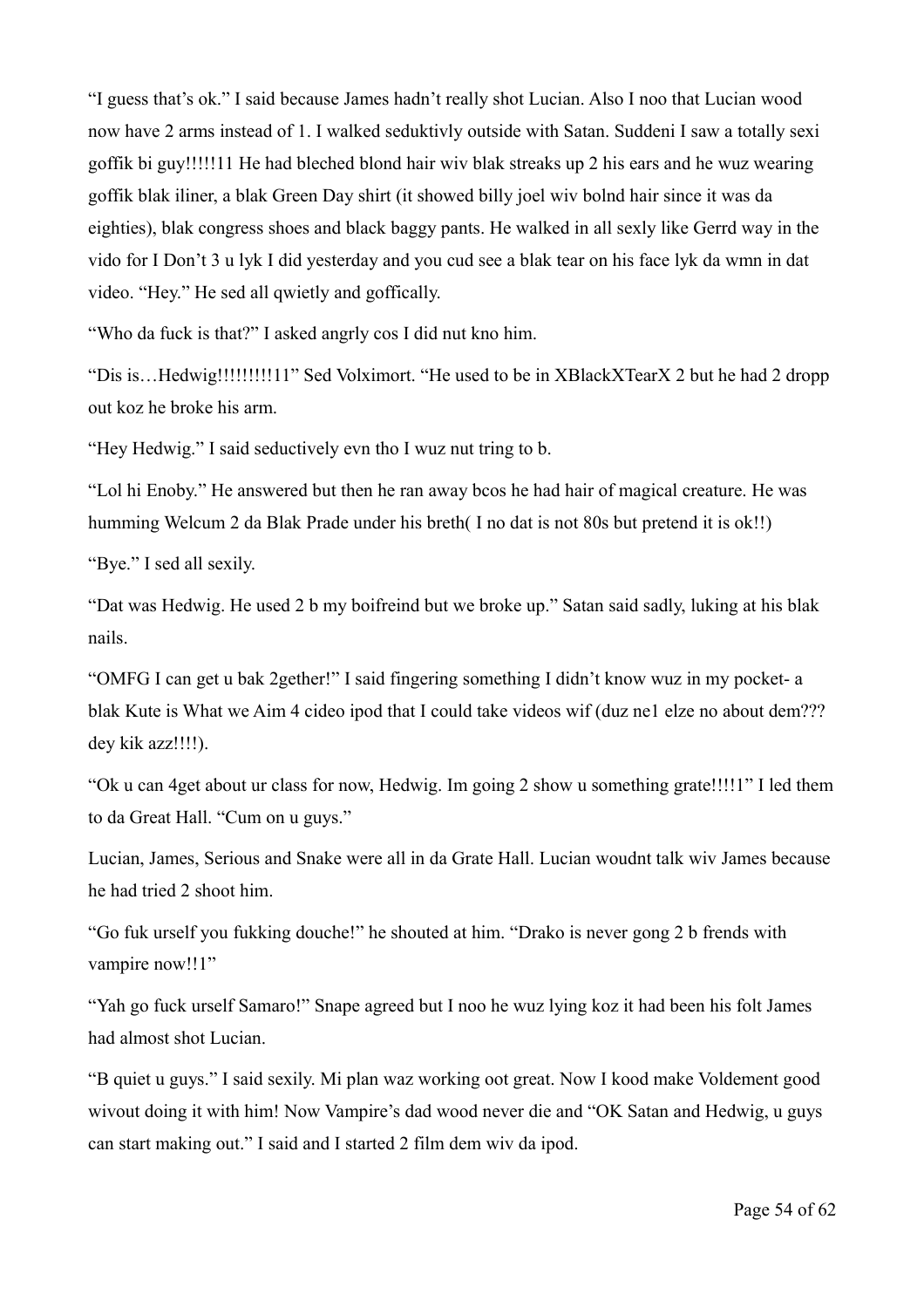"Kool." said Serious as Voldemort and Hedwig started 2 make out sexily. We watched as tdey started 2 take each odderz cloves off sexily. Samaro, Serious, Snake and Lucian all watched koz dey wer prolly bi. I noo Snape was bi.

"Oh my fukking god!!!! Voldimort! Voldimort!" screamed Hedwig as his glock touched Voldemort's.

But suddenly everything stopped as da door opend and in kame………………Dumblydore and Mr. Norris!!!!111111111111

# **Chapter 42. da blak parade**

*AN: omg da new book iz kumming out rlly soon I kant wait!!!1111. I fink dat snap will be really the same person as Volximort koz dey are both haff-blood so dat will explain y he kild dumblydore and he hated hairy!!!!!1111 nd den hairy wil have 2 kommit suicide so voldimort will die koz he will rilly be a horcrox!!!!!111 omg I hope draco nd harry get 2getha dat will be so shmexxy, wont it?? If dey don't den JKR is hamophobic!!!!!111111 fangz 4 da help wiv facts, medusa u rok!!!111*

### **XXXXXXXXXXXXXXXX666XXXXXXXXXXXXXXXXXXXXXXX**

I sat depressedly in Dumbledork's office wiv Hedwig, Satan, James, Serious, Snap and Lucian. Dumbledore was sitting in front of us cruelly. He looked more young den he did in da future. He had taken da ipod away and wuz now lizzening 2 a shitty Avril Levine song.

"What da hell is this anyway??" he cackled meanly. I hoped he didn't find out dat I was frum another time.

"Whatever u do don't blame Ibony, u jerk." Satan said.

"Yah, siriusly she was trying to get Satan and Hedwig back together." Serious said deviantly.

"Be quiet you Satanists." Dumbledore cockled. "If ur lucky I'll probably send u all to Akazaban!!! That will teach u to copolate in da Great Hall." He changed the song on da ipod 2 a n'Sync song. Suddenly I noticed sumfing strong about da Ipod. It was slowly chonging! Dumblydore didn't notece.

"You fucking poser." I muttoned.

"I bet you've never herd of GC." James said. Know I knew waht da iPod was chonging in2- Morti McFly's tim machine!!!!!!11

"Shut up Jomes!!!" Drako's dad shouted.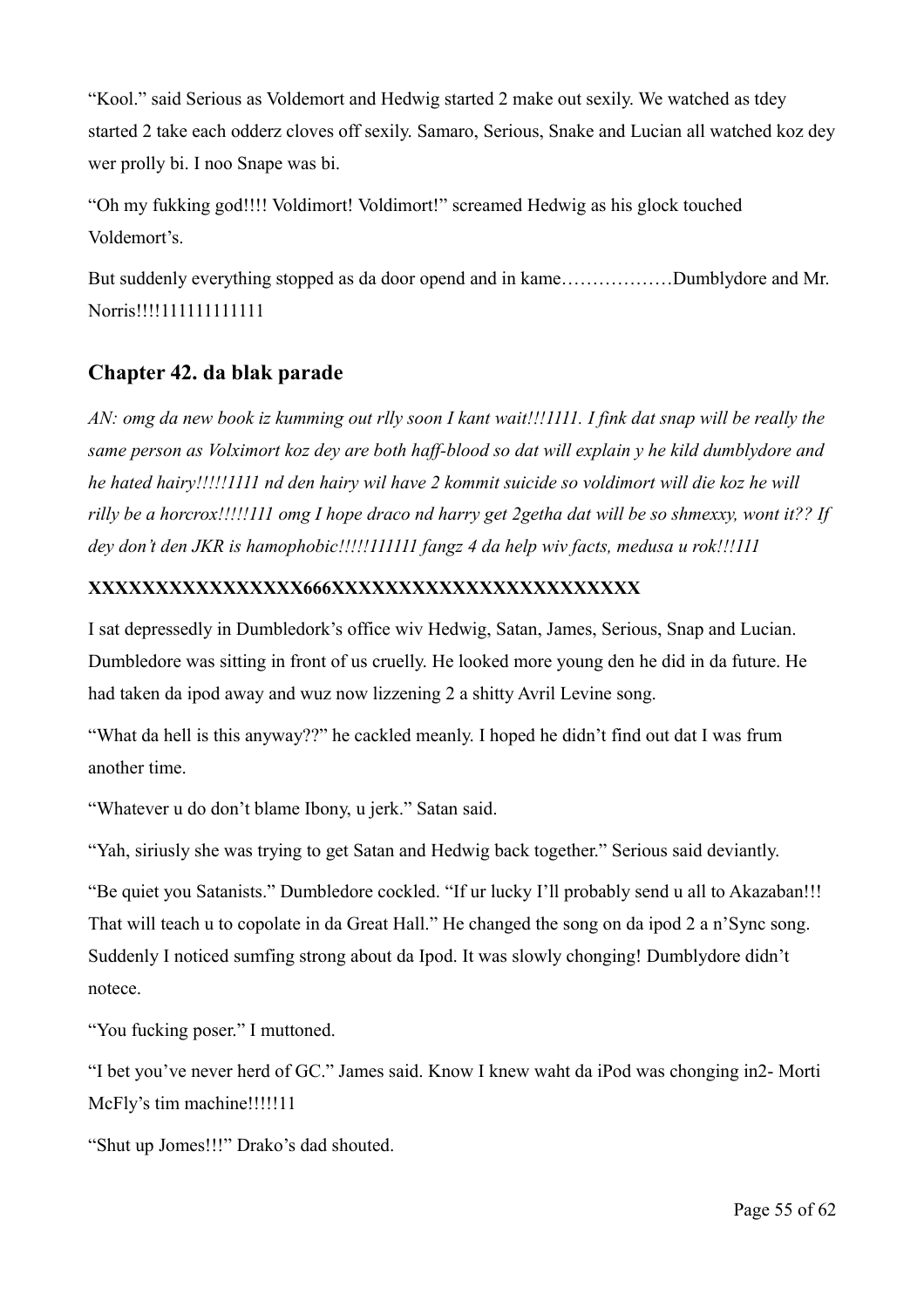"Yeah shut up!!!!" Snake said preppily.

"No u shut up Dumblydore!!!!!!!!1111" said Tom.

"I've had enough of u Satanists in my school!!!!" shouted Dumbledore spuriously.

Suddenly I grabed da iPod from him. "Evry1! Jump in b4 itz 2 l8!!! I jumped in2 it. But only 1 odder person jumpd in. It was……..Satan.

"You dunderheads!!!!!!!!!!!!!!!!!!!1111111111" screamed Dumbledore wisely as we went.

I looked around. I wuz in da Slitherin conmen room wiv Satan. I was wearing a blak plaid miniskirt with hot pink fishnetz, a sexy blak MCR corset and blak stiletto boots with pink pentagroms on dem. My earrings were blake Satanist sins and my raven hair was all around me to my mid-black.

"Hey kool where iz dis?" he asked in an emo voice.

"Dis is da future. Dumbeldore's iPod dat he tried to take away from me wuz really also a tim machine." I told him.

"Kool what's an ipatch?" he whimpered.

"It's somefing u use 2 lizzen 2 music." I yakked.

"OMFG kool wait whatz a 4-letter-wurd 4 dirt?" he esked in his sexah voice.

"Um I guezz sand????" I laid confuesdly.

"Yah I wuz just triinyg to make sure u were stil da same perzon." He triumphently giggled.

Suddenly some of my friends walked in.

"OMG you're fucking alive!" said Ginny wearing a blak leather jocket, blak baggy pants and a goffik black Frum First to Last shirt. I explained 2 her why I was alive.

"Konichiwa, bitch." said Willow. She was wearing a blak corset showing off her boobs with lace all around it and red stipes on it. With it she waz wearing a blak leather miniskirt, big blak boots, white foundation, blak eyeliner, red eyeshadow, and blak lipstick.

"Hey, motherfucker." Said Diabolo with his red hair. He waz wearing a black P?ATD t-shit and blak baggy pants.

"Hey whose that, Ibony?" B'loody Mary questioned as she walked in wearing a black t-shit with a red pentarom on it with lace at the bottom, red letther pants with blak lace, and black stolettoes.

"Oh its Satan." I told her and she nodded knowing da truth.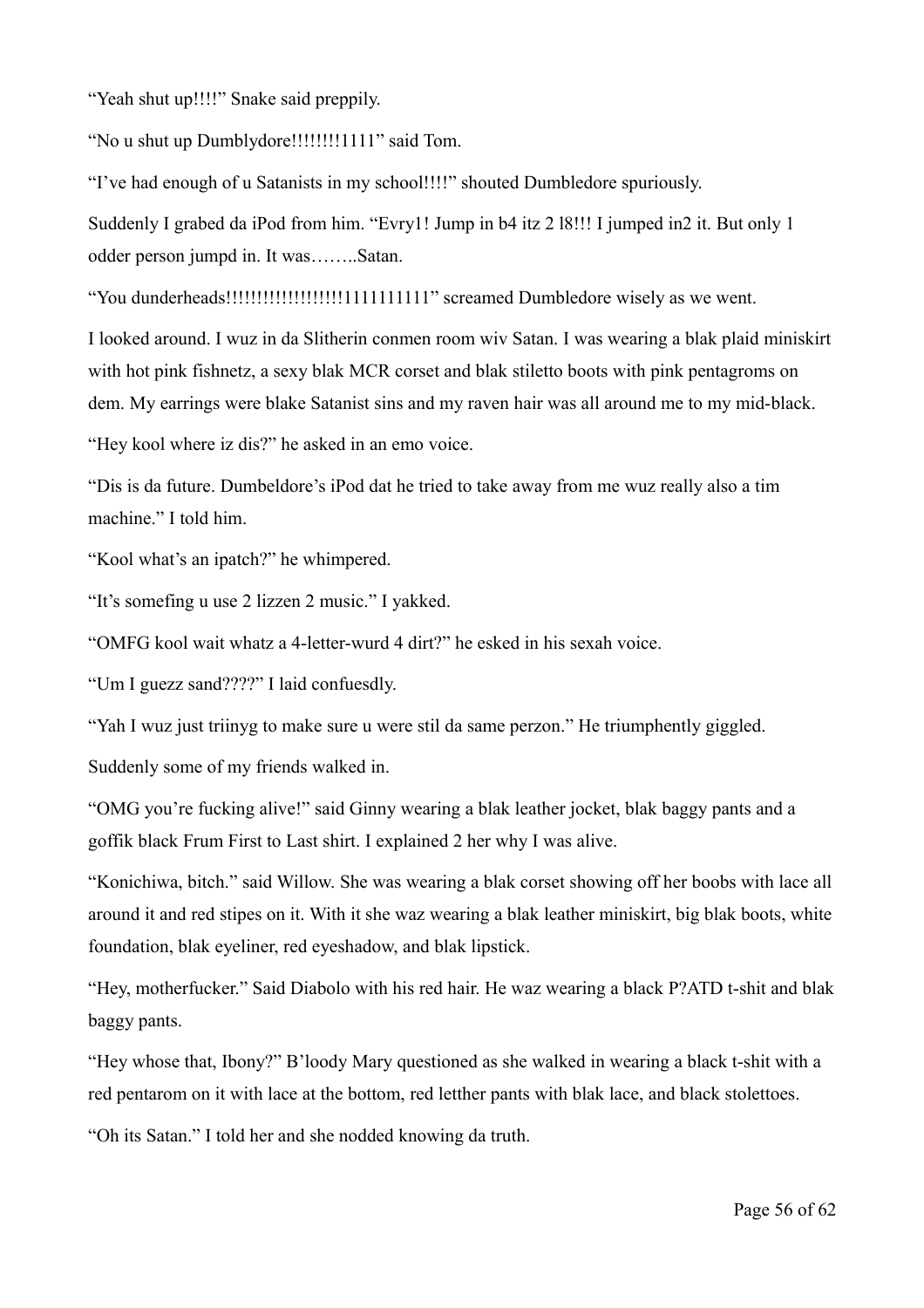Suddenly Satan started to cry.

"Are you okay Satan?" we asked concernedly.

"OMFG ur from da future!!1! What if u don't like m anymore koz were from difrent times?????" he asked.

"No I still like you." I said sexily to him.

"Ok." He said ressuredly. I let him lizzen 2 Teenagers by MCR on my ipod while I was about to go outside to find out some fingz. I gave Diabolo a signal to keep Satan occupied. Satan fell asleep. I took the iPod. I was about to walk outside. Profesor Sinister ran in!!!!!!!1111 She was wearing a gothic blak minidress with depressing blak stripes, white and blak stripped tights, and red converse shoes. She was wearing LOTS of blak iliner.

"Oh my fucking god, where's Draco!!!!111 How did Snap get back here!!! I tohot he wuz in Azerbaijan." I asked sadly.

"Ebony I was so worried abott u but I know you can't fucking die because you're a vrompire. Snape came back because that girl Britney freed him. I never liked her she was a bad student." Trevolry said reassuredly.

"That bitch!!!!!!!11 Did she also free Hargrid and Loopin?" I shouted angrily. I hated Britney because she was a fucking prep.

"Yes they are on the loose at this school. Dumblydore is back Cornelia is on his way to help evry1. Tell evry1 u see to lock themselves in their conman room!!!!!!" Trevolry said worriedly.

"OK. But where's Dracko???? How cum he was doing it with Snap?????"

"I dunno why but I know he almost tried 2 commit suicide after he saw u almost kill urself." she said.

"OMG dat's terrible!!!!!!!!" I gasped. Satan was still asleep, so he couldn't tell what was going on. Then I said "Lizzen evry1, I have sumthing imptent to do. in hr evry1 stay!!!!!!!!!!" wiv dat I ran out.

"Good luck Tara!!!!!!!11" everyone cried.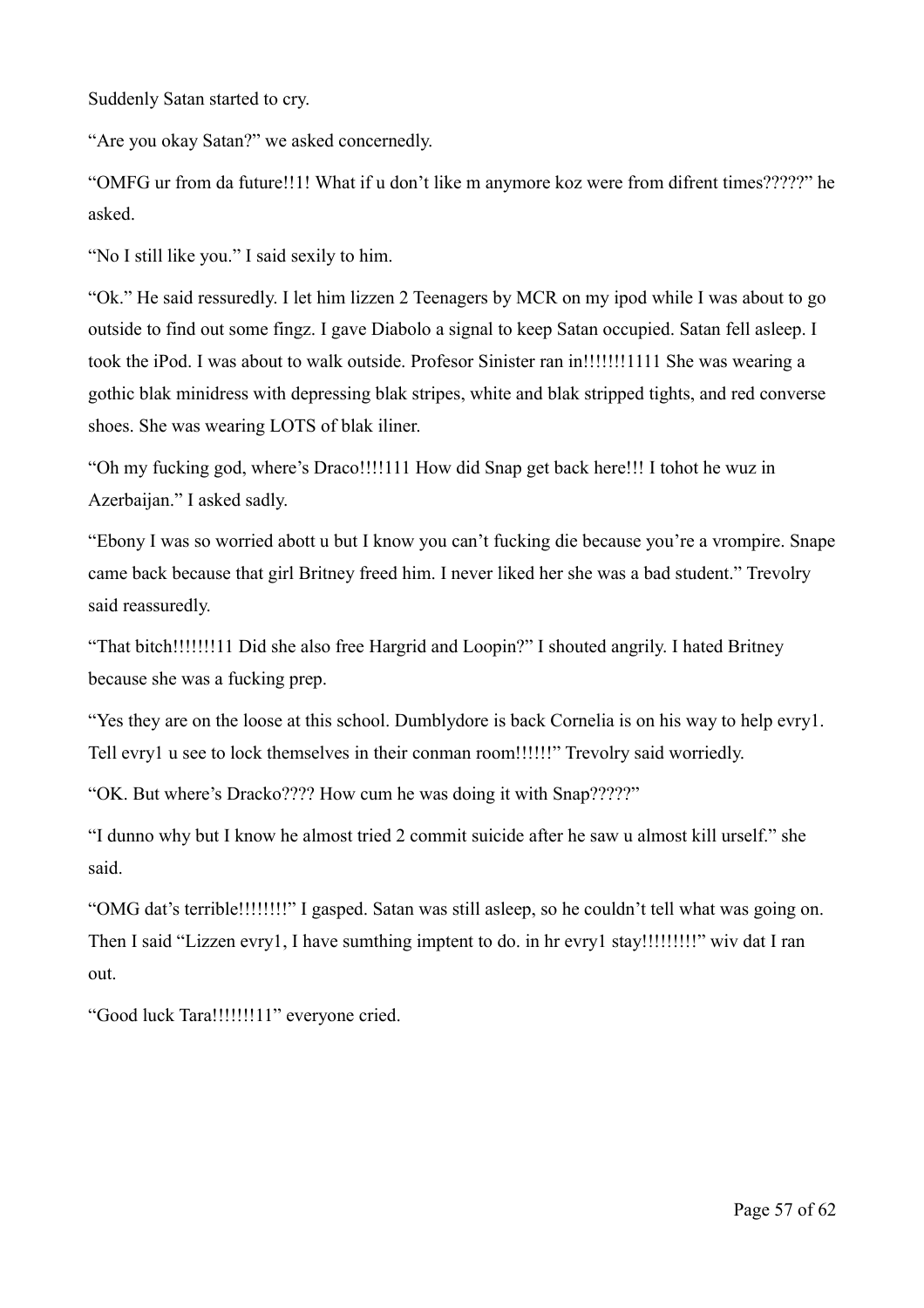I ran sexily down the staris in2 da Grate Hall while da portraits around looked at me scaredly. There was hardly ne1 else in the stairs nd tere was an atmosphere of horrer. On da way I saw Britney laughing on da stairs. She was wearing a a slutty pink shirt wiv flowers on it, a blu jean skirt Abercromie and pink stiletoos. She looked jest like a pentagram of those fucking preps Hilery Duff and Lindsey Lohan.

"You fucking bitch!!!!!111" I shouted angrily.

"No, your totally a bitch. Now Voldemort will like totally kill u!" she laughed.

"Crucious!!!!!!!!!1" I shouted selectively pontificating my blak wand and she started screaming koz she was being tortured and I laughed sodistically.

"No!!!!!!1 Help me!!!!!!1 Please!!!!!!!!1" Britney screamed terrifiedly.

I put up my middle finger at her. In her hand I saw da video camera Snape and Lumpin had used to take da video of me. I put the tape of Voldimort doing it with Hedwigg onto it. Then I continued to rown down the stairs with the camera. When I had reached da Grate Hall I saw Vampire Potter. "OMG Vampira!!!!111" I yielded.

We hugged each udder happily. He locked at me wif his gothic red eyes and spiky blak hair. Around them were blak eyeliner and iShadow. His He wus wearing a blak leather Jackson, ledder pants, a Panik at da Disko concert shirt and his blak congress shoes. He looked mor like Joel from Good Charlote than ever. (did u hear der song da river it rox!!!1)"I wus so worried you died!" moaned Vampire.

"I know but Im a vampire lol. When I woke up I wuz back in 1980, so neway I bought Voldimort from when he was yung with me."

"Where's Draco?" I asked spuriously.

"Draco? You mean that fukking poser who betroyed you?" Vampir snarkled with anger in his sexy voice.

"I NO BUT WE HAV 2 FIND HIM." I SED SMARTY.

"I'll do it den." Harry said angstily.

"OK." I argreed. Suddenly……….all da lights in da room went out. And den…….da Dork Mark appeared.

"Oh my fucking satan!!!!!" Harry shouted.

"I fink Voldimort has arrivd." I sed anxiously. "Fuck, I have to find Draco!!1 I guess we shood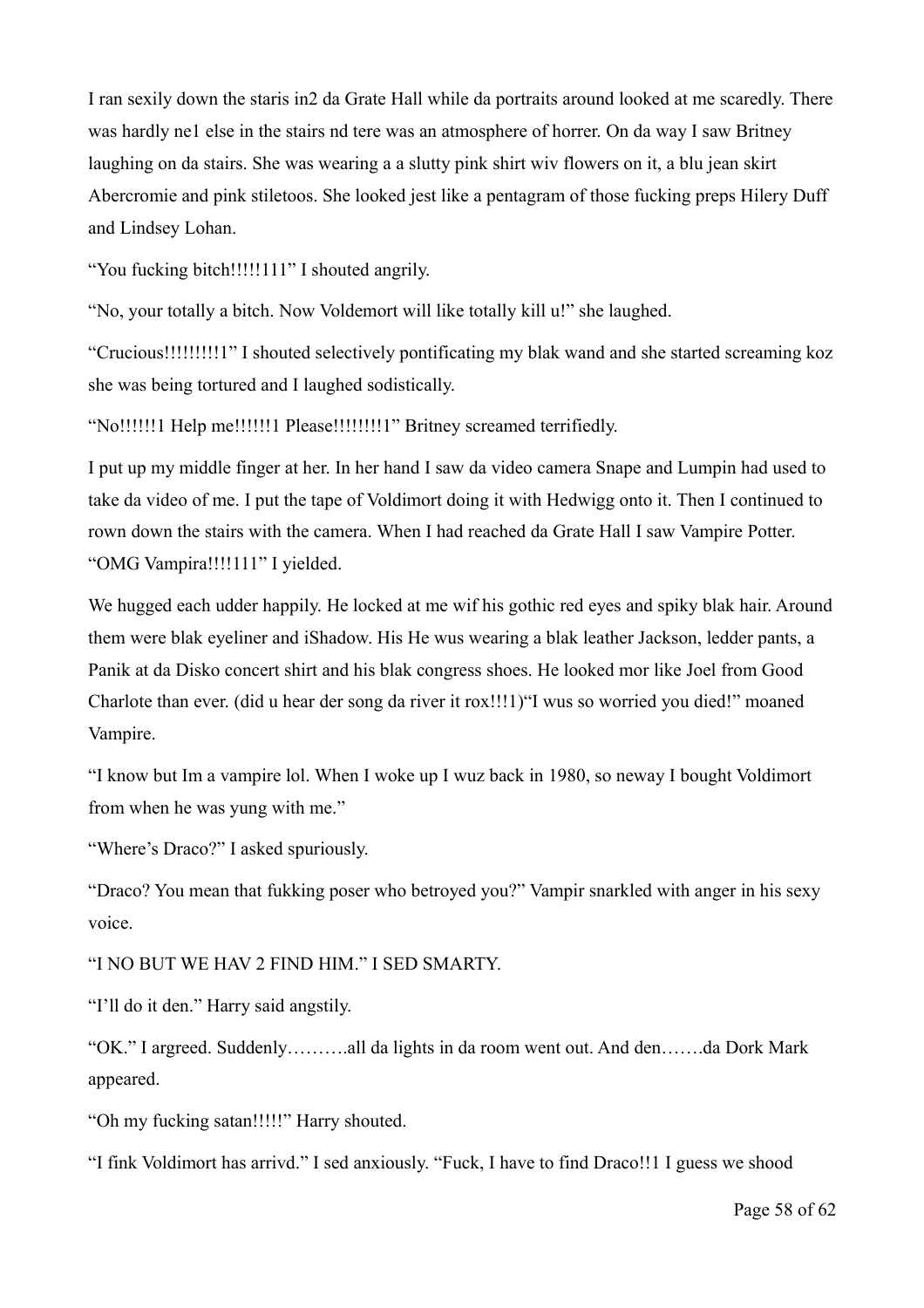separate."

"Ok." Vampire sed diapperating. Sadly I ran into the Great Hall.

# **Chapter 43.**

*AN: I fink after dis I wil hav abott 2 or three mor chapterz. Fangz 2 all muh revyooers not das flamers if u flamed sis story den u suk!!!!!!!!!111111 if u flam den fukk u!!!111*

#### **XXXXXXXXXXXXX666XXXXXXXXXXXXXXXXXX**

I walked sexily into the Great Hall. It was empty except for one person. Draco was there!! He sat der in deddly bloom in his blak 666 t-shirt and his baggy blak pants. He had slit his wrists!!!!!111 I felt mad at him for having sexwith Snape but I felt sorry for him. He looked just like Gerard Way with his red eyes and his pale white face.

"Draco are you okay????" I asked.

"I'm not okay." he screamed depressedly. I thought of the MCR song nd I got even more depressed koz that song always makes me cry. I gave him a pot cigarette and he started to smoke it.

"Oh Draco why did you do it with that fucking bastard Snape?" I asked teardully.

"I-" Draco began to say but suddenly Lupin and Mr. Norris appearated in2 da room!! They didn't see us.

"Im so glad we me and Snape were freed." said Loopin.

"Dam, this job would be great if it wasn't 4 da fukking students!" Mr. Norris argreed.

"Pop addelum!!!!!111" I yielded angrily pointing my wand at them.

"Noooooooo!!!!1" Lupin shouted as chains came on him. Mr. Norris ran away.

"You fukking perv." I said laughing wiv depths of evil and depressedness in my voice. "Now u have 2 tell us where Voldimort is or I'm gong 2 torture u!!!!"

"I don't now where he is!!!!1111" said Loopin. Suddenly Satan and Vampire ran in2 da room. Vampir didn't know who Satan was really.

"Oh my satan, we were so worried about u guys!!1" Vampire said. I looked sexily at Draco with his goffik red eyes with contacts, blak t-shirt that said 666 on it and pale skin like Gerord Way, Vampir with his sexy blak hair and red eyes just like Frank Iero and Satan who looked jist like Brandan Urie then.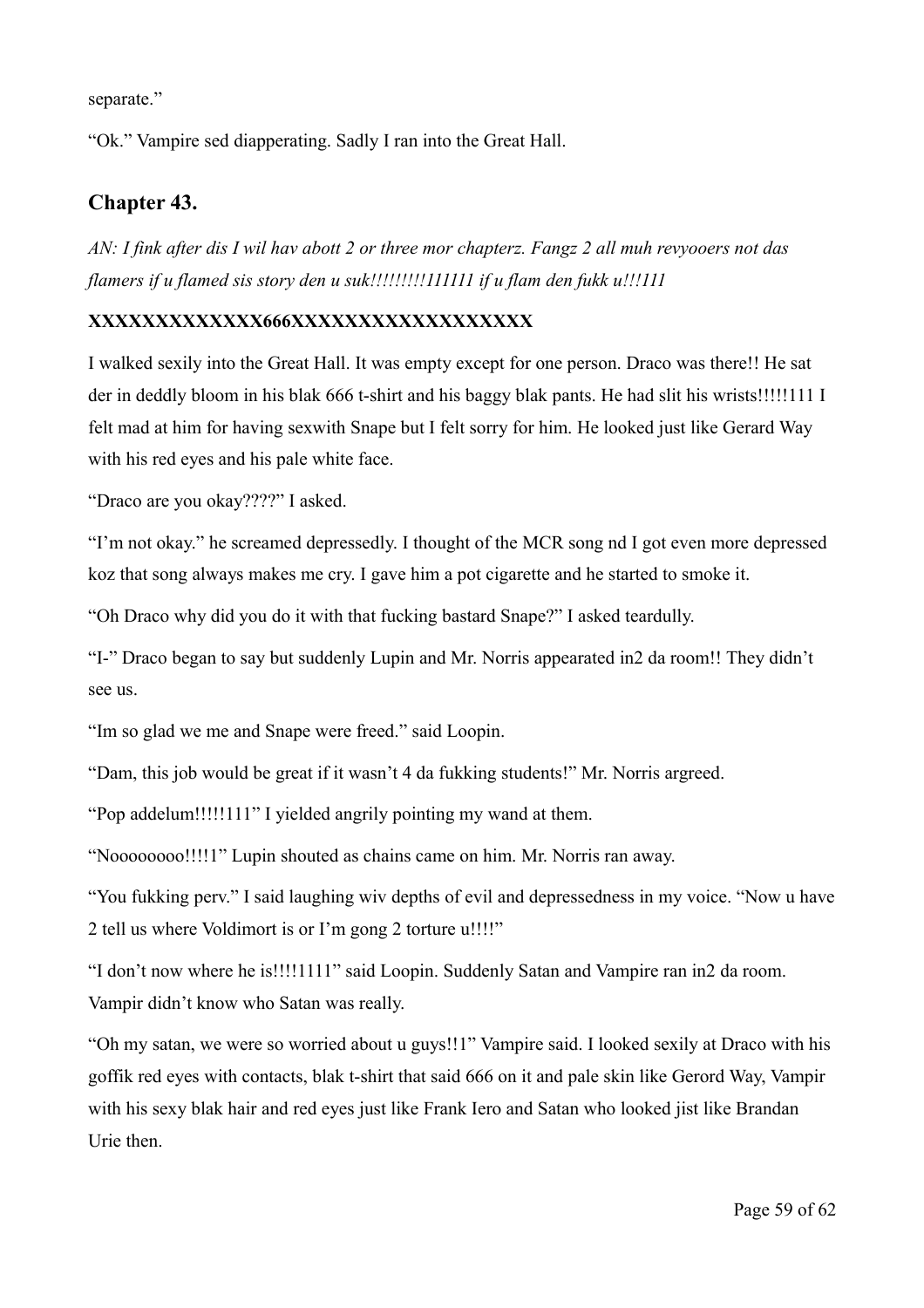I selectively took the caramel from my pocket. And then….. I began frenching Draco sexily. Loopin gasped. Draco began to take all of his cloves off and I could see his white sex-pack. Then Vampire took his own clotes off too. We all began making out 2gther sexily. I took off my blak leather bra, my blak lace thong and the rest of my clothes. Every1 took their [glocks](http://encyclopediadramatica.com/Gun) out except 4 me im a girl lol. "Oh mi satan!! Draco!!!!" I screamed as he put his hardness in my thingy Den he did da same fing to Harry. I began making out wiv Satan and he joined in. "OMS!!!111" cried Vampire. "Oh Vampire! Vampire!!!" I screamed screamed. "Oh Satan!!!!!" yelled Harry in pleasore. Loopin watched in shock. Wee took turns doing torture curses on him koz we were all sadists. Suddenly……………………………..

………….a big blak car that said 666 on the license plate flew strait through da windows. And Snap wuz in it!!!!!!!!11

### **Chapter 44.**

*AN: well I hav noffing 2 say but evrt1 stup glamming ok!!111 if any gofik ppl r reading dis den u rok!!!11 omg I stil kant wait 4 da movie!!!1 tom fleton is so hot lol i hop harry wil bekum gofik koz mi frend told me he iz rlly emo in dis book!!!!1111 omfg im leeving dubya pretty soon kant wait!!! Diz wil prolly be da last chaptah until I kum bak.*

#### **XXXXXXXXXXXXXXX666XXXXXXXXXXXXXXXXXXXXXX**

"Dat's mi car!!!!" shooted Draco angrily. But suddenly it was revealied who was in da car. It wuz………….Snape!!!!!

"I shall free you Loopin but first you must help me kill these idiotic donderheads." he said cruelly from the car as it flew circumamcizing above us. "Ebony Dark'ness Dementia Raven Way must be killed. Den the Dork Lord shall never die!!!!"

"You fucking prep!!!" yelled Draco. Then he loked at me sadly. "I forgot to tell u, Ebony. Snape made me do it with him. I didn't really have sexx him but he's a ropeist!!!!"

We all put our clothes on quickly except Satan. We were so scarred!!!! But Satan didn't change. Instead he changed into a man with gren eyes, no nose, a gray robe and white skin. He had changed into………… Voldemont!!!!!!!111

"I knew who thou were all along." he cackled evilly and sarcastically at me. "Now I shall kill thee all!!!!!!" Thunder came in da room.

"No plz don't kill us!" pleaded Vampire. Suddenly Willow, B'loody Mary, Diabolo, Ginny, Drocula,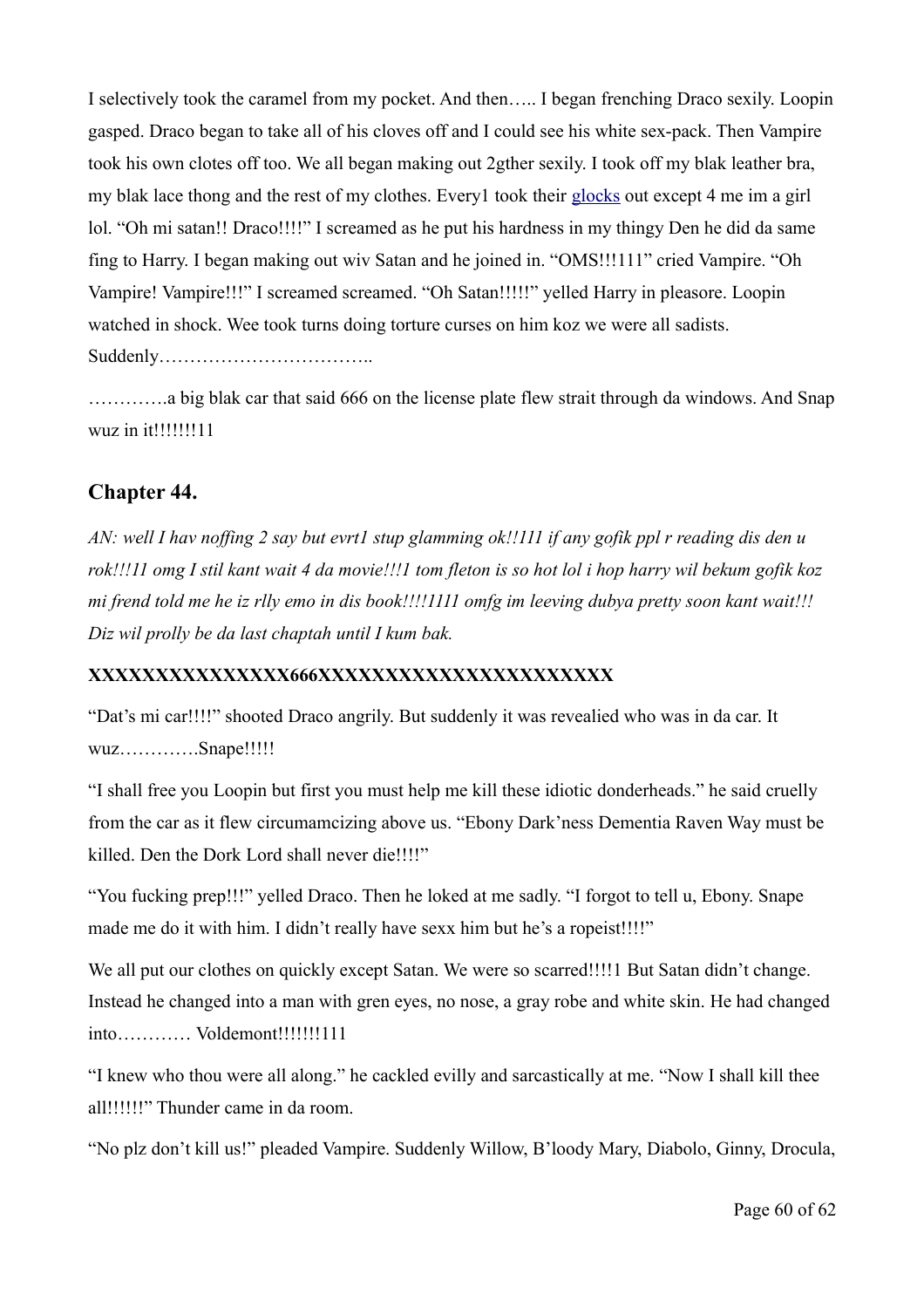Fred and Gorge, Hargrid, McGonagall, Dumblydore, Serious and Lucian all ran in.

"What is da meaning of dis?" Dumblydore asked all angrily and Voldimort lookd away (bcos dumblydore is da only whizard he is scared of.) He did a spell and suddenly his broomstick came to him sexily. Volxemort flew above the roof evilly on his broomstik.

"Oh my goth!" Slugborn gosped. (geddit kos im goffik)

"The Dark Lord shall kill all of you. Then you must submit to him!!!!" Snape ejaculated menacingly.

"You fucking preppy fags!" Serious shouted angrily.

"I know a four-letter word 4 dirt, CRUCIATUS!!!" screamed Harry but da sparks from his wand only hit Draco's car. It fell down Snap quickly crowled out of it and picked up the cideo camera.

"Oh my fucking god!!!1" I cried becoze the video of me in da bathrum, the video of me dong it wif Drako and the video of Satan doing it with

"If you kill me then deze cideos will be shown to everyone in the skull. Then u can be just like that goffik girl Paris Hillton." He laughed meanly.

"No!" I scremed. "FYI I hav da picter of u doing it with Loopin!!!!11"

"Whats she talking abott??????" Lupin slurped as he sat in chains.

"I saw 2 she's gunna show evry1 da picter!!!111" Harry shouted angrily.

"Shut up!!!111'" Lumpkin roared.

"Foolish ignoramuses!!!!!!" yielded Voldemort from his broomstick. "Thou shall all dye soon."

"Think again you fucking muggle poser!!!!!1" Harry yelled and then he and Diablo and Navel both took out blak guns! But Voldimort took out his own one.

"U guyz are in a Latin stand-of!!!!!!!111" I shouted despariedrly.

"Acco Nevel's wand!!!11" cried Voldrimort nd suddenly Nevil's wind was in his hands. "Now I shall kill thee all and Evony u will die!!!!!!!!!11111"

He maid lighting come all over da place.

"Save us Ebony!" Dumbledark cried.